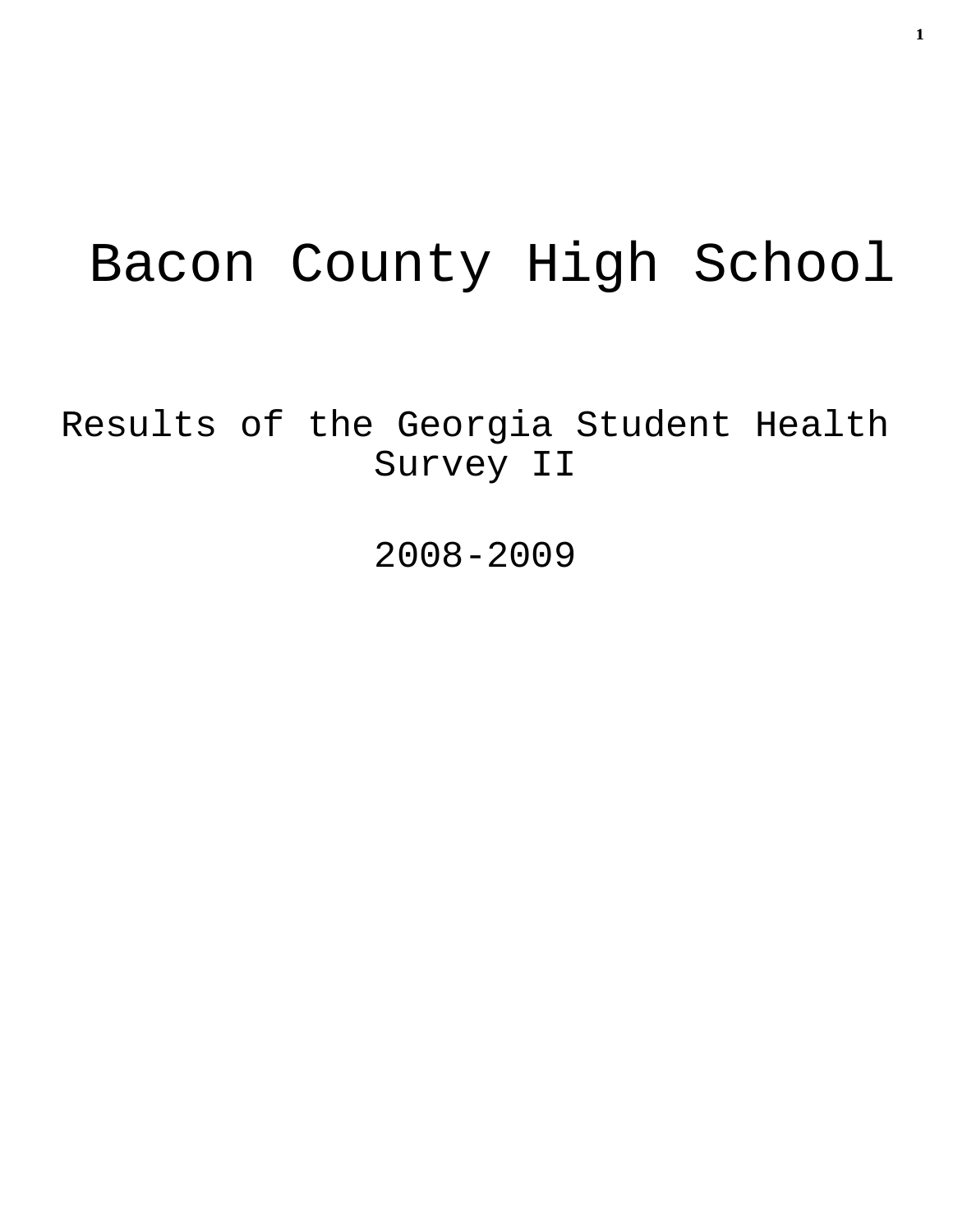# *Demographics* **2**

| Grade                    |  |  |
|--------------------------|--|--|
| <b>Grade   Frequency</b> |  |  |
| 12                       |  |  |

| <b>Frequency</b> |                | <b>Table of Gender by Grade</b> |              |
|------------------|----------------|---------------------------------|--------------|
| <b>Col Pct</b>   |                | Grade(Grade)                    |              |
|                  | Gender(Gender) | 12                              | <b>Total</b> |
|                  | <b>Female</b>  | 100.00                          |              |
|                  | <b>Total</b>   |                                 |              |

| <b>Frequency</b> | <b>Table of Ethnicity by Grade</b> |              |              |
|------------------|------------------------------------|--------------|--------------|
| <b>Col Pct</b>   |                                    | Grade(Grade) |              |
|                  | <b>Ethnicity</b> (Ethnicity)       | 12           | <b>Total</b> |
|                  | <b>Black</b>                       | 25.00        |              |
|                  | <b>White</b>                       | 3<br>75.00   | 3            |
|                  | <b>Total</b>                       | 4            |              |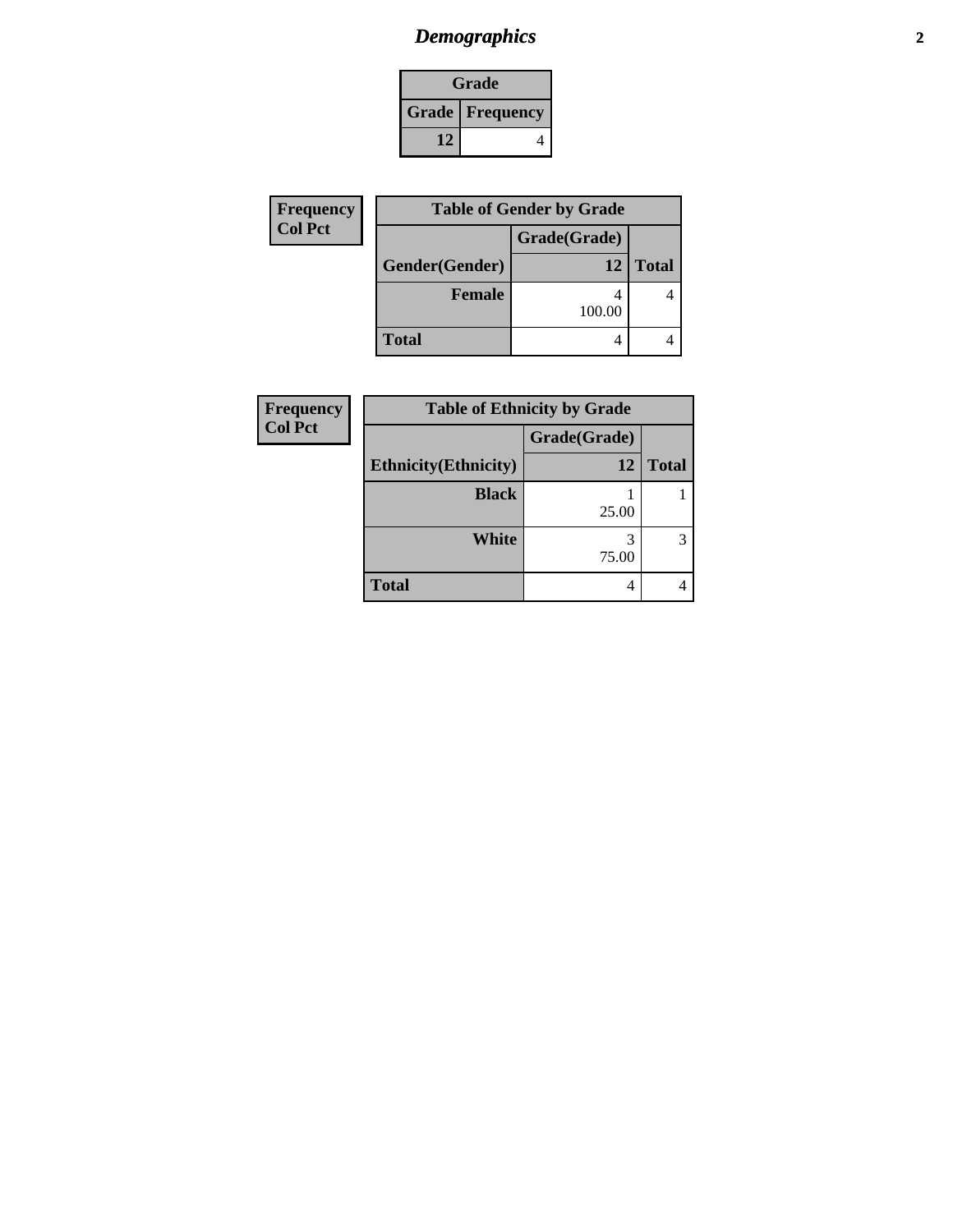#### *Title IV, Part A, Schedule A* **3** *Goal 1: Ensure that all schools are drug-free Baseline Data: Year 2008-2009 Prevalence of Drug Use*

| <b>Frequency</b> | <b>Table of AlcoholAlt by Grade</b> |              |              |
|------------------|-------------------------------------|--------------|--------------|
| <b>Col Pct</b>   | AlcoholAlt(Alcohol                  | Grade(Grade) |              |
|                  | use, past 30 days)                  | 12           | <b>Total</b> |
|                  | N <sub>0</sub>                      | 100.00       |              |
|                  | <b>Total</b>                        | 4            |              |

| <b>Frequency</b> | <b>Table of TobaccoAny by Grade</b> |              |              |
|------------------|-------------------------------------|--------------|--------------|
| <b>Col Pct</b>   | TobaccoAny(Tobacco                  | Grade(Grade) |              |
|                  | use, past 30 days)                  | 12           | <b>Total</b> |
|                  | N <sub>0</sub>                      | 100.00       |              |
|                  | <b>Total</b>                        |              |              |

| <b>Frequency</b> | <b>Table of MarijuanaAlt by Grade</b> |              |              |
|------------------|---------------------------------------|--------------|--------------|
| <b>Col Pct</b>   | MarijuanaAlt(Marijuana                | Grade(Grade) |              |
|                  | use, past 30 days)                    |              | <b>Total</b> |
|                  | No                                    | 100.00       |              |
|                  | <b>Total</b>                          |              |              |

| Frequency      | <b>Table of OtherDrugAny by Grade</b>  |              |              |
|----------------|----------------------------------------|--------------|--------------|
| <b>Col Pct</b> | <b>OtherDrugAny(Other</b><br>drug use, | Grade(Grade) |              |
|                | past 30 days)                          | 12           | <b>Total</b> |
|                | N <sub>0</sub>                         | 100.00       |              |
|                | Total                                  | 4            |              |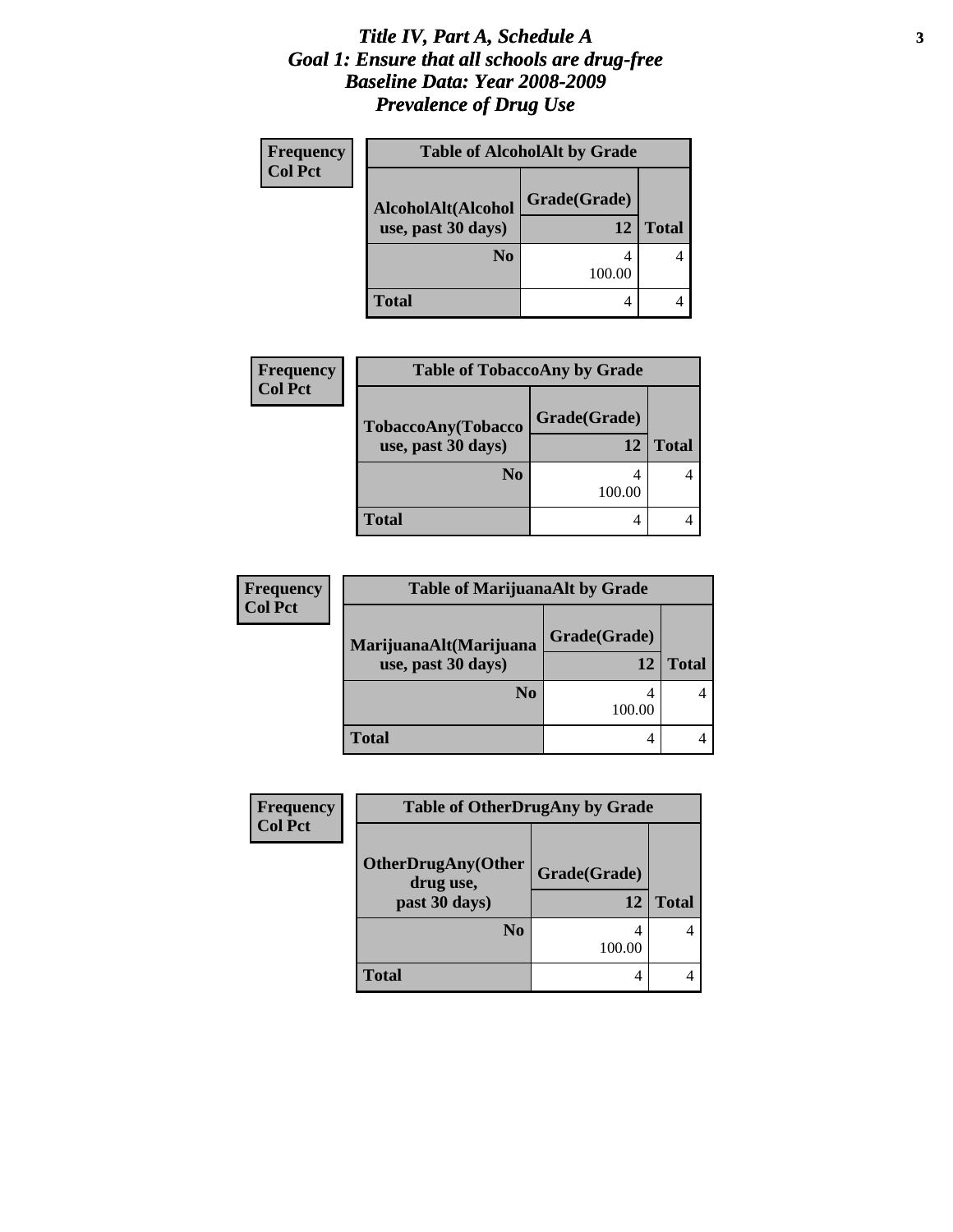#### *Average Age of Onset of Use* **4** *Results for "Average Age of Onset of Use" questions exclude students who said they did not use that substance*

| <b>Variable</b>    | Label                                                              | <b>Mean</b> |
|--------------------|--------------------------------------------------------------------|-------------|
| Alcoholinit2       | I started using alcohol when I was                                 | 16.00       |
| Cigarettesinit2    | I started smoking tobacco when I was                               | 16.00       |
| Smokelessinit2     | I started chewing tobacco when I was                               |             |
| Marijuanainit2     | I started using marijuana when I was                               | 16.00       |
| Cocaineinit2       | I started using cocaine when I was                                 |             |
| Inhalantsinit2     | I started using inhalants when I was                               |             |
| Steroidsinit2      | I started using steroids when I was                                |             |
| Ecstasyinit2       | I started using ecstasy when I was                                 |             |
| Methinit2          | I started using methamphetamines when I was                        |             |
| Hallucinogensinit2 | I started using hallucinogens when I was                           |             |
| Prescriptioninit2  | I started using prescription drugs not prescribed to me when I was | 16.00       |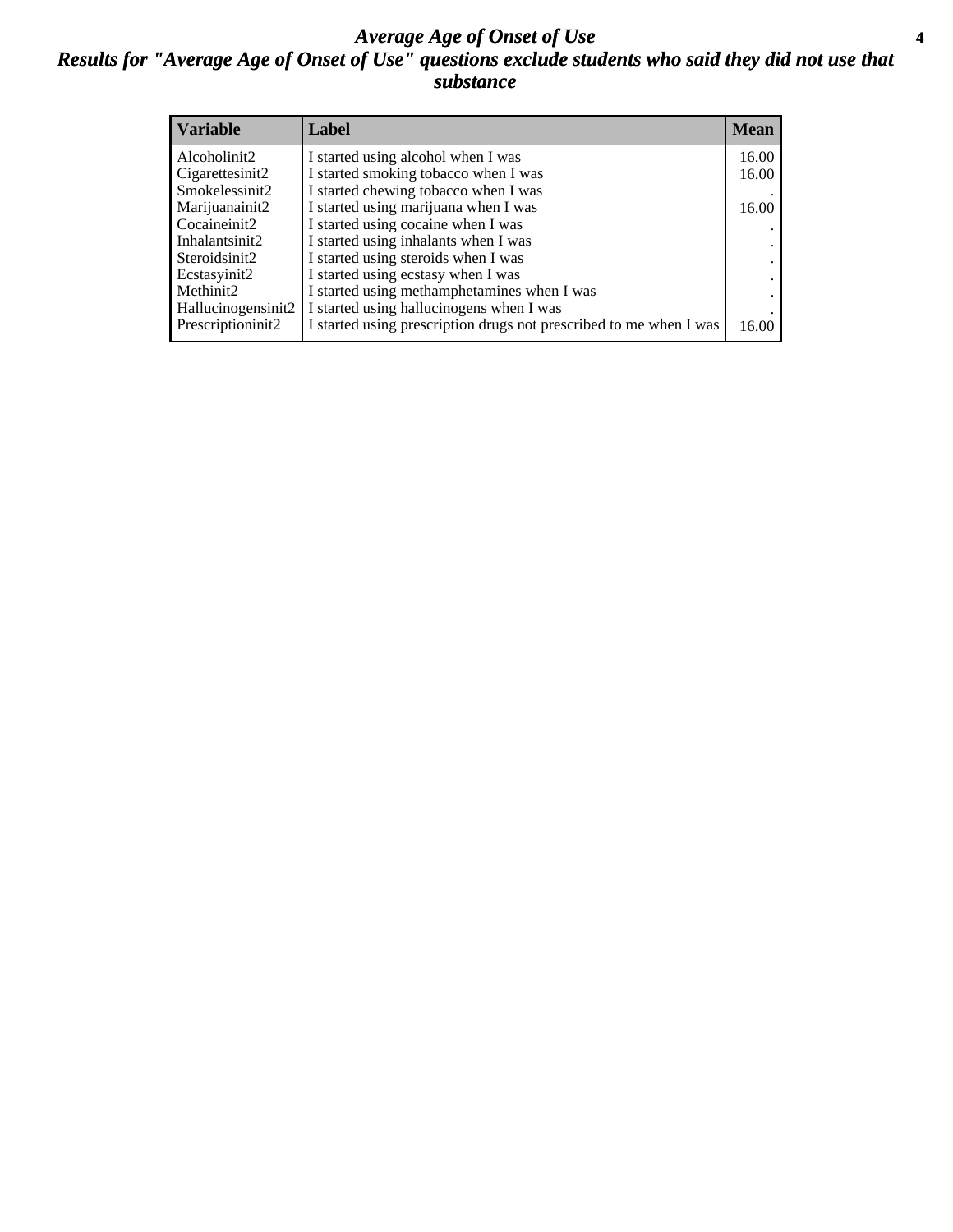# *Perception of Health Risk* **5**

| <b>Frequency</b> | <b>Table of Alcoholharmdich by Grade</b> |              |              |
|------------------|------------------------------------------|--------------|--------------|
| <b>Col Pct</b>   | Alcoholharmdich(I<br>think alcohol is    | Grade(Grade) |              |
|                  | harmful)                                 | 12           | <b>Total</b> |
|                  | <b>Yes</b>                               | 3            | 3            |
|                  |                                          | 75.00        |              |
|                  | N <sub>0</sub>                           |              |              |
|                  |                                          | 25.00        |              |
|                  | <b>Total</b>                             | 4            |              |

| <b>Frequency</b> | <b>Table of Tobaccoharmdich by Grade</b>          |                    |              |
|------------------|---------------------------------------------------|--------------------|--------------|
| <b>Col Pct</b>   | Tobaccoharmdich(I<br>think tobacco is<br>harmful) | Grade(Grade)<br>12 | <b>Total</b> |
|                  | <b>Yes</b>                                        | 100.00             |              |
|                  | Total                                             | 4                  |              |

| <b>Frequency</b> | <b>Table of Marijuanaharmdich by Grade</b>            |                    |              |
|------------------|-------------------------------------------------------|--------------------|--------------|
| <b>Col Pct</b>   | Marijuanaharmdich(I<br>think marijuana is<br>harmful) | Grade(Grade)<br>12 | <b>Total</b> |
|                  | <b>Yes</b>                                            | 100.00             |              |
|                  | <b>Total</b>                                          |                    |              |

| <b>Frequency</b><br><b>Col Pct</b> | <b>Table of Otherdrugharmdich by Grade</b>               |                    |              |
|------------------------------------|----------------------------------------------------------|--------------------|--------------|
|                                    | Otherdrugharmdich(I<br>think other drugs are<br>harmful) | Grade(Grade)<br>12 | <b>Total</b> |
|                                    | <b>Yes</b>                                               | 100.00             |              |
|                                    | <b>Total</b>                                             | 4                  |              |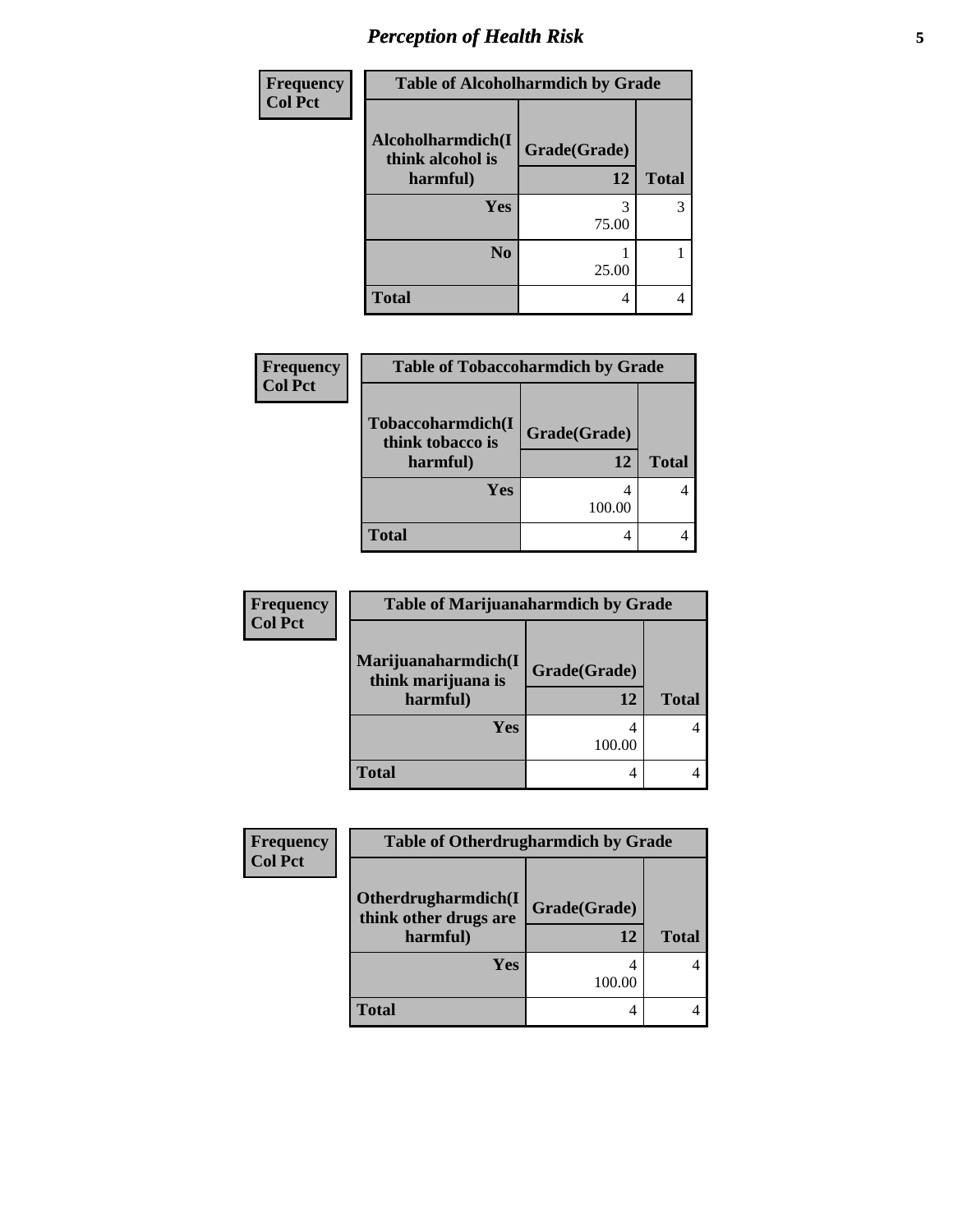# *Social Disapproval* **6**

| <b>Frequency</b> | <b>Table of Alcoholpeerdich by Grade</b>                                |                    |              |  |
|------------------|-------------------------------------------------------------------------|--------------------|--------------|--|
| <b>Col Pct</b>   | Alcoholpeerdich(My<br>friends would<br>disapprove if I used<br>alcohol) | Grade(Grade)<br>12 | <b>Total</b> |  |
|                  | Yes                                                                     | 100.00             |              |  |
|                  | <b>Total</b>                                                            | 4                  |              |  |

| Frequency<br><b>Col Pct</b> | <b>Table of Tobaccopeerdich by Grade</b>                                |                    |              |
|-----------------------------|-------------------------------------------------------------------------|--------------------|--------------|
|                             | Tobaccopeerdich(My<br>friends would<br>disapprove if I used<br>tobacco) | Grade(Grade)<br>12 | <b>Total</b> |
|                             | Yes                                                                     | 4<br>100.00        |              |
|                             | <b>Total</b>                                                            | 4                  |              |

| <b>Frequency</b> | <b>Table of Marijuanapeerdich by Grade</b>                                  |                    |              |
|------------------|-----------------------------------------------------------------------------|--------------------|--------------|
| <b>Col Pct</b>   | Marijuanapeerdich(My<br>friends would<br>disapprove if I used<br>marijuana) | Grade(Grade)<br>12 | <b>Total</b> |
|                  | Yes                                                                         | 100.00             | 4            |
|                  | <b>Total</b>                                                                | 4                  |              |

| <b>Frequency</b> | <b>Table of Otherdrugpeerdich by Grade</b>                                    |                    |              |
|------------------|-------------------------------------------------------------------------------|--------------------|--------------|
| <b>Col Pct</b>   | Otherdrugpeerdich(My<br>friends would<br>disapprove if I used<br>other drugs) | Grade(Grade)<br>12 | <b>Total</b> |
|                  | <b>Yes</b>                                                                    | 100.00             |              |
|                  | <b>Total</b>                                                                  |                    |              |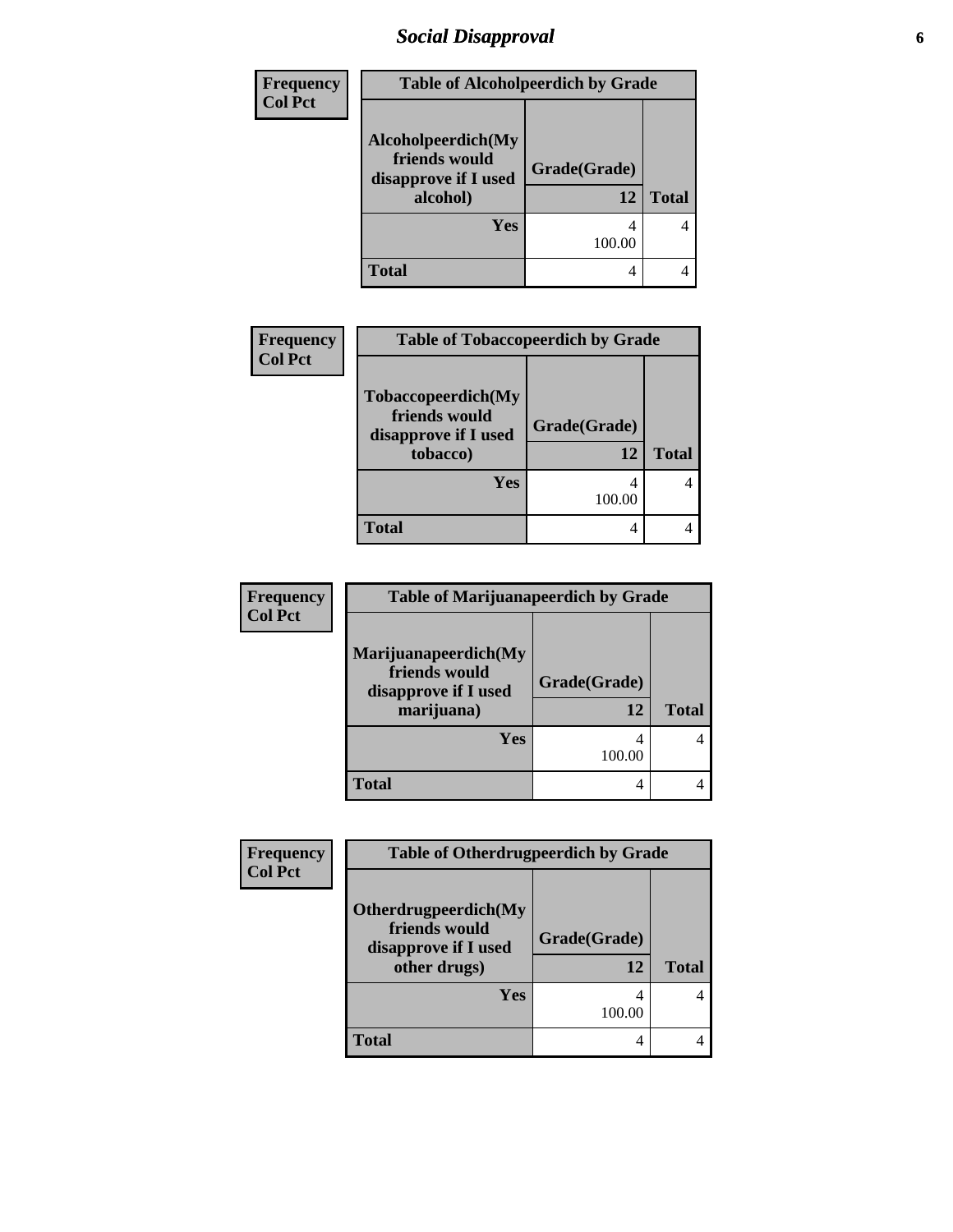#### *Title IV, Part A, Schedule A* **7** *Goal 2: To help ensure that all schools are safe and disciplined Baseline Data: Year 2008-2009 Student Involvement in Gang Activity*

| Frequency      | <b>Table of Gangself by Grade</b>                                                               |              |              |
|----------------|-------------------------------------------------------------------------------------------------|--------------|--------------|
| <b>Col Pct</b> | <b>Gangself(I</b><br>have<br>participated<br>in illegal<br>gang<br>activities in<br>the past 30 | Grade(Grade) |              |
|                | days)                                                                                           | 12           | <b>Total</b> |
|                | N <sub>0</sub>                                                                                  | 4<br>100.00  | 4            |
|                | <b>Total</b>                                                                                    | 4            |              |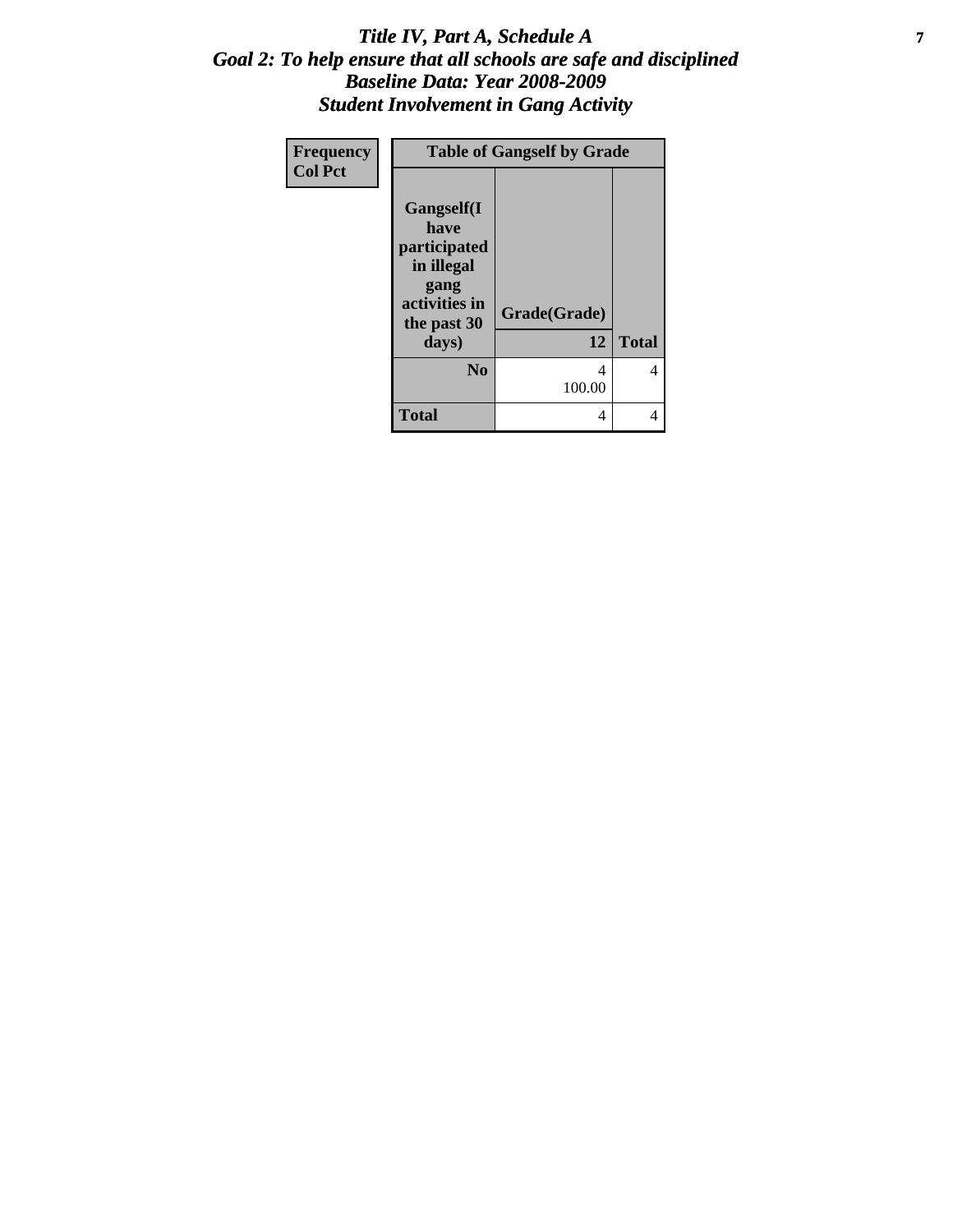# *Student Perception of School Safety* **8**

| Frequency      | <b>Table of Grade by Safeschool</b> |                                                           |                          |              |
|----------------|-------------------------------------|-----------------------------------------------------------|--------------------------|--------------|
| <b>Row Pct</b> |                                     | Safeschool (School is<br>a place at which I<br>feel safe) |                          |              |
|                | Grade(Grade)                        | <b>Strongly</b><br>Agree                                  | <b>Somewhat</b><br>Agree | <b>Total</b> |
|                | 12                                  | 50.00                                                     | 50.00                    | 4            |
|                | Total                               | 2                                                         | $\mathfrak{D}$           |              |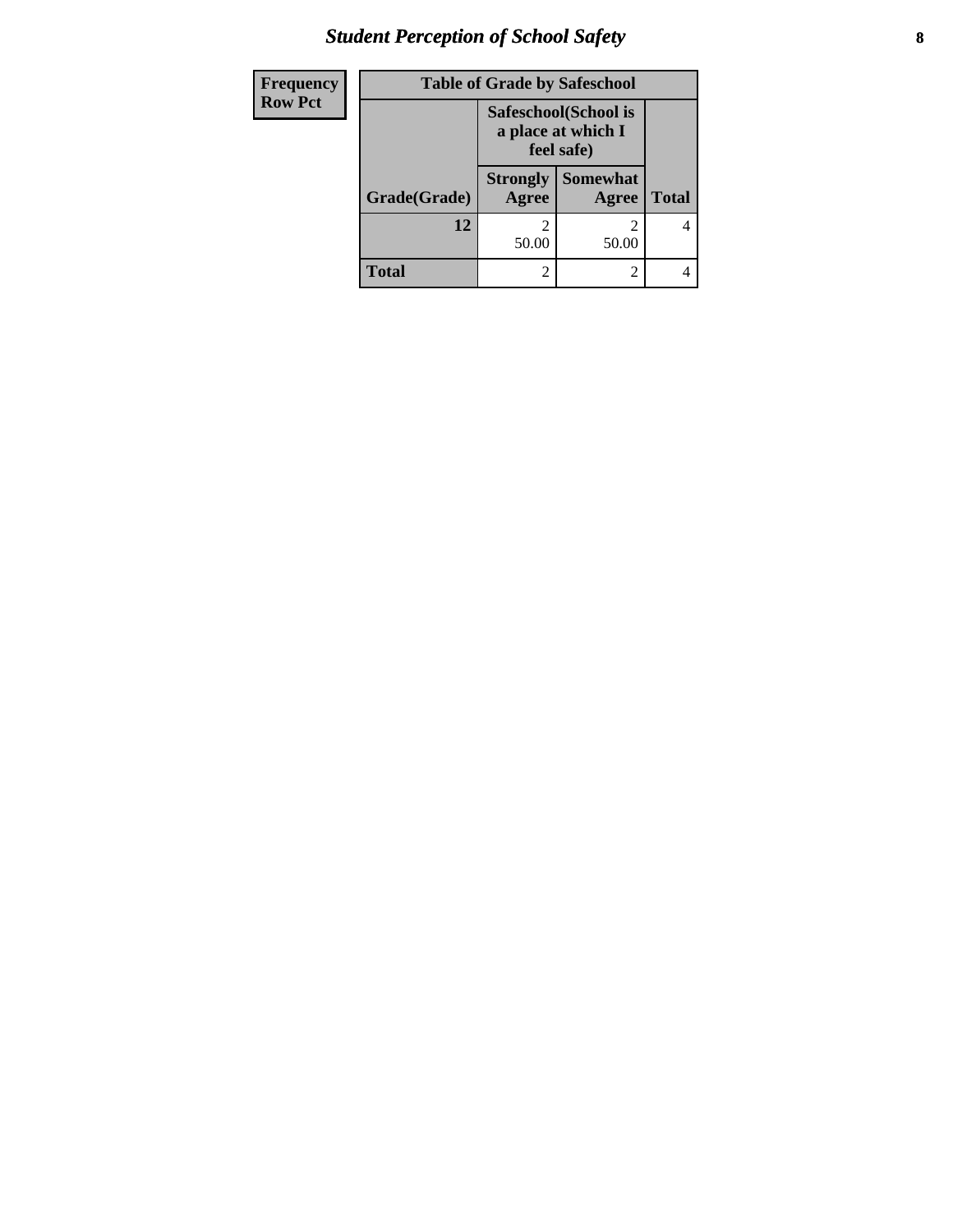#### *Students Who Have Been Bullied*

| <b>Frequency</b> | <b>Table of Grade by Bullied</b> |                                                                                                           |              |
|------------------|----------------------------------|-----------------------------------------------------------------------------------------------------------|--------------|
| <b>Row Pct</b>   |                                  | <b>Bullied(I)</b><br>have<br>been<br><b>bullied</b><br>by other<br>students<br>in the<br>past 30<br>days) |              |
|                  | Grade(Grade)                     | 0 Days                                                                                                    | <b>Total</b> |
|                  | 12                               | 4<br>100.00                                                                                               | 4            |
|                  | <b>Total</b>                     | 4                                                                                                         | 4            |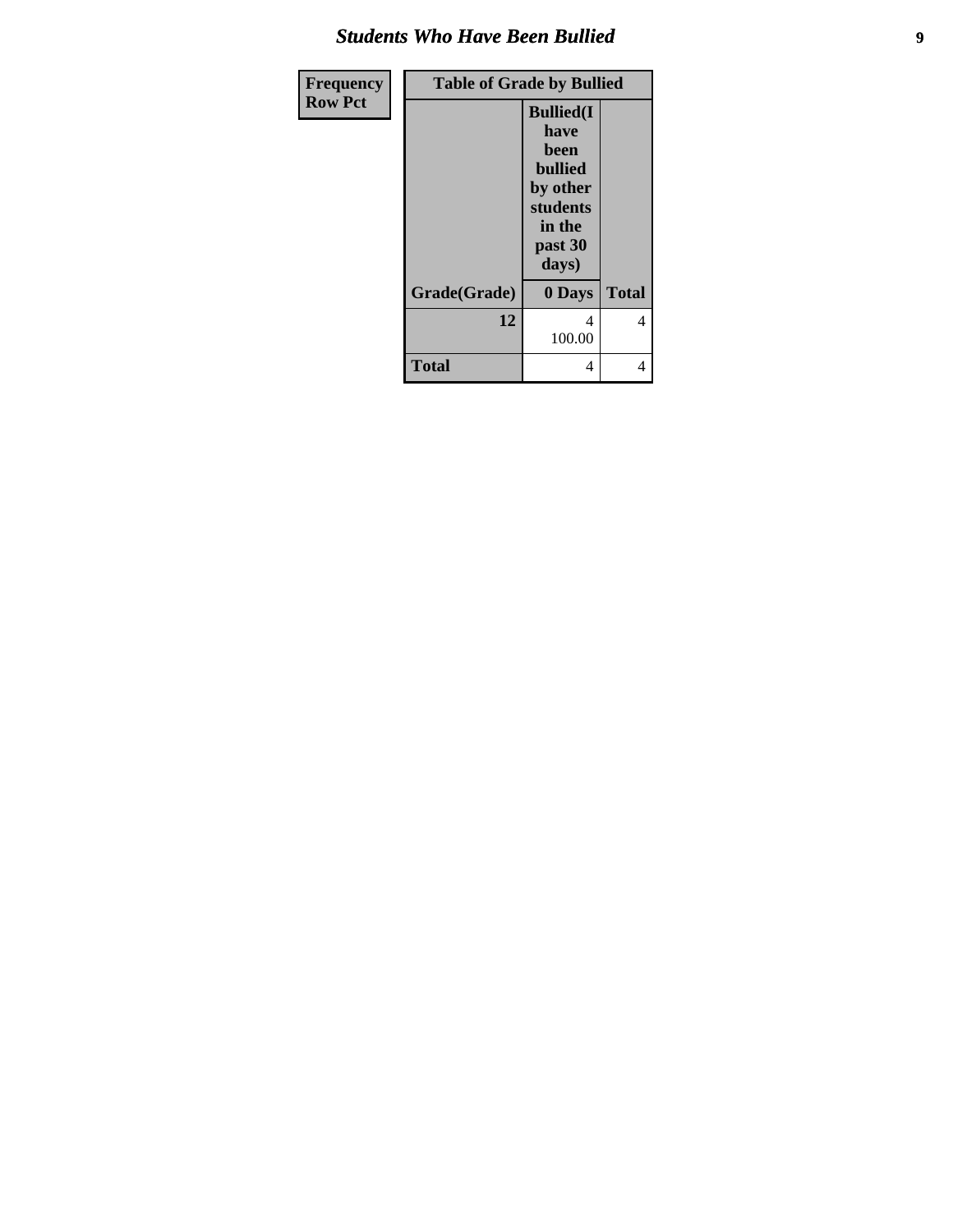#### *School Climate* **10**

| Frequency      | <b>Table of SchoolClimate1 by Grade</b> |                    |              |
|----------------|-----------------------------------------|--------------------|--------------|
| <b>Col Pct</b> | SchoolClimate1(I<br>like school)        | Grade(Grade)<br>12 | <b>Total</b> |
|                |                                         |                    |              |
|                | <b>Strongly Agree</b>                   | 25.00              |              |
|                | <b>Somewhat Agree</b>                   | 75.00              | 3            |
|                | <b>Total</b>                            | 4                  | 4            |

| Frequency      | <b>Table of SchoolClimate2 by Grade</b> |              |              |
|----------------|-----------------------------------------|--------------|--------------|
| <b>Col Pct</b> | SchoolClimate2(I<br>feel successful at  | Grade(Grade) |              |
|                | school)                                 | 12           | <b>Total</b> |
|                | <b>Strongly Agree</b>                   | 25.00        |              |
|                | <b>Somewhat Agree</b>                   | 3<br>75.00   | 3            |
|                | <b>Total</b>                            | 4            | 4            |

| Frequency      | <b>Table of SchoolClimate3 by Grade</b>                               |                    |              |
|----------------|-----------------------------------------------------------------------|--------------------|--------------|
| <b>Col Pct</b> | SchoolClimate3(My<br>school has high<br>standards for<br>achievement) | Grade(Grade)<br>12 | <b>Total</b> |
|                | <b>Somewhat Agree</b>                                                 | 3<br>75.00         | 3            |
|                | <b>Strongly Disagree</b>                                              | 25.00              |              |
|                | Total                                                                 | 4                  |              |

| Frequency      | <b>Table of SchoolClimate4 by Grade</b>       |              |                |
|----------------|-----------------------------------------------|--------------|----------------|
| <b>Col Pct</b> | <b>SchoolClimate4(My</b><br>school sets clear | Grade(Grade) |                |
|                | rules for behavior)                           | 12           | <b>Total</b>   |
|                | <b>Strongly Agree</b>                         | 50.00        | $\mathfrak{D}$ |
|                | <b>Somewhat Agree</b>                         | 50.00        | 2              |
|                | <b>Total</b>                                  | 4            |                |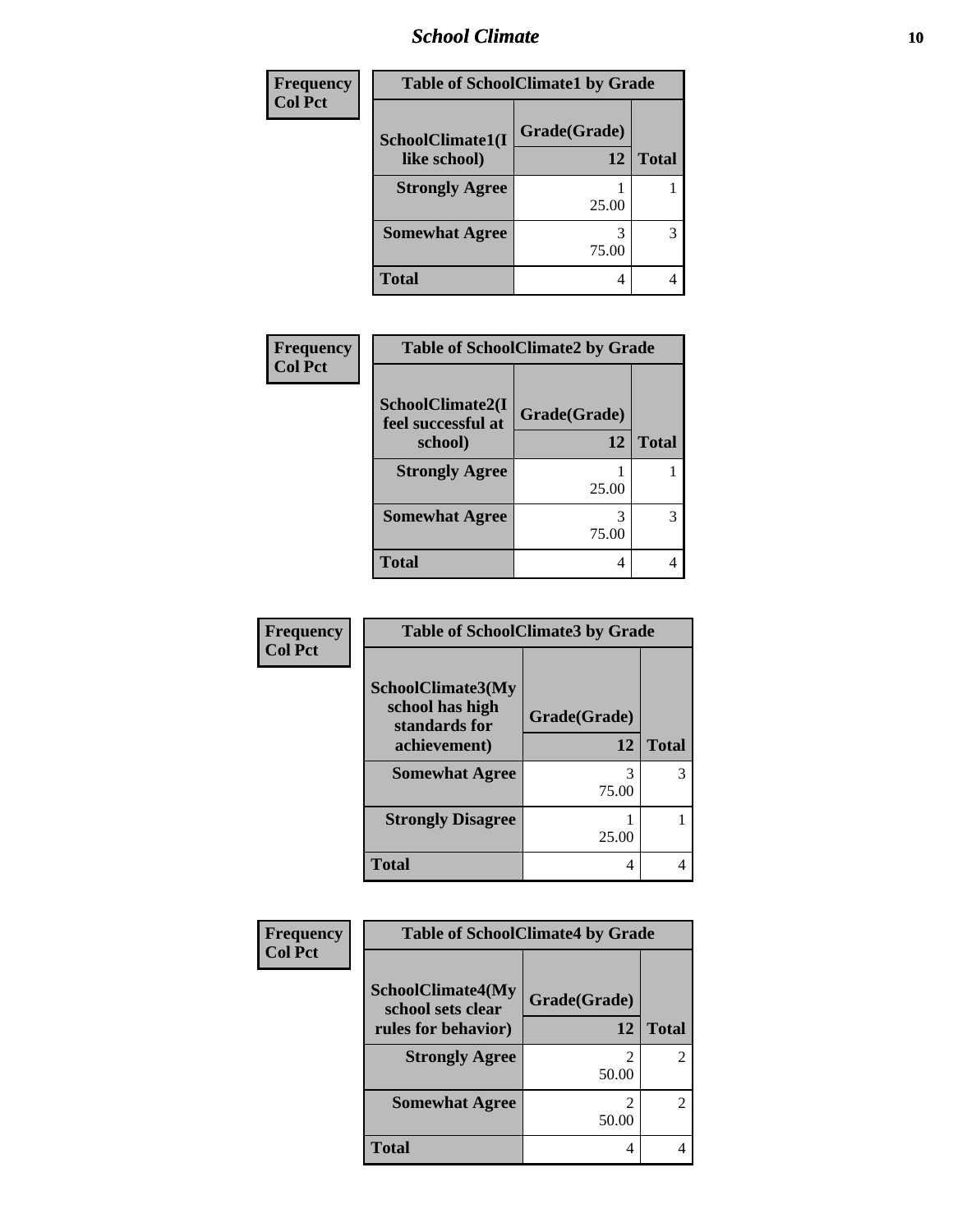*School Climate* **11**

| <b>Frequency</b> | <b>Table of SchoolClimate5 by Grade</b>                   |              |                |
|------------------|-----------------------------------------------------------|--------------|----------------|
| <b>Col Pct</b>   | SchoolClimate5(I<br>know what to do in<br>an emergency at | Grade(Grade) |                |
|                  | school)                                                   | 12           | <b>Total</b>   |
|                  | <b>Strongly Agree</b>                                     | 50.00        | $\overline{2}$ |
|                  | <b>Somewhat Agree</b>                                     | 25.00        |                |
|                  | <b>Somewhat Disagree</b>                                  | 25.00        |                |
|                  | <b>Total</b>                                              | 4            | 4              |

| Frequency      | <b>Table of SchoolClimate6 by Grade</b>                  |                    |              |
|----------------|----------------------------------------------------------|--------------------|--------------|
| <b>Col Pct</b> | <b>SchoolClimate6(Teachers</b><br>treat me with respect) | Grade(Grade)<br>12 | <b>Total</b> |
|                | <b>Somewhat Agree</b>                                    | 25.00              |              |
|                | <b>Somewhat Disagree</b>                                 | 75.00              |              |
|                | Total                                                    | 4                  |              |

| <b>Frequency</b> | <b>Table of SchoolClimate7 by Grade</b>                  |              |              |
|------------------|----------------------------------------------------------|--------------|--------------|
| <b>Col Pct</b>   |                                                          |              |              |
|                  | <b>SchoolClimate7(Behaviors</b><br>in my class allow the | Grade(Grade) |              |
|                  | teacher to teach)                                        | 12           | <b>Total</b> |
|                  | <b>Somewhat Agree</b>                                    | 100.00       |              |
|                  |                                                          |              |              |
|                  | <b>Total</b>                                             |              |              |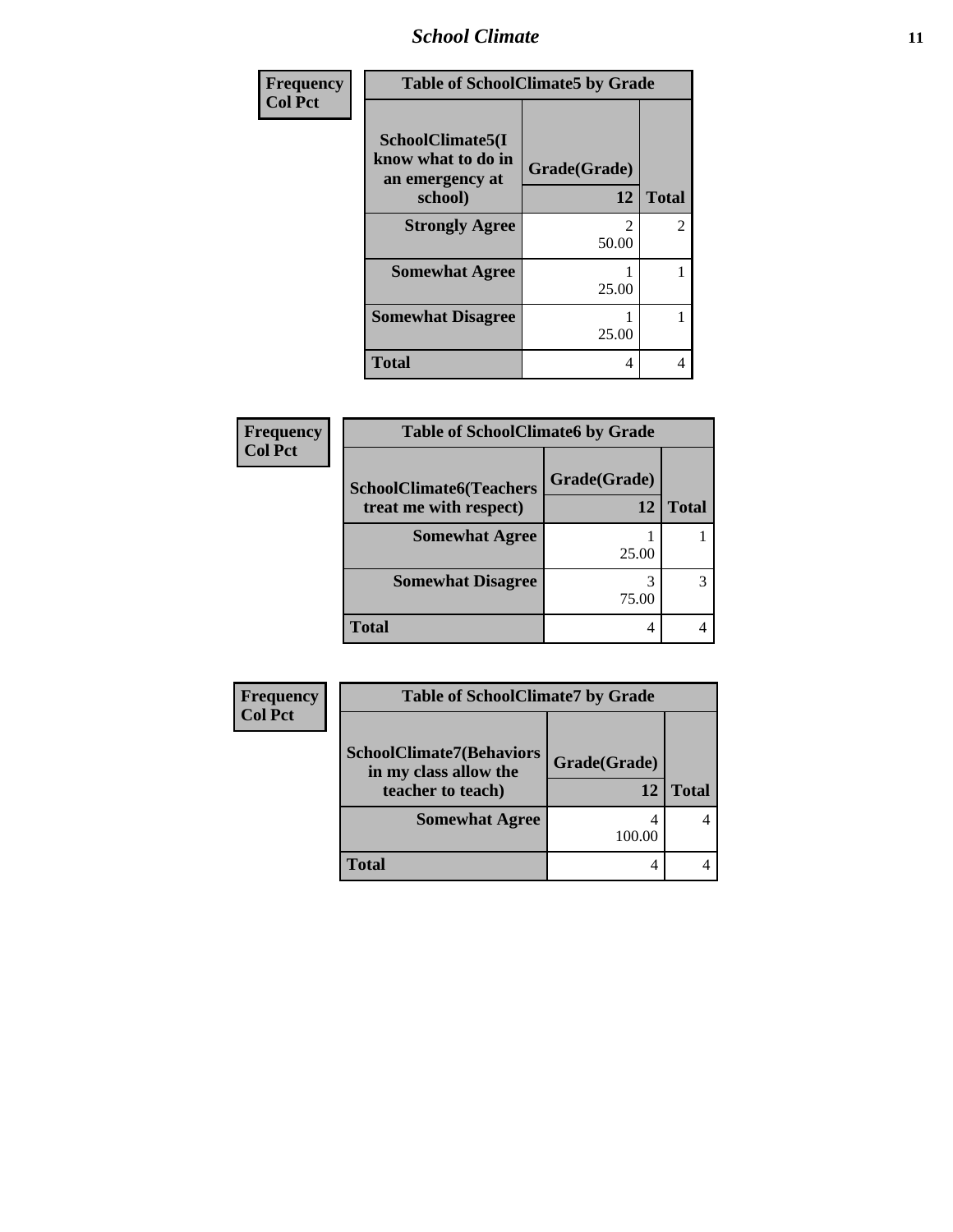#### *School Climate* **12**

| <b>Frequency</b> | <b>Table of SchoolClimate8 by Grade</b>                                              |                    |                |
|------------------|--------------------------------------------------------------------------------------|--------------------|----------------|
| <b>Col Pct</b>   | <b>SchoolClimate8(Students</b><br>are frequently<br>recognized for good<br>behavior) | Grade(Grade)<br>12 | <b>Total</b>   |
|                  | <b>Strongly Agree</b>                                                                | 25.00              |                |
|                  | <b>Somewhat Disagree</b>                                                             | 2<br>50.00         | $\overline{c}$ |
|                  | <b>Strongly Disagree</b>                                                             | 25.00              |                |
|                  | <b>Total</b>                                                                         | 4                  | 4              |

| Frequency      | <b>Table of SchoolClimate9 by Grade</b>            |              |              |
|----------------|----------------------------------------------------|--------------|--------------|
| <b>Col Pct</b> | <b>SchoolClimate9(School</b><br>counselor would be | Grade(Grade) |              |
|                | helpful if I needed<br>assistance)                 | 12           | <b>Total</b> |
|                | <b>Strongly Agree</b>                              | 3<br>75.00   | 3            |
|                | <b>Somewhat Agree</b>                              | 25.00        |              |
|                | <b>Total</b>                                       | 4            |              |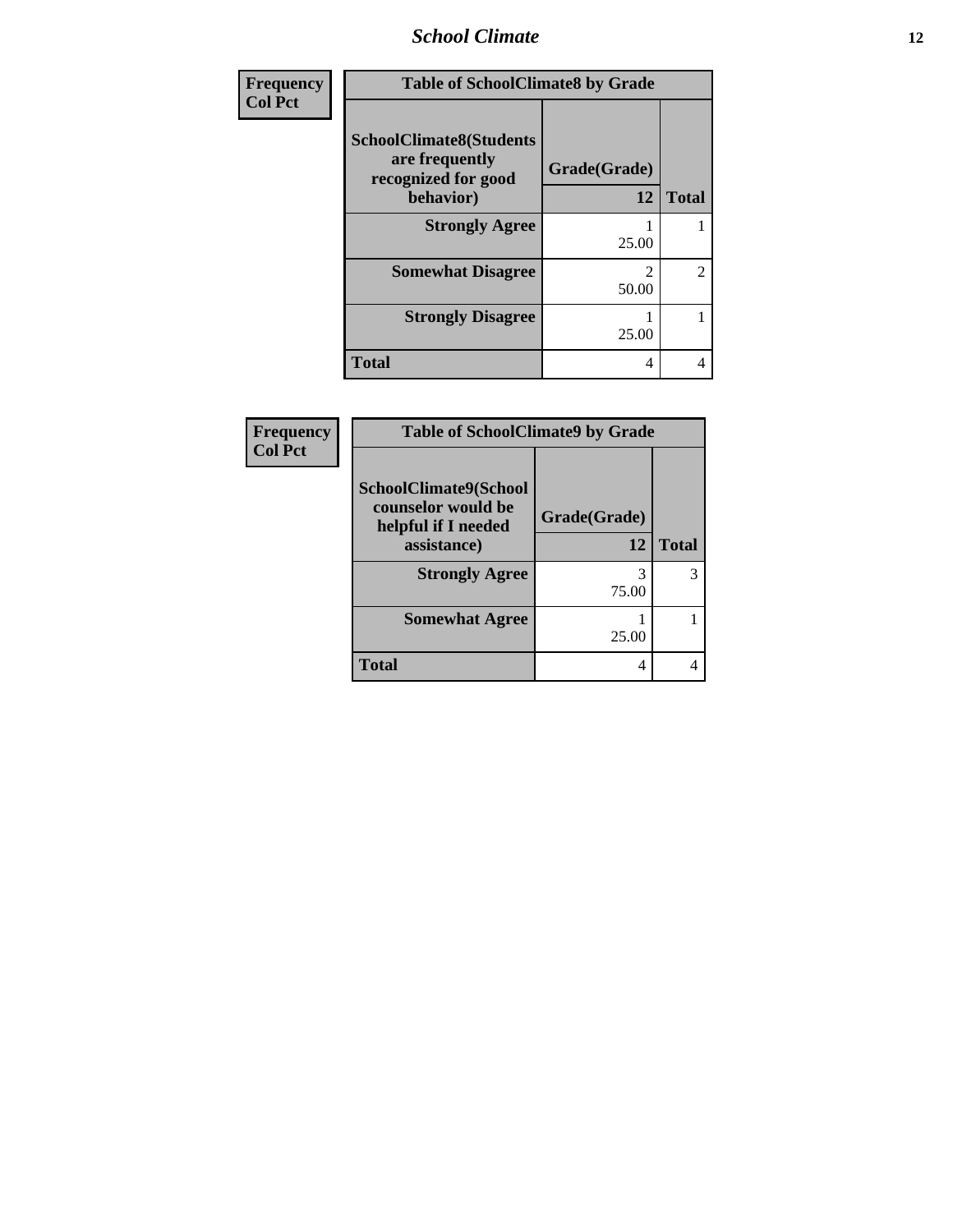### *Reasons for Dropping Out* **13**

| Frequency<br><b>Col Pct</b> | <b>Table of Dropoutreason by Grade</b>                |              |                |
|-----------------------------|-------------------------------------------------------|--------------|----------------|
|                             | Dropoutreason(If<br>I dropped out the<br>reason would | Grade(Grade) |                |
|                             | most likely be)                                       | 12           | <b>Total</b>   |
|                             | <b>Won't Drop out</b>                                 | 2<br>50.00   | $\overline{2}$ |
|                             | <b>Other</b>                                          | 2<br>50.00   | 2              |
|                             | <b>Total</b>                                          | 4            | 4              |

| Frequency      |                                                                        | <b>Table of Dropout by Grade</b> |                |
|----------------|------------------------------------------------------------------------|----------------------------------|----------------|
| <b>Col Pct</b> | Dropout(I<br>have<br>thought<br>about<br>dropping<br>out of<br>school) | Grade(Grade)<br>12               | <b>Total</b>   |
|                | Yes                                                                    | 2<br>50.00                       | $\overline{2}$ |
|                | N <sub>0</sub>                                                         | 2<br>50.00                       | $\overline{2}$ |
|                | <b>Total</b>                                                           | 4                                | 4              |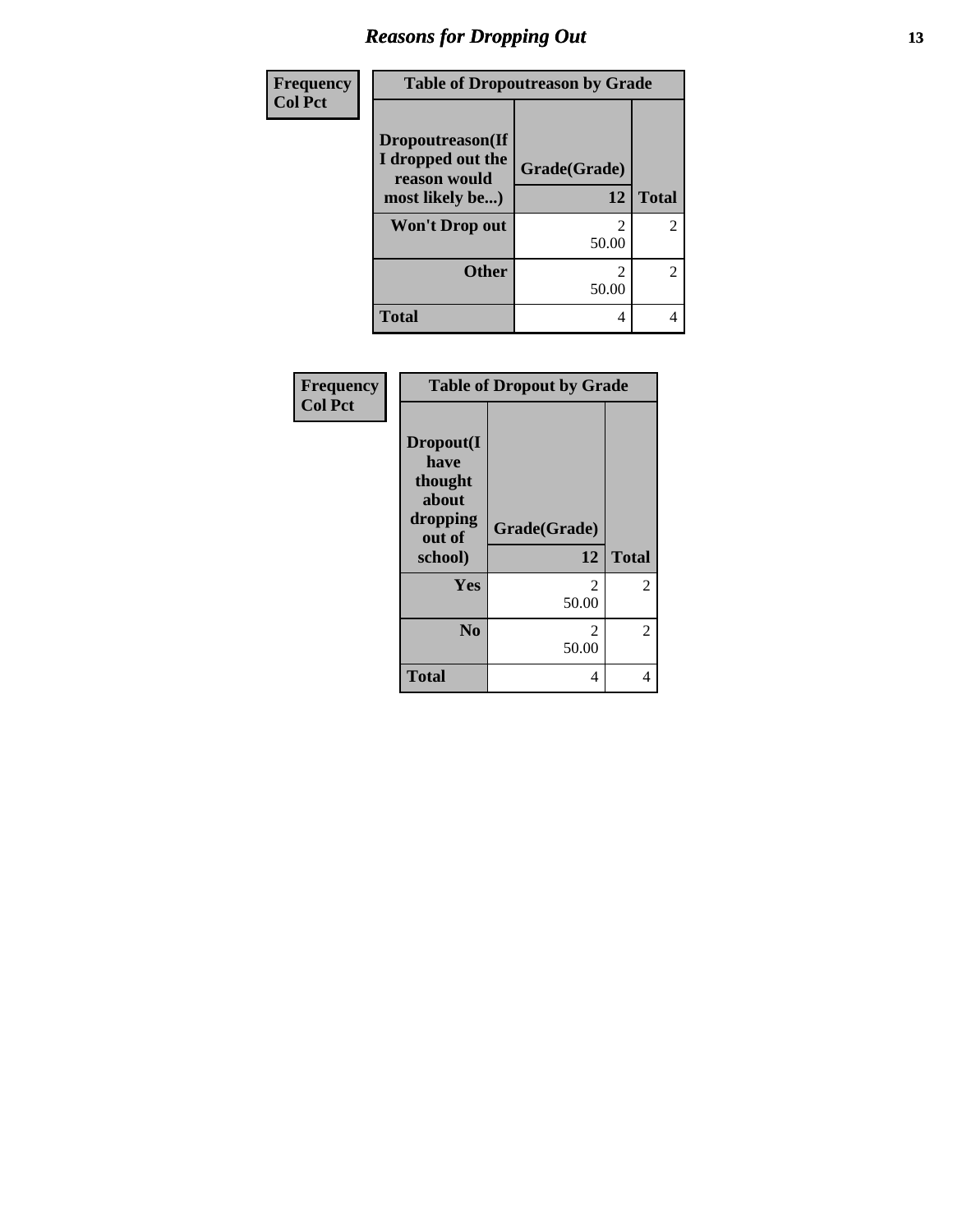### *School Safety* **14**

| <b>Frequency</b> |                                                                                                 | <b>Table of Gangself by Grade</b> |              |
|------------------|-------------------------------------------------------------------------------------------------|-----------------------------------|--------------|
| <b>Col Pct</b>   | <b>Gangself(I</b><br>have<br>participated<br>in illegal<br>gang<br>activities in<br>the past 30 | Grade(Grade)                      |              |
|                  | days)                                                                                           | 12                                | <b>Total</b> |
|                  | N <sub>0</sub>                                                                                  | 4<br>100.00                       | 4            |
|                  | <b>Total</b>                                                                                    | 4                                 | 4            |

| Frequency<br><b>Col Pct</b> | <b>Table of Gangpeers by Grade</b>                                                                                     |                    |              |
|-----------------------------|------------------------------------------------------------------------------------------------------------------------|--------------------|--------------|
|                             | Gangpeers(I<br>have friends<br>who have<br>participated<br>in illegal<br>gang<br>activities in<br>the past 30<br>days) | Grade(Grade)<br>12 | <b>Total</b> |
|                             | Yes                                                                                                                    | 25.00              | 1            |
|                             | N <sub>0</sub>                                                                                                         | 3<br>75.00         | 3            |
|                             | Total                                                                                                                  | 4                  | 4            |

| Frequency<br><b>Col Pct</b> | <b>Table of Pickedon by Grade</b>                                                          |                    |              |
|-----------------------------|--------------------------------------------------------------------------------------------|--------------------|--------------|
|                             | <b>Pickedon(I have</b><br>been picked on or<br>teased at school<br>in the past 30<br>days) | Grade(Grade)<br>12 | <b>Total</b> |
|                             | <b>Somewhat Agree</b>                                                                      |                    |              |
|                             | <b>Strongly Disagree</b>                                                                   | 25.00<br>3         | 3            |
|                             | <b>Total</b>                                                                               | 75.00<br>4         | 4            |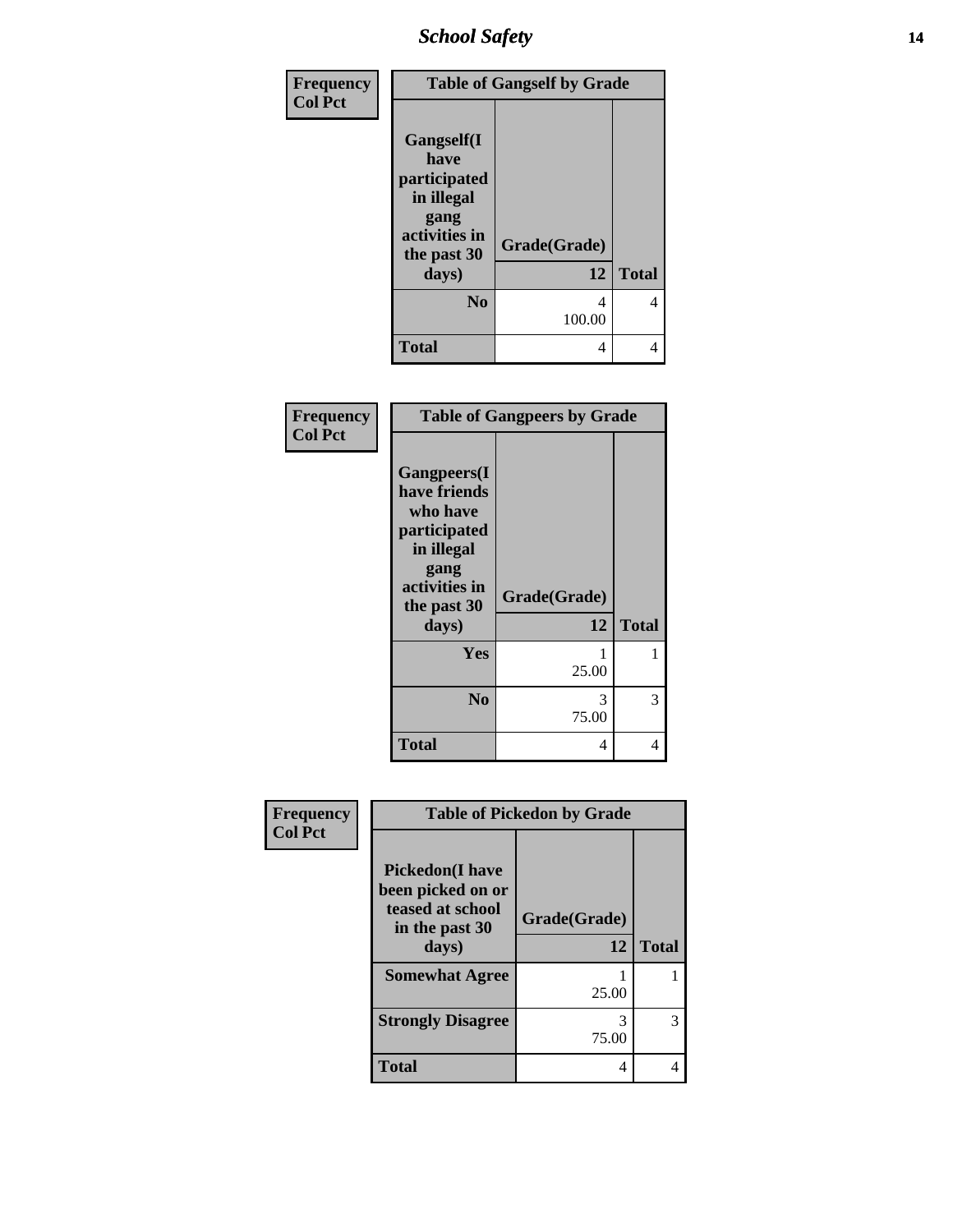*School Safety* **15**

| Frequency      | <b>Table of Safeschool by Grade</b> |                         |              |
|----------------|-------------------------------------|-------------------------|--------------|
| <b>Col Pct</b> | Safeschool(School                   | Grade(Grade)            |              |
|                | is a place at<br>which I feel safe) | 12                      | <b>Total</b> |
|                | <b>Strongly Agree</b>               | 2<br>50.00              | 2            |
|                | <b>Somewhat Agree</b>               | $\mathfrak{D}$<br>50.00 | 2            |
|                | <b>Total</b>                        | 4                       | 4            |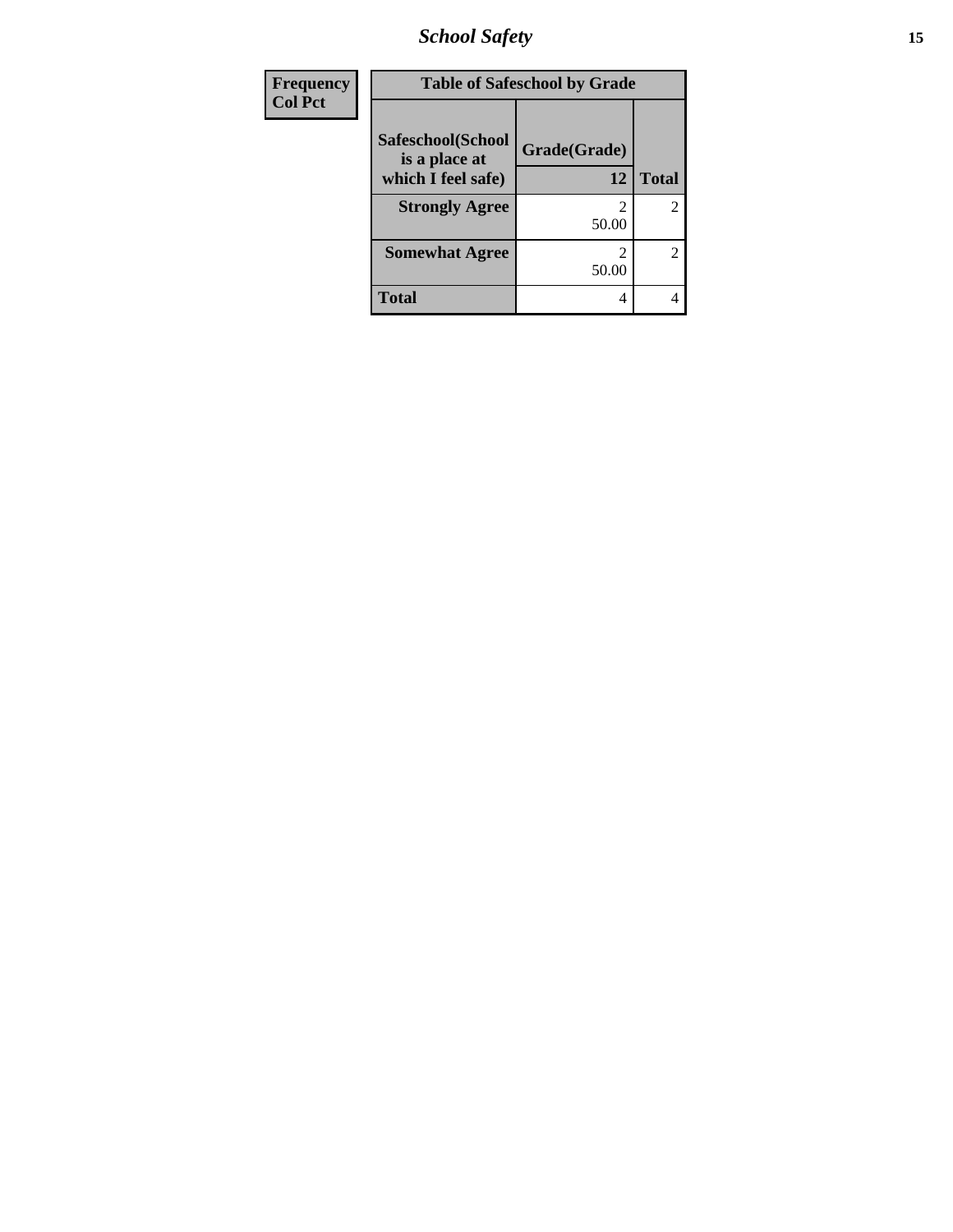*School Safety* **16**

| Frequency      | <b>Table of Grade by Bullied</b> |                                                                                                           |              |
|----------------|----------------------------------|-----------------------------------------------------------------------------------------------------------|--------------|
| <b>Row Pct</b> |                                  | <b>Bullied(I)</b><br>have<br>been<br><b>bullied</b><br>by other<br>students<br>in the<br>past 30<br>days) |              |
|                | Grade(Grade)                     | 0 Days                                                                                                    | <b>Total</b> |
|                | 12                               | 4<br>100.00                                                                                               | 4            |
|                | <b>Total</b>                     | 4                                                                                                         | 4            |

| Frequency      | <b>Table of Grade by Bulliedothers</b> |                                                                             |              |
|----------------|----------------------------------------|-----------------------------------------------------------------------------|--------------|
| <b>Row Pct</b> |                                        | <b>Bulliedothers</b> (I<br><b>bullied others</b><br>in the past 30<br>days) |              |
|                | Grade(Grade)                           | 0 Days                                                                      | <b>Total</b> |
|                | 12                                     | 4<br>100.00                                                                 | 4            |
|                | <b>Total</b>                           | 4                                                                           | 4            |

| Frequency      | <b>Table of Grade by Weaponschool</b> |                                                                                    |              |
|----------------|---------------------------------------|------------------------------------------------------------------------------------|--------------|
| <b>Row Pct</b> |                                       | <b>Weaponschool</b> (I<br>brought a<br>weapon to<br>school in the<br>past 30 days) |              |
|                | Grade(Grade)                          | 0 Days                                                                             | <b>Total</b> |
|                | 12                                    | 100.00                                                                             |              |
|                | Total                                 | 4                                                                                  |              |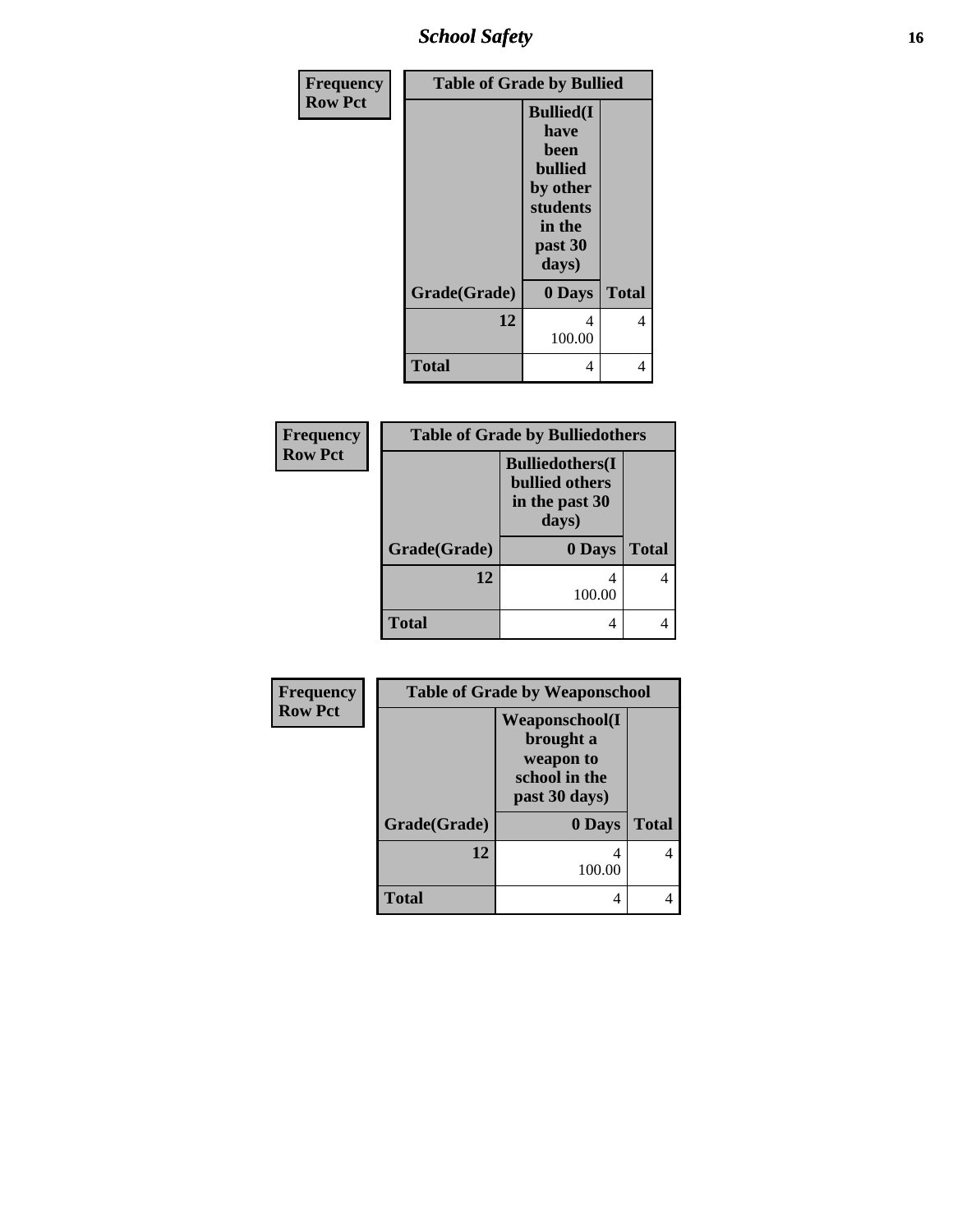*School Safety* **17**

| Frequency      | <b>Table of Grade by Absentunsafe</b> |                                                                                             |              |
|----------------|---------------------------------------|---------------------------------------------------------------------------------------------|--------------|
| <b>Row Pct</b> |                                       | Absentunsafe(I<br>have missed<br>school because<br>I felt unsafe in<br>the past 30<br>days) |              |
|                | Grade(Grade)                          | 0 Days                                                                                      | <b>Total</b> |
|                | 12                                    | 4<br>100.00                                                                                 | 4            |
|                | <b>Total</b>                          | 4                                                                                           |              |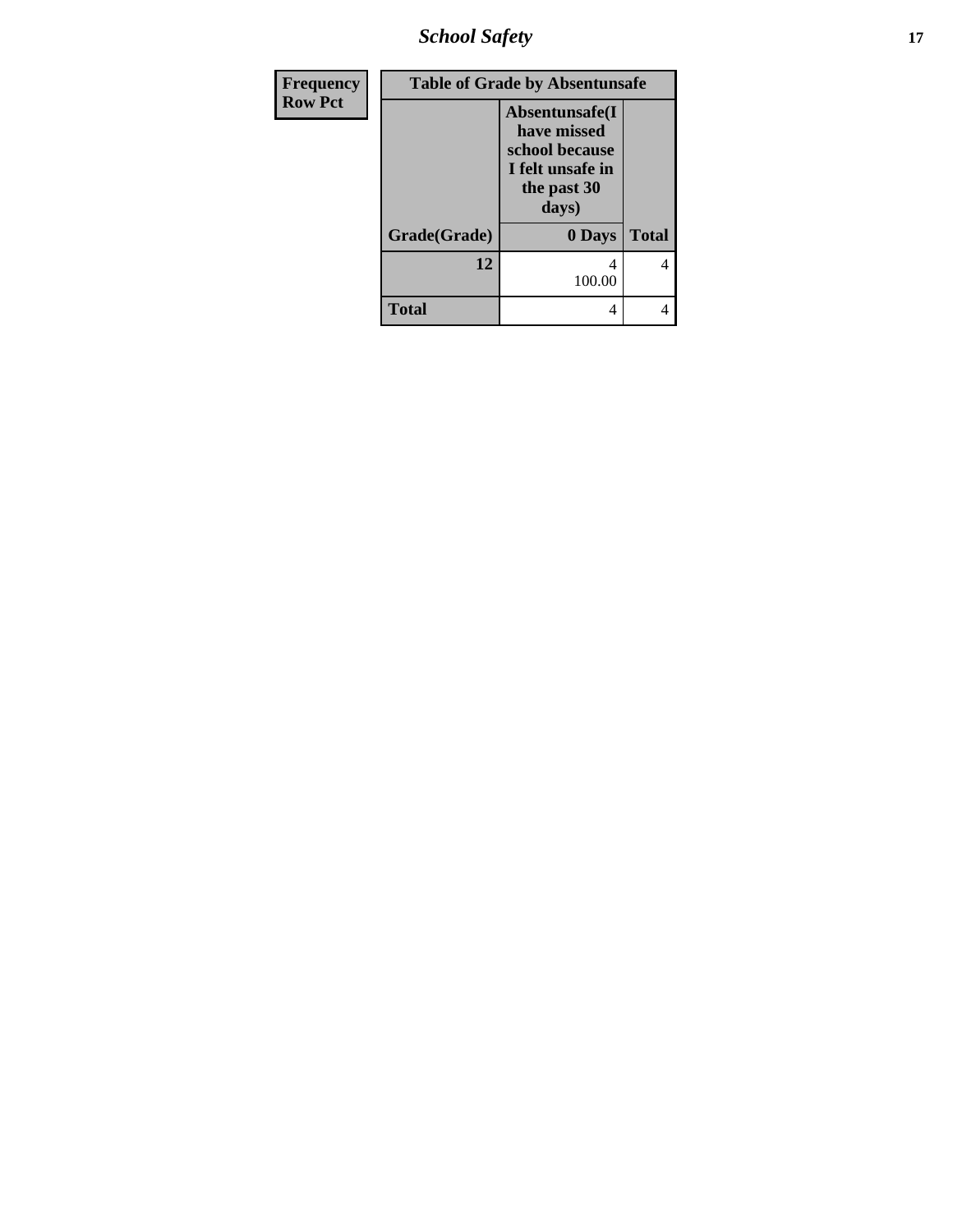# *Drug Use During Last 30 Days* **18**

| Frequency      | <b>Table of Grade by Alcohol</b> |                                          |              |
|----------------|----------------------------------|------------------------------------------|--------------|
| <b>Row Pct</b> |                                  | Alcohol(Alcohol<br>use,<br>past 30 days) |              |
|                | Grade(Grade)                     | Did not use                              | <b>Total</b> |
|                | 12                               | 100.00                                   |              |
|                | Total                            | 4                                        |              |

| <b>Frequency</b> | <b>Table of Grade by Cigarettes</b> |                                                             |              |
|------------------|-------------------------------------|-------------------------------------------------------------|--------------|
| <b>Row Pct</b>   |                                     | <b>Cigarettes</b> (Smoking<br>tobacco use,<br>past 30 days) |              |
|                  | Grade(Grade)                        | Did not use                                                 | <b>Total</b> |
|                  | 12                                  | 100.00                                                      |              |
|                  | Total                               | 4                                                           |              |

| <b>Frequency</b> | <b>Table of Grade by Smokeless</b> |                                                            |              |
|------------------|------------------------------------|------------------------------------------------------------|--------------|
| <b>Row Pct</b>   |                                    | <b>Smokeless</b> (Chewing<br>tobacco use,<br>past 30 days) |              |
|                  | Grade(Grade)                       | Did not use                                                | <b>Total</b> |
|                  | 12                                 | 100.00                                                     |              |
|                  | <b>Total</b>                       | 4                                                          |              |

| Frequency      | <b>Table of Grade by Marijuana</b> |                                            |              |
|----------------|------------------------------------|--------------------------------------------|--------------|
| <b>Row Pct</b> |                                    | Marijuana (Marijuana<br>use, past 30 days) |              |
|                | Grade(Grade)                       | Did not use                                | <b>Total</b> |
|                | 12                                 | 100.00                                     |              |
|                | <b>Total</b>                       | 4                                          |              |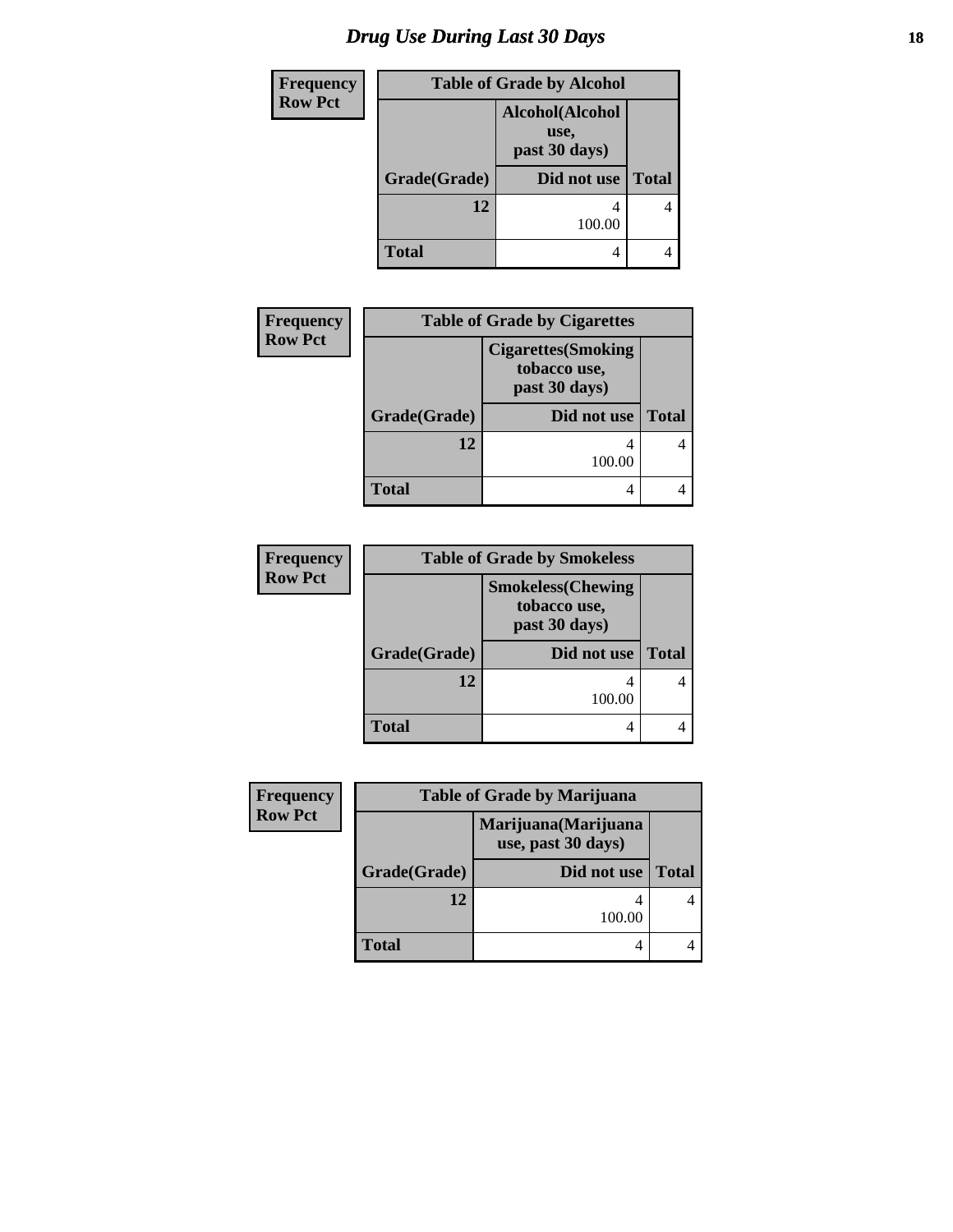| <b>Frequency</b> | <b>Table of Grade by Cocaine</b> |                                                  |              |
|------------------|----------------------------------|--------------------------------------------------|--------------|
| <b>Row Pct</b>   |                                  | <b>Cocaine</b> (Cocaine<br>use,<br>past 30 days) |              |
|                  | Grade(Grade)                     | Did not use                                      | <b>Total</b> |
|                  | 12                               | 100.00                                           | 4            |
|                  | <b>Total</b>                     |                                                  |              |

| <b>Frequency</b> | <b>Table of Grade by Inhalants</b> |                                                  |              |
|------------------|------------------------------------|--------------------------------------------------|--------------|
| <b>Row Pct</b>   |                                    | <b>Inhalants</b> (Inhalant<br>use, past 30 days) |              |
|                  | Grade(Grade)                       | Did not use                                      | <b>Total</b> |
|                  | 12                                 | 100.00                                           |              |
|                  | <b>Total</b>                       | 4                                                |              |

| <b>Frequency</b> | <b>Table of Grade by Steroids</b> |                                                   |              |
|------------------|-----------------------------------|---------------------------------------------------|--------------|
| <b>Row Pct</b>   |                                   | <b>Steroids</b> (Steroid<br>use,<br>past 30 days) |              |
|                  | Grade(Grade)                      | Did not use                                       | <b>Total</b> |
|                  | 12                                | 100.00                                            |              |
|                  | Total                             |                                                   |              |

| <b>Frequency</b> | <b>Table of Grade by Ecstasy</b> |                                                  |              |
|------------------|----------------------------------|--------------------------------------------------|--------------|
| <b>Row Pct</b>   |                                  | <b>Ecstasy</b> (Ecstasy<br>use,<br>past 30 days) |              |
|                  | Grade(Grade)                     | Did not use                                      | <b>Total</b> |
|                  | 12                               | 100.00                                           | 4            |
|                  | <b>Total</b>                     | 4                                                |              |

| <b>Frequency</b> | <b>Table of Grade by Meth</b> |                                                    |              |
|------------------|-------------------------------|----------------------------------------------------|--------------|
| <b>Row Pct</b>   |                               | <b>Meth</b> (Methamphetamine<br>use, past 30 days) |              |
|                  | Grade(Grade)                  | Did not use                                        | <b>Total</b> |
|                  | 12                            | 100.00                                             |              |
|                  | <b>Total</b>                  |                                                    |              |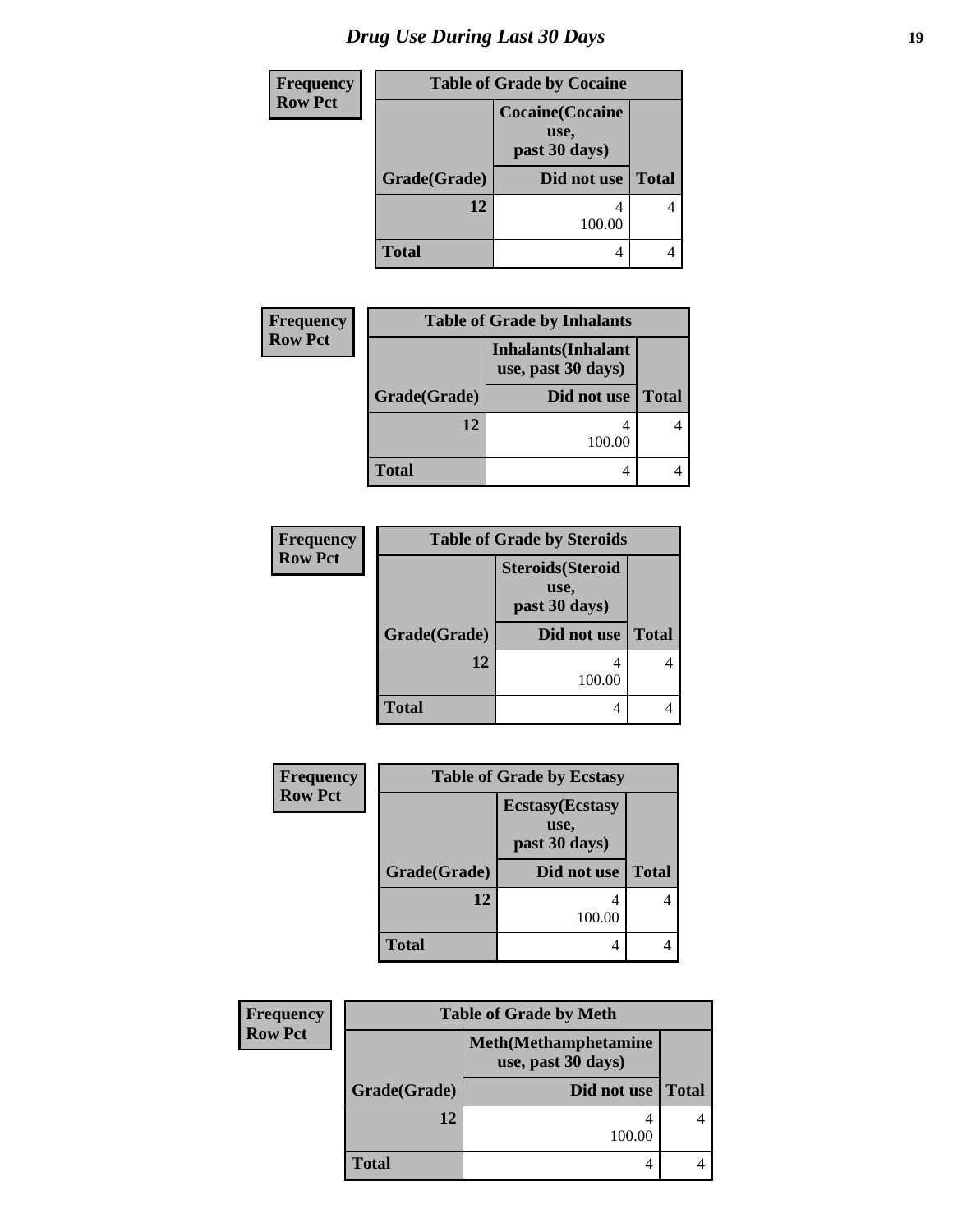# *Drug Use During Last 30 Days* 20

| Frequency      | <b>Table of Grade by Hallucinogens</b> |                                                   |              |
|----------------|----------------------------------------|---------------------------------------------------|--------------|
| <b>Row Pct</b> |                                        | Hallucinogens (Hallucinogen<br>use, past 30 days) |              |
|                | Grade(Grade)                           | Did not use                                       | <b>Total</b> |
|                | 12                                     | 100.00                                            |              |
|                | <b>Total</b>                           | 4                                                 |              |

| <b>Frequency</b> | <b>Table of Grade by Prescription</b> |                                                                                   |              |
|------------------|---------------------------------------|-----------------------------------------------------------------------------------|--------------|
| <b>Row Pct</b>   |                                       | <b>Prescription</b> (Prescription<br>drugs not prescribed to<br>me, past 30 days) |              |
|                  | Grade(Grade)                          | Did not use                                                                       | <b>Total</b> |
|                  | 12                                    | 100.00                                                                            |              |
|                  | <b>Total</b>                          |                                                                                   |              |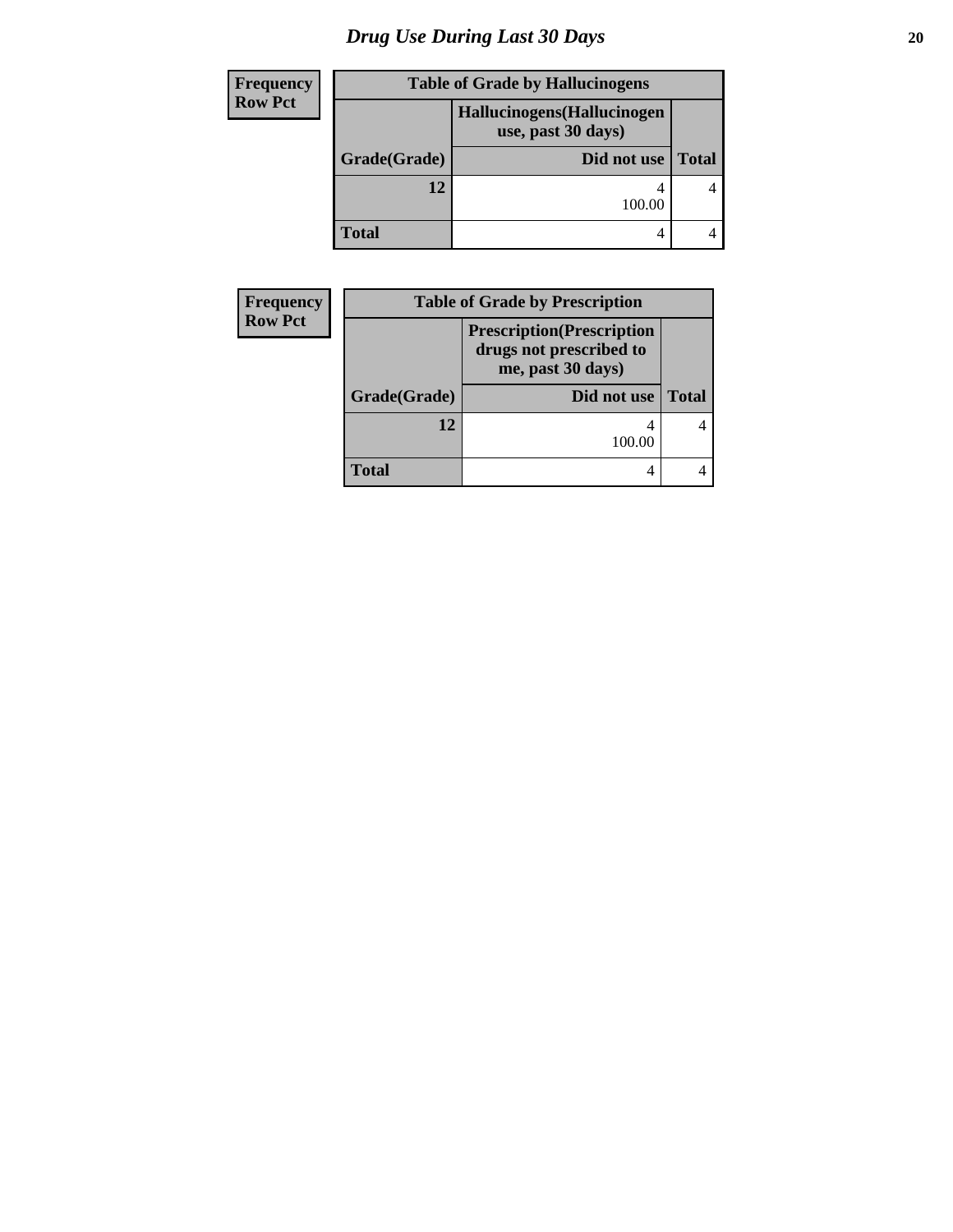| Frequency      | <b>Table of Alcoholease by Grade</b> |              |              |
|----------------|--------------------------------------|--------------|--------------|
| <b>Col Pct</b> | Alcoholease(It is<br>easy to get     | Grade(Grade) |              |
|                | alcohol)                             | 12           | <b>Total</b> |
|                | <b>Strongly Agree</b>                | 3<br>75.00   | 3            |
|                | <b>Somewhat Agree</b>                | 25.00        |              |
|                | <b>Total</b>                         | 4            |              |

| Frequency      | <b>Table of Cigarettesease by Grade</b>                    |                    |              |
|----------------|------------------------------------------------------------|--------------------|--------------|
| <b>Col Pct</b> | Cigarettesease(It<br>is easy to get<br>smoking<br>tobacco) | Grade(Grade)<br>12 | <b>Total</b> |
|                | <b>Strongly Agree</b>                                      | 100.00             |              |
|                | <b>Total</b>                                               | 4                  |              |

| Frequency      | <b>Table of Smokelessease by Grade</b>     |              |              |
|----------------|--------------------------------------------|--------------|--------------|
| <b>Col Pct</b> | <b>Smokelessease</b> (It<br>is easy to get | Grade(Grade) |              |
|                | chewing<br>tobacco)                        | 12           | <b>Total</b> |
|                | <b>Strongly Agree</b>                      | 3<br>75.00   | 3            |
|                | <b>Somewhat Agree</b>                      | 25.00        |              |
|                | <b>Total</b>                               | 4            |              |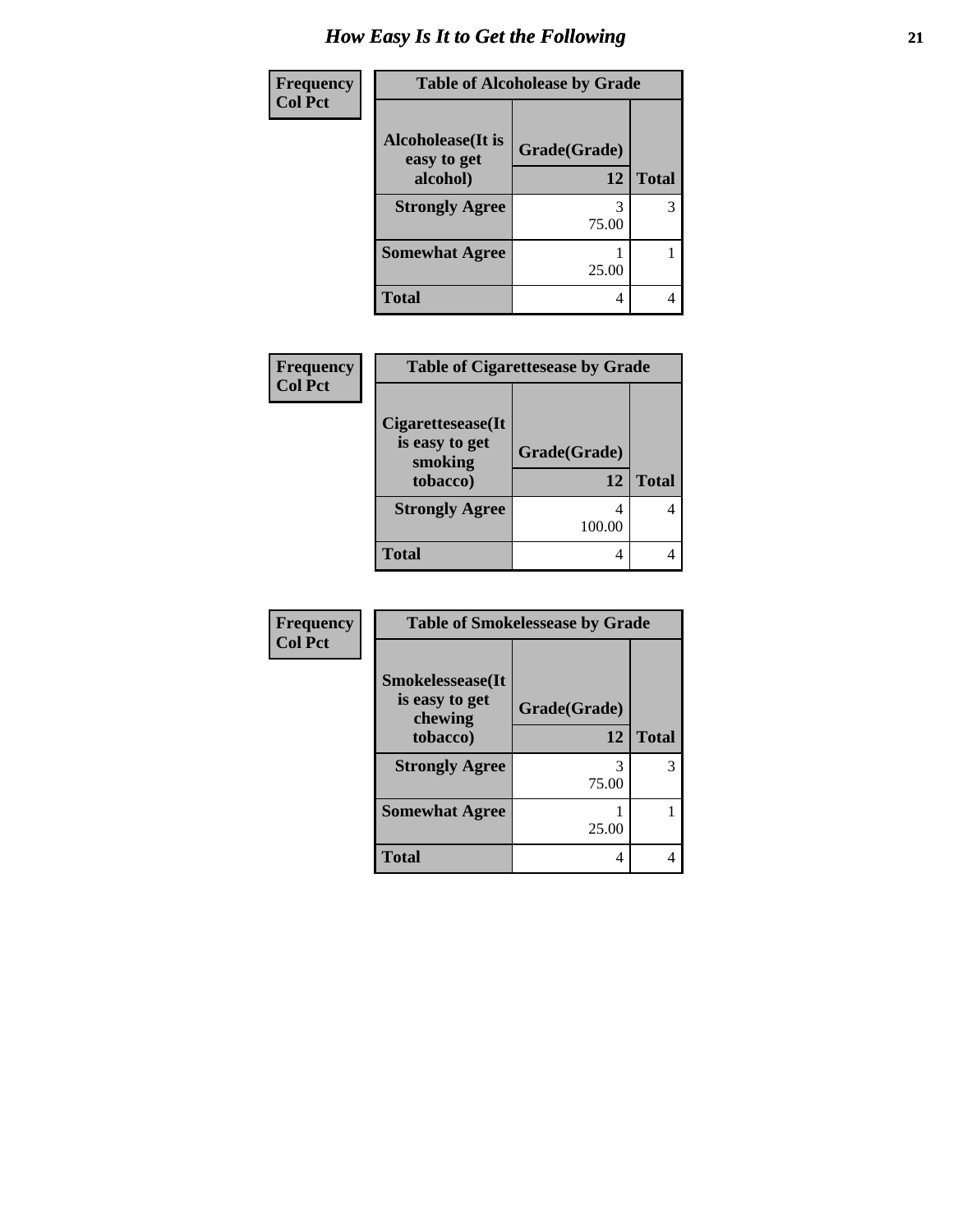| <b>Frequency</b> | <b>Table of Marijuanaease by Grade</b>           |                         |                |
|------------------|--------------------------------------------------|-------------------------|----------------|
| <b>Col Pct</b>   | Marijuanaease(It<br>is easy to get<br>marijuana) | Grade(Grade)<br>12      | <b>Total</b>   |
|                  | <b>Strongly Agree</b>                            | 25.00                   |                |
|                  | <b>Somewhat Agree</b>                            | 25.00                   |                |
|                  | <b>Strongly Disagree</b>                         | $\mathfrak{D}$<br>50.00 | $\overline{2}$ |
|                  | <b>Total</b>                                     | 4                       | 4              |

| <b>Frequency</b> | <b>Table of Cocaineease by Grade</b> |              |               |
|------------------|--------------------------------------|--------------|---------------|
| <b>Col Pct</b>   | Cocaineease(It is                    | Grade(Grade) |               |
|                  | easy to get                          | 12           |               |
|                  | cocaine)                             |              | <b>Total</b>  |
|                  | <b>Somewhat Agree</b>                |              |               |
|                  |                                      | 50.00        |               |
|                  | <b>Strongly Disagree</b>             | 2            | $\mathcal{L}$ |
|                  |                                      | 50.00        |               |
|                  | <b>Total</b>                         | 4            |               |

| Frequency      | <b>Table of Inhalantsease by Grade</b>            |                    |                |
|----------------|---------------------------------------------------|--------------------|----------------|
| <b>Col Pct</b> | Inhalantsease(It)<br>is easy to get<br>inhalants) | Grade(Grade)<br>12 | <b>Total</b>   |
|                | <b>Strongly Agree</b>                             | 25.00              |                |
|                | <b>Somewhat Agree</b>                             | 25.00              |                |
|                | <b>Strongly Disagree</b>                          | っ<br>50.00         | $\overline{2}$ |
|                | <b>Total</b>                                      | 4                  | 4              |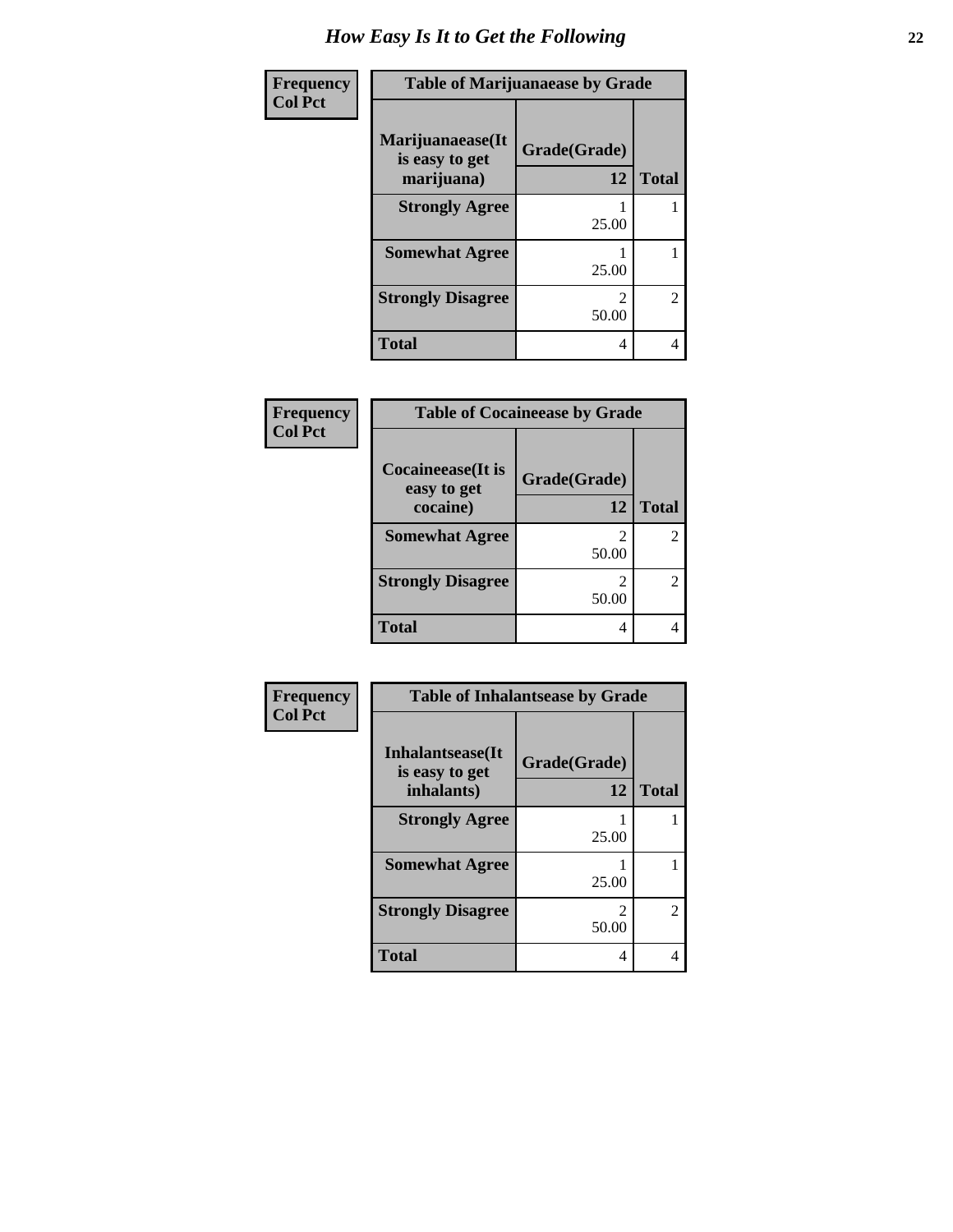| Frequency      | <b>Table of Steroidsease by Grade</b>               |                    |              |
|----------------|-----------------------------------------------------|--------------------|--------------|
| <b>Col Pct</b> | <b>Steroidsease</b> (It is<br>easy to get steroids) | Grade(Grade)<br>12 | <b>Total</b> |
|                | <b>Somewhat Agree</b>                               | 75.00              |              |
|                | <b>Somewhat Disagree</b>                            | 25.00              |              |
|                | <b>Total</b>                                        | 4                  |              |

| Frequency      | <b>Table of Ecstasyease by Grade</b>              |                    |              |
|----------------|---------------------------------------------------|--------------------|--------------|
| <b>Col Pct</b> | <b>Ecstasyease</b> (It is<br>easy to get ecstasy) | Grade(Grade)<br>12 | <b>Total</b> |
|                | <b>Strongly Agree</b>                             | 25.00              |              |
|                | <b>Somewhat Agree</b>                             | 25.00              |              |
|                | <b>Somewhat Disagree</b>                          | 50.00              | 2            |
|                | <b>Total</b>                                      | 4                  | 4            |

| Frequency      | <b>Table of Methease by Grade</b>                          |                    |                |
|----------------|------------------------------------------------------------|--------------------|----------------|
| <b>Col Pct</b> | <b>Methease</b> (It is easy<br>to get<br>methamphetamines) | Grade(Grade)<br>12 | <b>Total</b>   |
|                | <b>Somewhat Agree</b>                                      | 50.00              | 2              |
|                | <b>Strongly Disagree</b>                                   | 50.00              | $\overline{2}$ |
|                | <b>Total</b>                                               | 4                  |                |

| Frequency      | <b>Table of Hallucinogensease by Grade</b> |                         |                |
|----------------|--------------------------------------------|-------------------------|----------------|
| <b>Col Pct</b> | Hallucinogensease(It<br>is easy to get     | Grade(Grade)            |                |
|                | hallucinogens)                             | 12                      | <b>Total</b>   |
|                | <b>Somewhat Agree</b>                      | っ<br>50.00              | $\mathfrak{D}$ |
|                | <b>Strongly Disagree</b>                   | $\mathfrak{D}$<br>50.00 | $\overline{2}$ |
|                | <b>Total</b>                               | 4                       |                |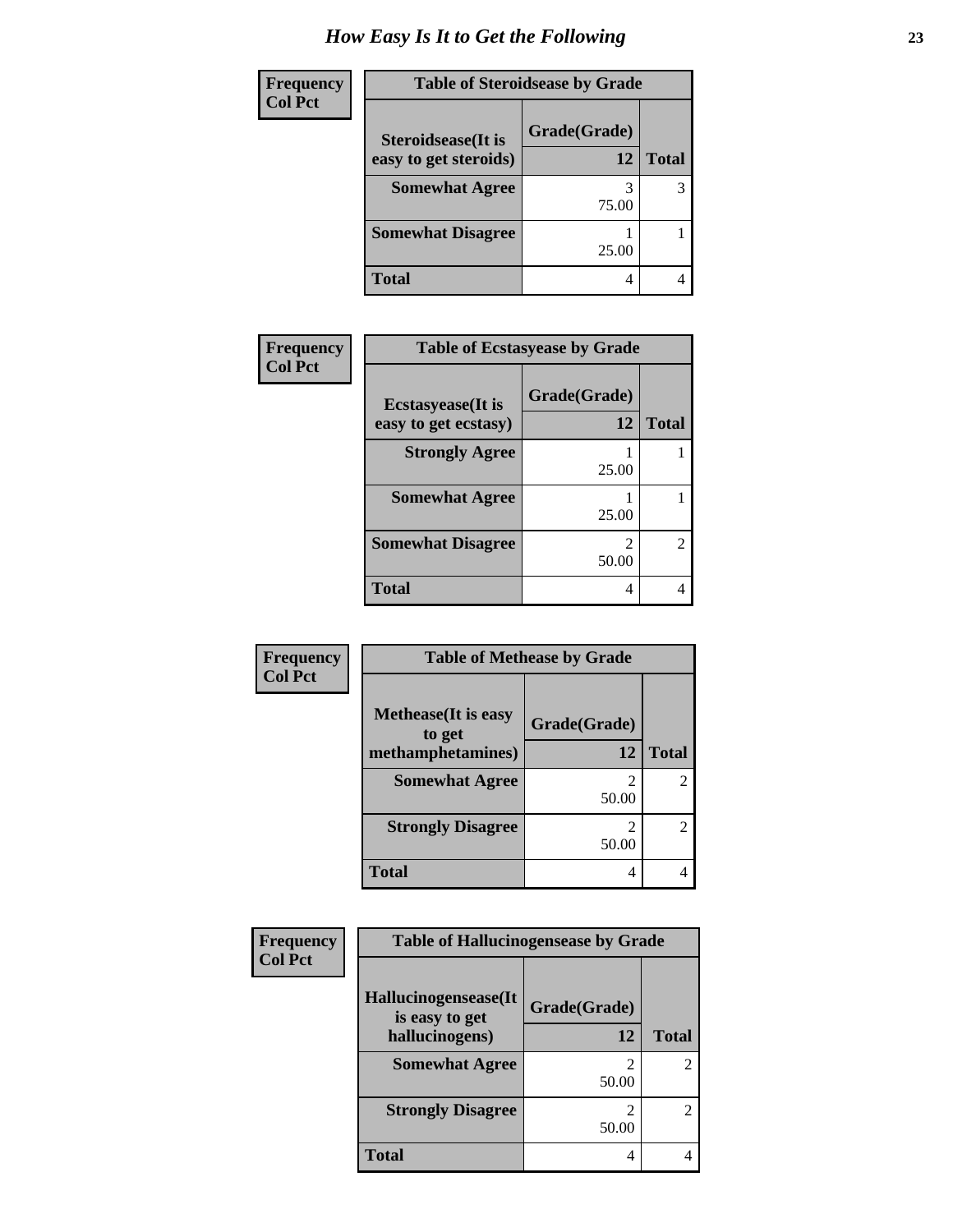| Frequency      | <b>Table of Prescriptionease by Grade</b>                                                |                                      |              |
|----------------|------------------------------------------------------------------------------------------|--------------------------------------|--------------|
| <b>Col Pct</b> | <b>Prescriptionease</b> (It<br>is easy to get<br>prescription drugs<br>not prescribed to | Grade(Grade)                         |              |
|                | me)                                                                                      | 12                                   | <b>Total</b> |
|                | <b>Strongly Agree</b>                                                                    | 25.00                                |              |
|                | <b>Somewhat Agree</b>                                                                    | 25.00                                |              |
|                | <b>Somewhat Disagree</b>                                                                 | $\mathcal{D}_{\mathcal{L}}$<br>50.00 | 2            |
|                | <b>Total</b>                                                                             | 4                                    | 4            |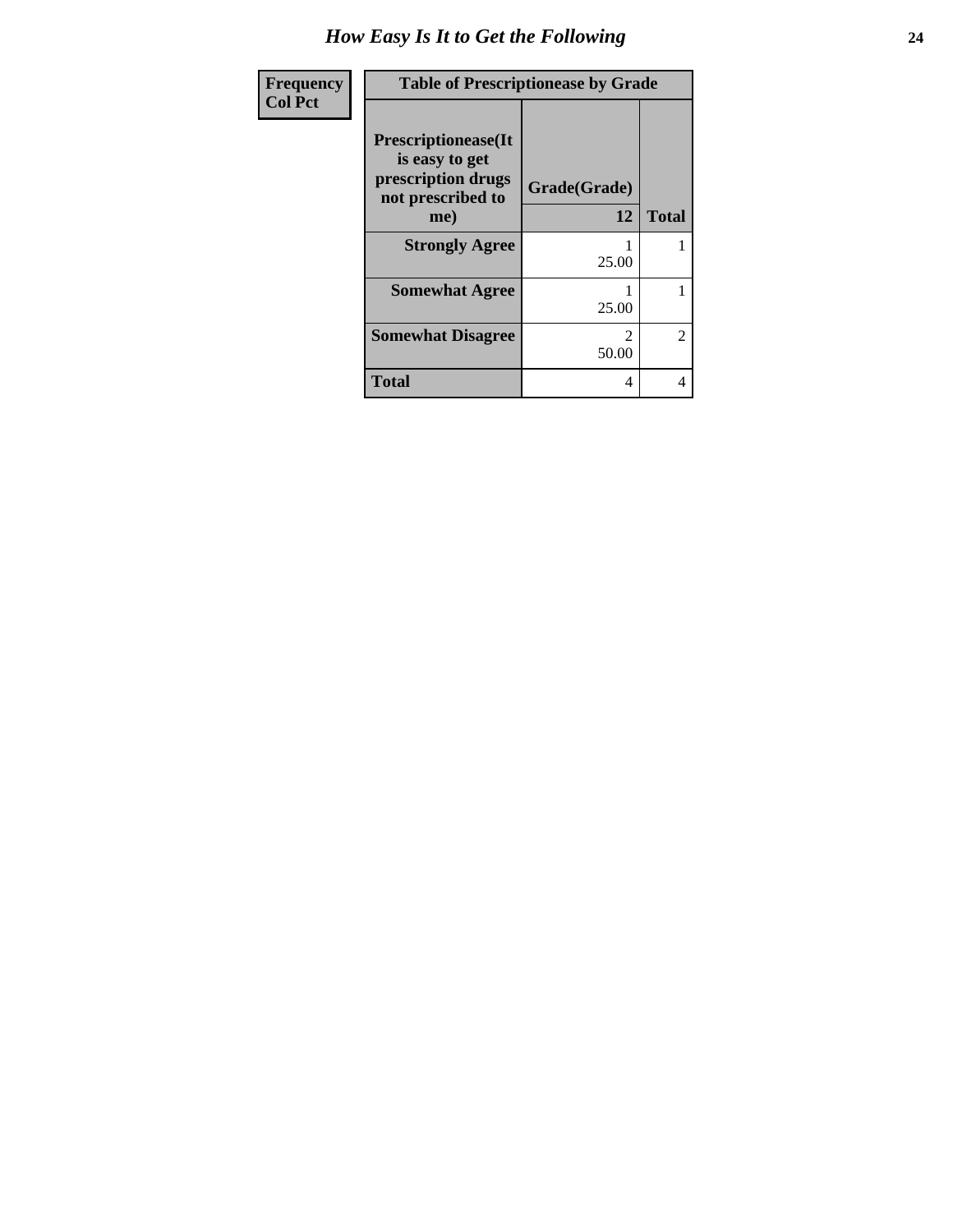#### *Age at Onset of Use* **25** *Results for "Age at Onset of Use" questions exclude students who said they did not use that substance*

| <b>Frequency</b> | <b>Table of Grade by Alcoholinit</b> |                                                             |              |
|------------------|--------------------------------------|-------------------------------------------------------------|--------------|
| <b>Row Pct</b>   |                                      | Alcoholinit(I<br>started<br>using<br>alcohol<br>when I was) |              |
|                  | Grade(Grade)                         | 16                                                          | <b>Total</b> |
|                  | 12                                   | っ<br>100.00                                                 | 2            |
|                  | <b>Total</b>                         | 2                                                           | 2            |
|                  |                                      | <b>Frequency Missing <math>= 2</math></b>                   |              |

| Frequency      |              | <b>Table of Grade by Cigarettesinit</b>                          |                |
|----------------|--------------|------------------------------------------------------------------|----------------|
| <b>Row Pct</b> |              | Cigarettesinit(I<br>started<br>smoking<br>tobacco when I<br>was) |                |
|                | Grade(Grade) | 16                                                               | <b>Total</b>   |
|                | 12           | $\mathfrak{D}$<br>100.00                                         | 2              |
|                | <b>Total</b> | 2                                                                | $\overline{2}$ |
|                |              | <b>Frequency Missing = 2</b>                                     |                |

#### *For Grade \* Smokelessinit all data are missing since all the levels of variable Smokelessinit are missing.*

| Frequency      | <b>Table of Grade by Marijuanainit</b> |                                                              |              |
|----------------|----------------------------------------|--------------------------------------------------------------|--------------|
| <b>Row Pct</b> |                                        | Marijuanainit(I<br>started using<br>marijuana<br>when I was) |              |
|                | Grade(Grade)                           | <b>16</b>                                                    | <b>Total</b> |
|                | 12                                     | 100.00                                                       |              |
|                | <b>Total</b>                           |                                                              |              |
|                |                                        | <b>Frequency Missing = 3</b>                                 |              |

*For Grade \* Cocaineinit all data are missing since all the levels of variable Cocaineinit are missing.*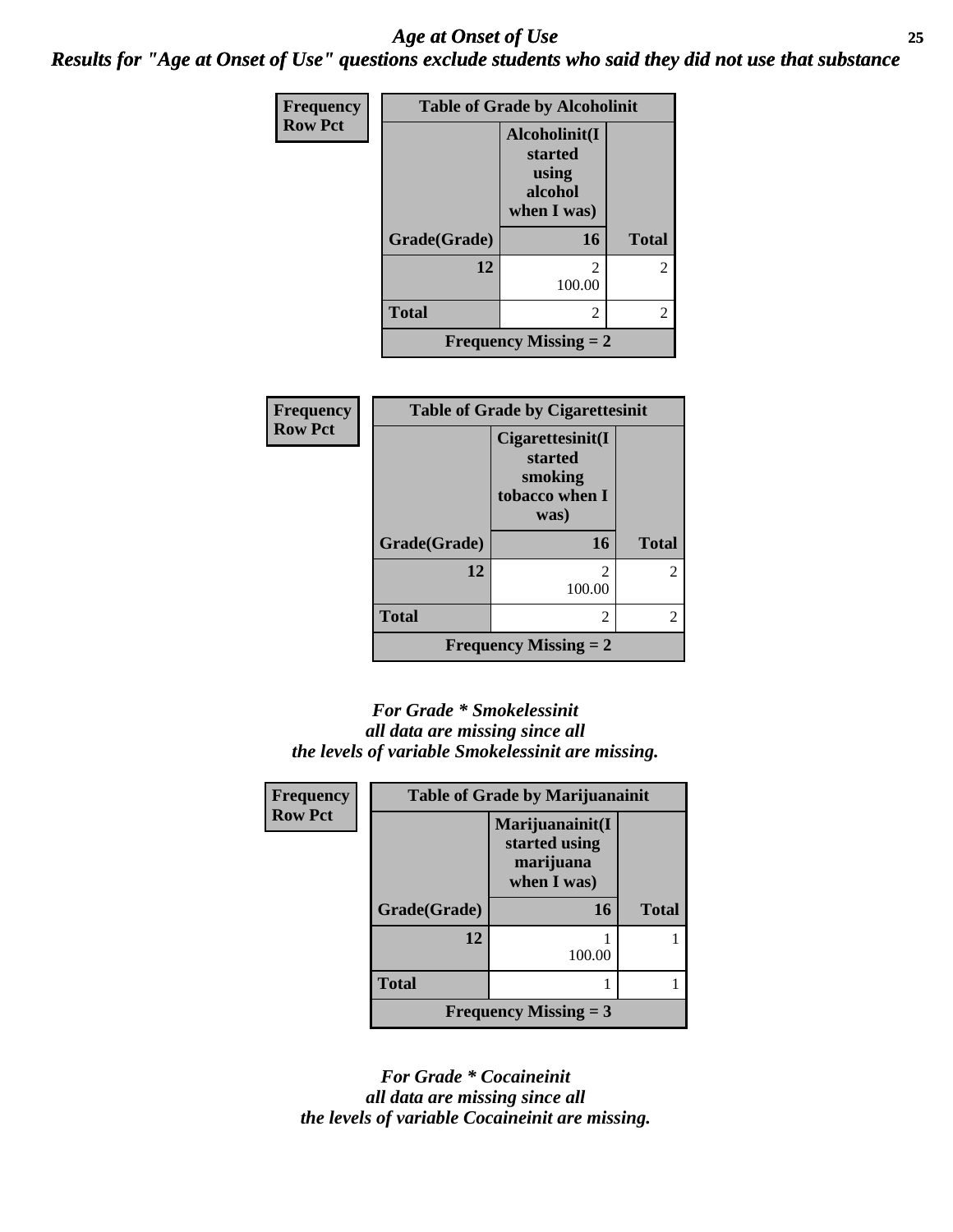*Age at Onset of Use* **26** *Results for "Age at Onset of Use" questions exclude students who said they did not use that substance*

> *For Grade \* Inhalantsinit all data are missing since all the levels of variable Inhalantsinit are missing. For Grade \* Steroidsinit all data are missing since all the levels of variable Steroidsinit are missing.*

*For Grade \* Ecstasyinit all data are missing since all the levels of variable Ecstasyinit are missing.*

*For Grade \* Methinit all data are missing since all the levels of variable Methinit are missing.*

*For Grade \* Hallucinogensinit all data are missing since all the levels of variable Hallucinogensinit are missing.*

| <b>Frequency</b> | <b>Table of Grade by Prescriptioninit</b> |                                                                                                             |               |
|------------------|-------------------------------------------|-------------------------------------------------------------------------------------------------------------|---------------|
| <b>Row Pct</b>   |                                           | <b>Prescriptioninit(I)</b><br>started using<br>prescription<br>drugs not<br>prescribed to me<br>when I was) |               |
|                  | Grade(Grade)                              | 16                                                                                                          | <b>Total</b>  |
|                  | 12                                        | 2<br>100.00                                                                                                 | $\mathcal{L}$ |
|                  | <b>Total</b>                              | 2                                                                                                           | $\mathcal{L}$ |
|                  |                                           | <b>Frequency Missing = 2</b>                                                                                |               |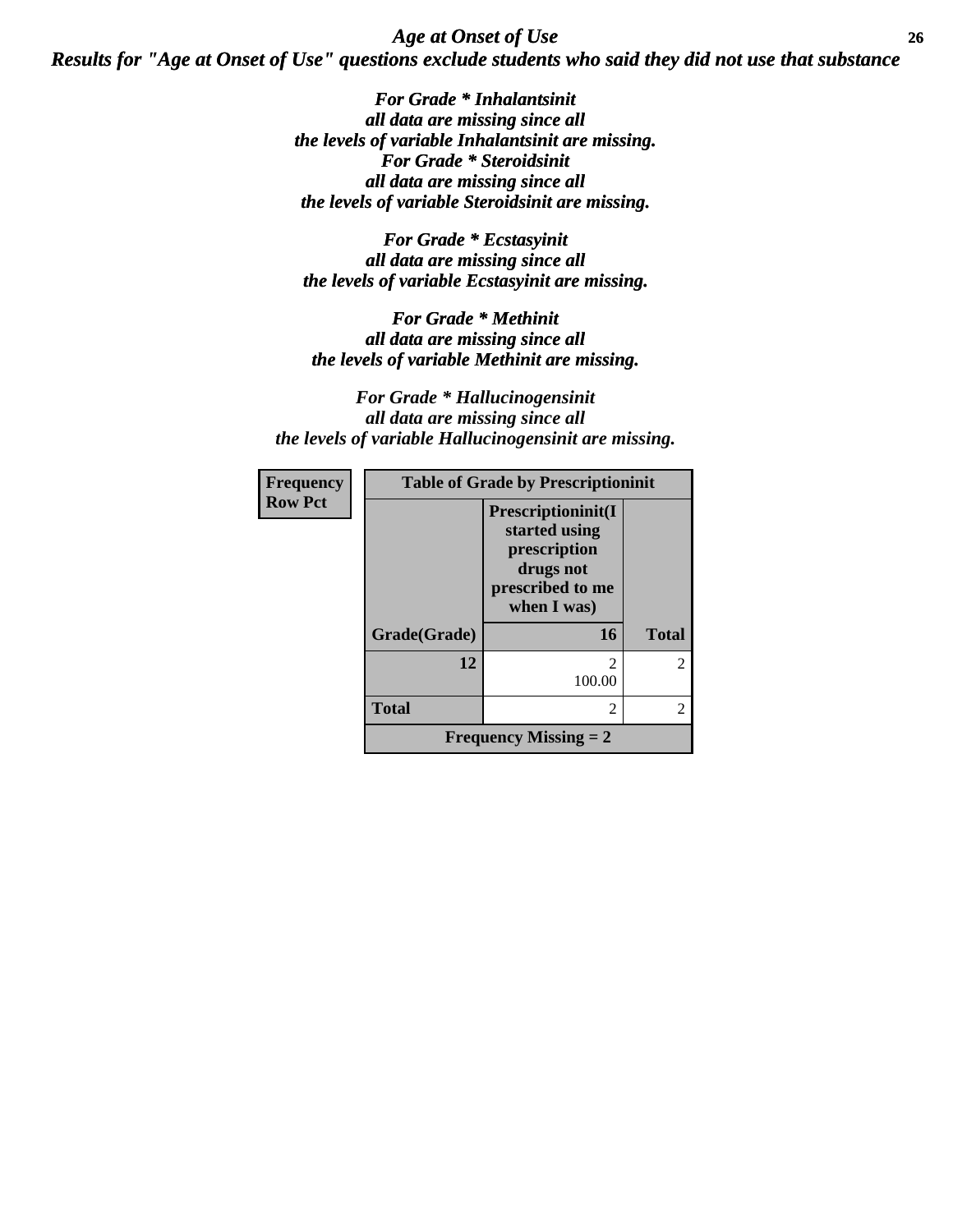### *Perception of Harmfulness* **27**

| Frequency      | <b>Table of Alcoholharm by Grade</b>          |                         |                |
|----------------|-----------------------------------------------|-------------------------|----------------|
| <b>Col Pct</b> | Alcoholharm(I<br>think alcohol is<br>harmful) | Grade(Grade)<br>12      | <b>Total</b>   |
|                | <b>Strongly Agree</b>                         | $\mathfrak{D}$<br>50.00 | $\overline{2}$ |
|                | <b>Somewhat Agree</b>                         | 25.00                   |                |
|                | <b>Somewhat Disagree</b>                      | 25.00                   |                |
|                | <b>Total</b>                                  | 4                       | 4              |

| Frequency<br><b>Col Pct</b> | <b>Table of Cigarettesharm by Grade</b>           |                         |                |
|-----------------------------|---------------------------------------------------|-------------------------|----------------|
|                             | Cigare ttesharm(I)<br>think smoking<br>tobacco is | Grade(Grade)            |                |
|                             | harmful)                                          | 12                      | <b>Total</b>   |
|                             | <b>Strongly Agree</b>                             | $\mathfrak{D}$<br>50.00 | $\overline{2}$ |
|                             | <b>Somewhat Agree</b>                             | $\mathcal{L}$<br>50.00  | $\overline{2}$ |
|                             | <b>Total</b>                                      | 4                       | 4              |

| Frequency      | <b>Table of Smokelessharm by Grade</b> |              |              |
|----------------|----------------------------------------|--------------|--------------|
| <b>Col Pct</b> | Smokelessharm(I<br>think chewing       | Grade(Grade) |              |
|                | tobacco is harmful)                    | 12           | <b>Total</b> |
|                | <b>Strongly Agree</b>                  | 3<br>75.00   |              |
|                | <b>Somewhat Disagree</b>               | 25.00        |              |
|                | <b>Total</b>                           | 4            |              |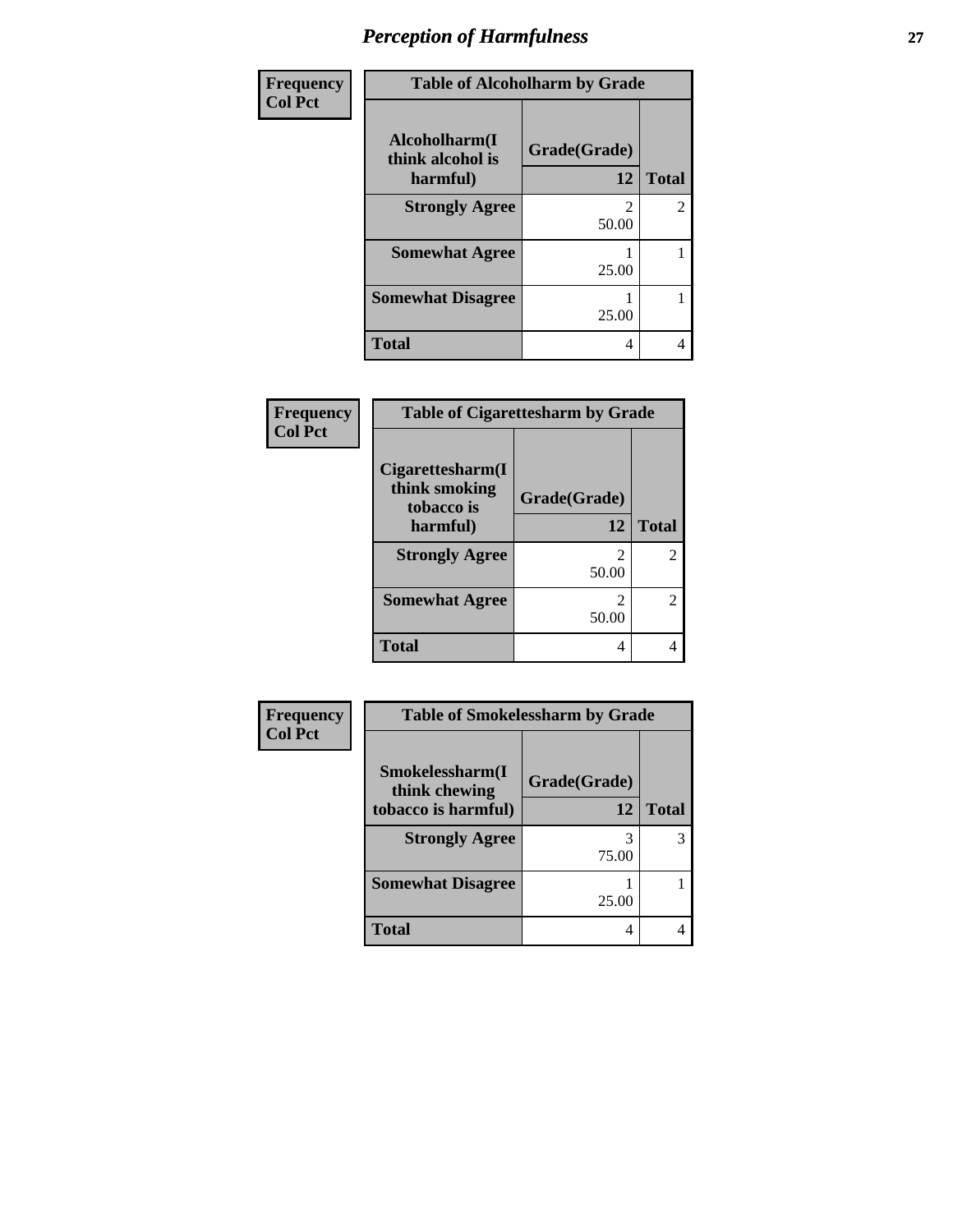# *Perception of Harmfulness* **28**

| <b>Frequency</b> | <b>Table of Marijuanaharm by Grade</b>            |                    |              |
|------------------|---------------------------------------------------|--------------------|--------------|
| <b>Col Pct</b>   | Marijuanaharm(I<br>think marijuana<br>is harmful) | Grade(Grade)<br>12 | <b>Total</b> |
|                  | <b>Strongly Agree</b>                             | 75.00              | 3            |
|                  | <b>Somewhat Agree</b>                             | 25.00              |              |
|                  | <b>Total</b>                                      | 4                  | 4            |

| <b>Frequency</b> | <b>Table of Cocaineharm by Grade</b> |              |              |
|------------------|--------------------------------------|--------------|--------------|
| <b>Col Pct</b>   |                                      |              |              |
|                  | Cocaineharm(I<br>think cocaine       | Grade(Grade) |              |
|                  | is harmful)                          | 12           | <b>Total</b> |
|                  | <b>Strongly Agree</b>                | 100.00       | 4            |
|                  | <b>Total</b>                         | 4            |              |

| <b>Frequency</b> | <b>Table of Inhalantsharm by Grade</b> |              |              |
|------------------|----------------------------------------|--------------|--------------|
| <b>Col Pct</b>   | Inhalantsharm(I<br>think inhalants     | Grade(Grade) |              |
|                  | are harmful)                           | 12           | <b>Total</b> |
|                  | <b>Strongly Agree</b>                  | 100.00       |              |
|                  | <b>Total</b>                           | 4            |              |

| Frequency      | <b>Table of Steroidsharm by Grade</b> |              |              |
|----------------|---------------------------------------|--------------|--------------|
| <b>Col Pct</b> | Steroidsharm(I                        | Grade(Grade) |              |
|                | think steroids<br>are harmful)        | 12           | <b>Total</b> |
|                | <b>Strongly Agree</b>                 | 100.00       |              |
|                | <b>Total</b>                          |              |              |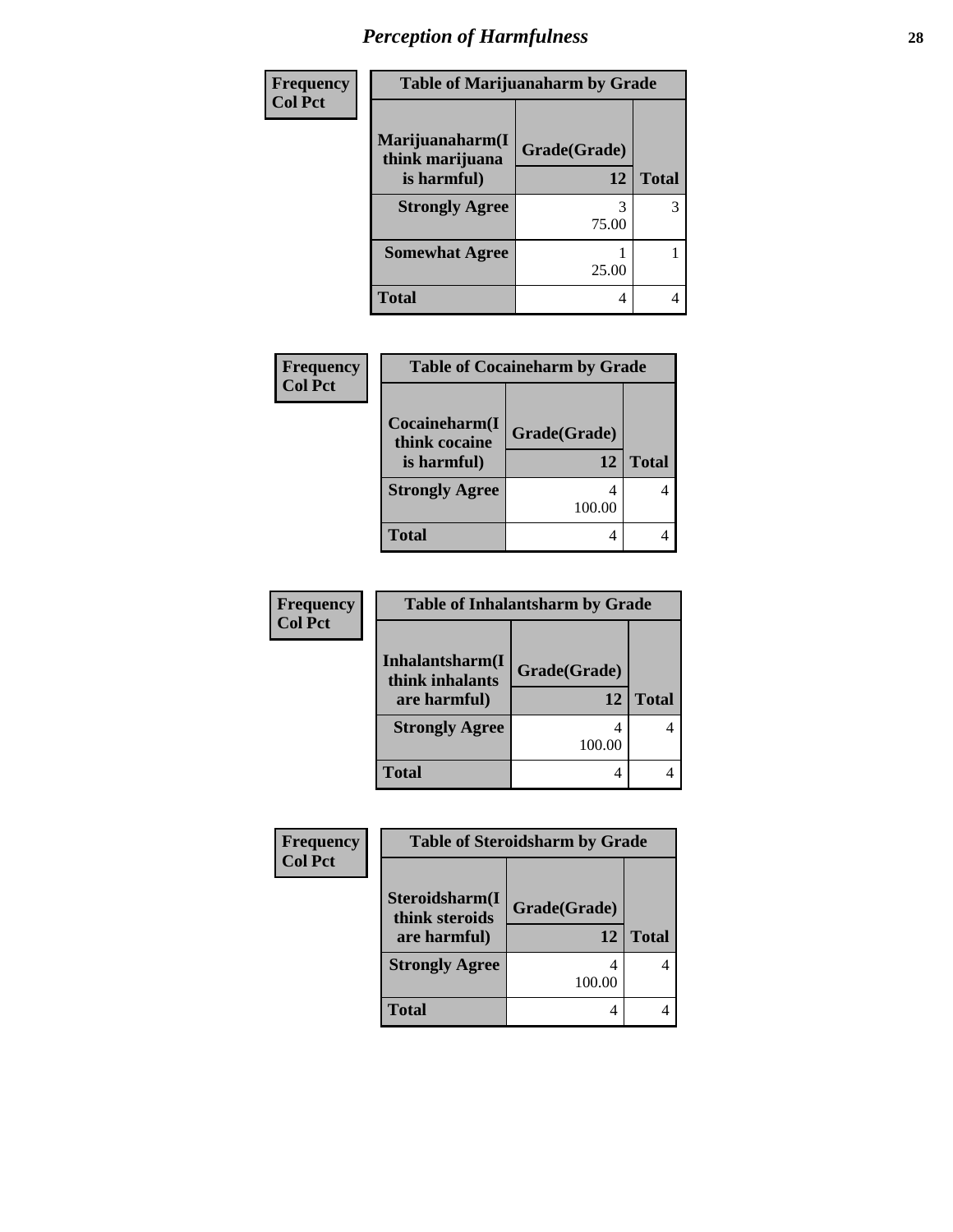# *Perception of Harmfulness* **29**

| <b>Frequency</b> | <b>Table of Ecstasyharm by Grade</b> |              |              |
|------------------|--------------------------------------|--------------|--------------|
| <b>Col Pct</b>   | Ecstasyharm(I<br>think ecstasy is    | Grade(Grade) |              |
|                  | harmful)                             | 12           | <b>Total</b> |
|                  | <b>Strongly Agree</b>                | 100.00       | 4            |
|                  | <b>Total</b>                         | 4            |              |

| <b>Frequency</b> | <b>Table of Methharm by Grade</b>            |              |              |
|------------------|----------------------------------------------|--------------|--------------|
| <b>Col Pct</b>   |                                              |              |              |
|                  | <b>Methharm</b> (I think<br>methamphetamines | Grade(Grade) |              |
|                  | are harmful)                                 | 12           | <b>Total</b> |
|                  | <b>Strongly Agree</b>                        | 4<br>100.00  |              |
|                  | Total                                        | 4            |              |

| <b>Frequency</b> | <b>Table of Hallucinogensharm by Grade</b> |              |              |
|------------------|--------------------------------------------|--------------|--------------|
| <b>Col Pct</b>   |                                            |              |              |
|                  | Hallucinogensharm(I<br>think hallucinogens | Grade(Grade) |              |
|                  | are harmful)                               | 12           | <b>Total</b> |
|                  | <b>Strongly Agree</b>                      | 100.00       |              |
|                  | <b>Total</b>                               |              |              |

| Frequency      | <b>Table of Prescriptionharm by Grade</b>                                                         |                    |              |
|----------------|---------------------------------------------------------------------------------------------------|--------------------|--------------|
| <b>Col Pct</b> | <b>Prescriptionharm(I)</b><br>think prescription<br>drugs not<br>prescribed to me<br>are harmful) | Grade(Grade)<br>12 | <b>Total</b> |
|                | <b>Strongly Agree</b>                                                                             | 4<br>100.00        | 4            |
|                | <b>Total</b>                                                                                      | 4                  |              |
|                |                                                                                                   |                    |              |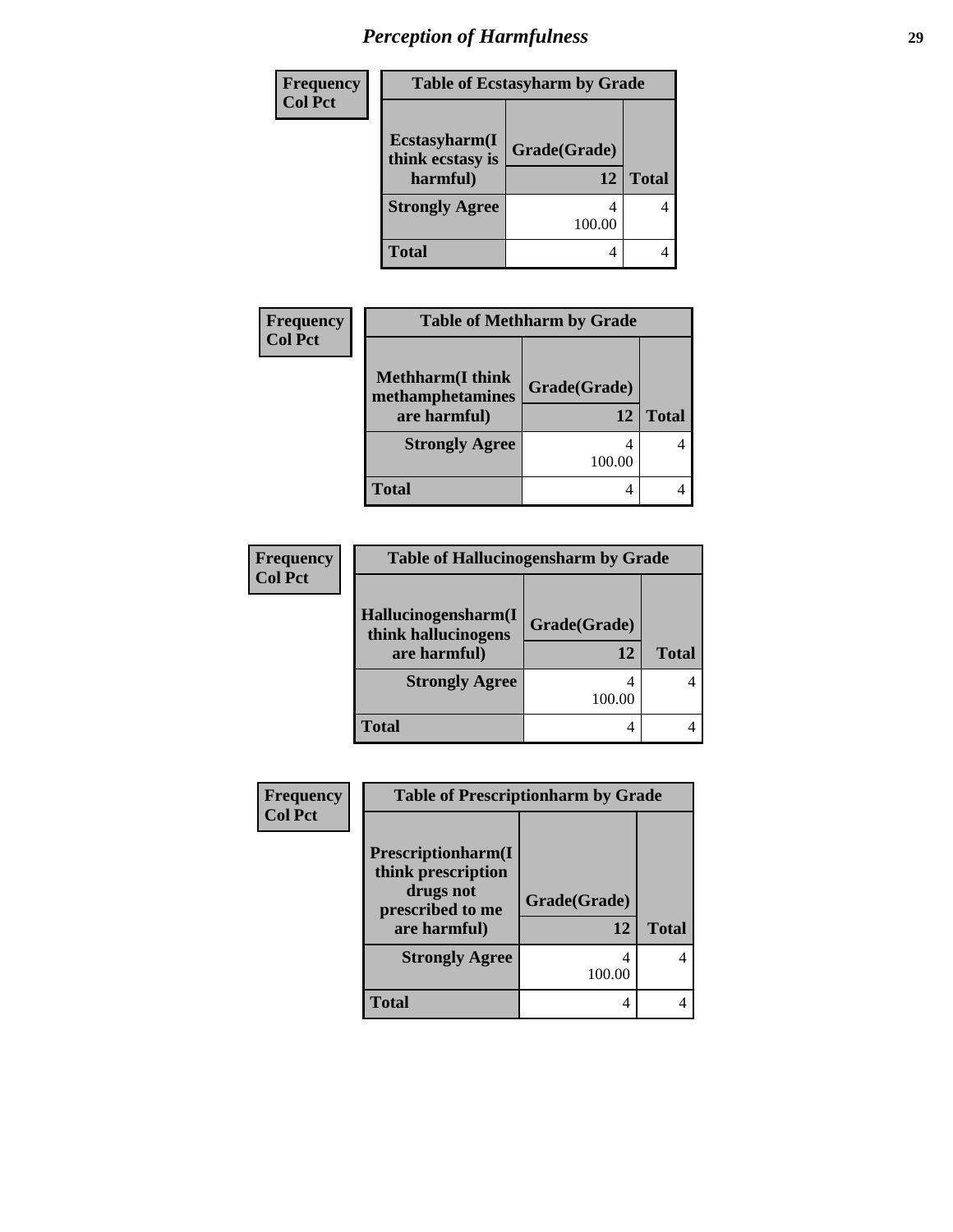#### *Disapproval by Adults* 30

| <b>Frequency</b> | <b>Table of Alcoholadult by Grade</b>              |              |              |
|------------------|----------------------------------------------------|--------------|--------------|
| <b>Col Pct</b>   | <b>Alcoholadult</b> (Adults<br>would disapprove if | Grade(Grade) |              |
|                  | I used alcohol)                                    | 12           | <b>Total</b> |
|                  | <b>Strongly Agree</b>                              |              | 2            |
|                  |                                                    | 50.00        |              |
|                  | <b>Somewhat Agree</b>                              |              | 2            |
|                  |                                                    | 50.00        |              |
|                  | <b>Total</b>                                       | 4            |              |

| <b>Frequency</b> |                                                    | <b>Table of Tobaccoadult by Grade</b> |              |  |
|------------------|----------------------------------------------------|---------------------------------------|--------------|--|
| <b>Col Pct</b>   | <b>Tobaccoadult</b> (Adults<br>would disapprove if | Grade(Grade)                          |              |  |
|                  | I used tobacco)                                    | 12                                    | <b>Total</b> |  |
|                  | <b>Strongly Agree</b>                              | 2<br>50.00                            |              |  |
|                  | <b>Somewhat Agree</b>                              | $\mathfrak{D}$<br>50.00               |              |  |
|                  | Total                                              | 4                                     |              |  |

| Frequency      | <b>Table of Marijuanaadult by Grade</b>        |              |              |
|----------------|------------------------------------------------|--------------|--------------|
| <b>Col Pct</b> | Marijuanaadult(Adults<br>would disapprove if I | Grade(Grade) |              |
|                | used marijuana)                                | 12           | <b>Total</b> |
|                | <b>Strongly Agree</b>                          | 3<br>75.00   |              |
|                | <b>Somewhat Agree</b>                          | 25.00        |              |
|                | <b>Total</b>                                   | 4            |              |

| Frequency      | <b>Table of Otherdrugadult by Grade</b>                |              |              |
|----------------|--------------------------------------------------------|--------------|--------------|
| <b>Col Pct</b> |                                                        |              |              |
|                | <b>Otherdrugadult</b> (Adults<br>would disapprove if I | Grade(Grade) |              |
|                | used other drugs)                                      | 12           | <b>Total</b> |
|                | <b>Strongly Agree</b>                                  | 100.00       |              |
|                | Total                                                  | 4            |              |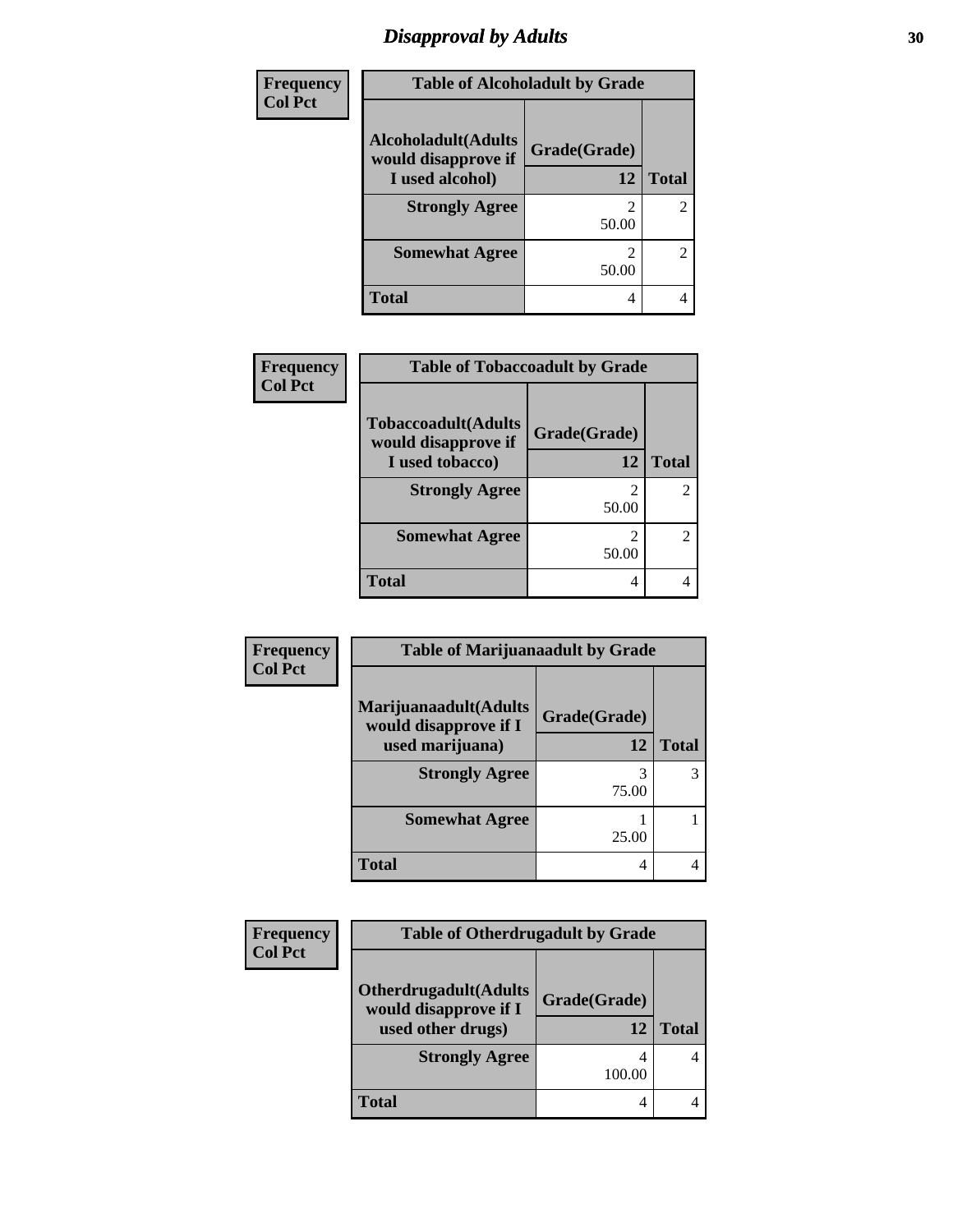# *Disapproval by Peers* **31**

| Frequency      | <b>Table of Alcoholpeer by Grade</b>               |              |              |
|----------------|----------------------------------------------------|--------------|--------------|
| <b>Col Pct</b> | Alcoholpeer(My<br>friends would<br>disapprove if I | Grade(Grade) |              |
|                | used alcohol)                                      | 12           | <b>Total</b> |
|                | <b>Strongly Agree</b>                              | 25.00        |              |
|                | <b>Somewhat Agree</b>                              | 3<br>75.00   | 3            |
|                | Total                                              | 4            | 4            |

| Frequency<br><b>Col Pct</b> | <b>Table of Tobaccopeer by Grade</b>                                        |                    |              |
|-----------------------------|-----------------------------------------------------------------------------|--------------------|--------------|
|                             | <b>Tobaccopeer</b> (My<br>friends would<br>disapprove if I<br>used tobacco) | Grade(Grade)<br>12 | <b>Total</b> |
|                             | <b>Strongly Agree</b>                                                       |                    |              |
|                             |                                                                             | 25.00              |              |
|                             | <b>Somewhat Agree</b>                                                       | 75.00              | 3            |
|                             | <b>Total</b>                                                                | 4                  |              |

| <b>Frequency</b> |
|------------------|
| Col Pct          |

| <b>Table of Marijuanapeer by Grade</b>               |                                      |                       |
|------------------------------------------------------|--------------------------------------|-----------------------|
| Marijuanapeer(My<br>friends would<br>disapprove if I | Grade(Grade)                         |                       |
| used marijuana)                                      | 12                                   | <b>Total</b>          |
| <b>Strongly Agree</b>                                | $\mathcal{D}_{\mathcal{L}}$<br>50.00 | 2                     |
| <b>Somewhat Agree</b>                                | 2<br>50.00                           | $\mathcal{D}_{\cdot}$ |
| Total                                                | 4                                    |                       |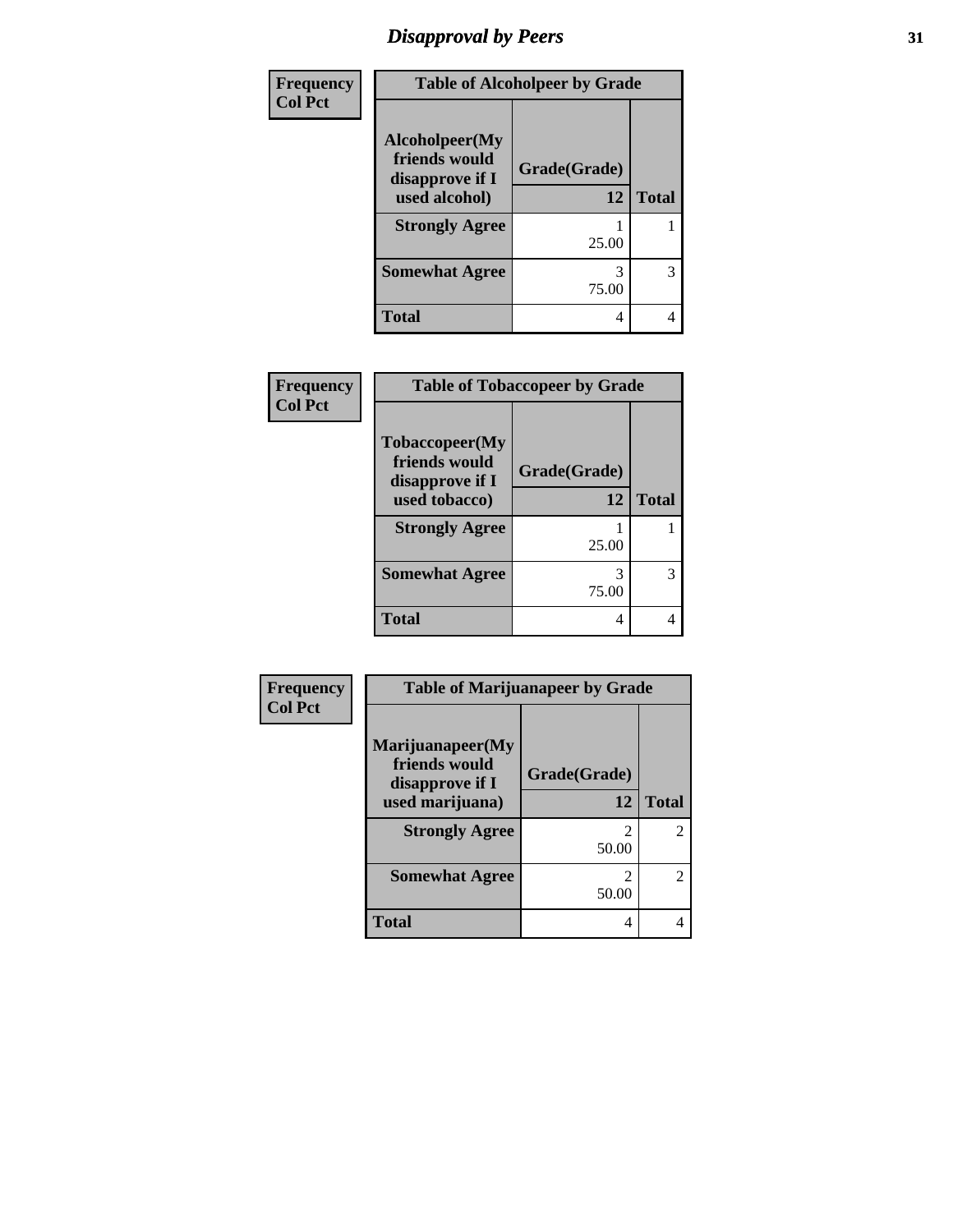# *Disapproval by Peers* **32**

| <b>Frequency</b> | <b>Table of Otherdrugpeer by Grade</b>                                    |                    |              |
|------------------|---------------------------------------------------------------------------|--------------------|--------------|
| <b>Col Pct</b>   | Otherdrugpeer(My<br>friends would<br>disapprove if I<br>used other drugs) | Grade(Grade)<br>12 | <b>Total</b> |
|                  | <b>Strongly Agree</b>                                                     | 100.00             | 4            |
|                  | <b>Total</b>                                                              |                    |              |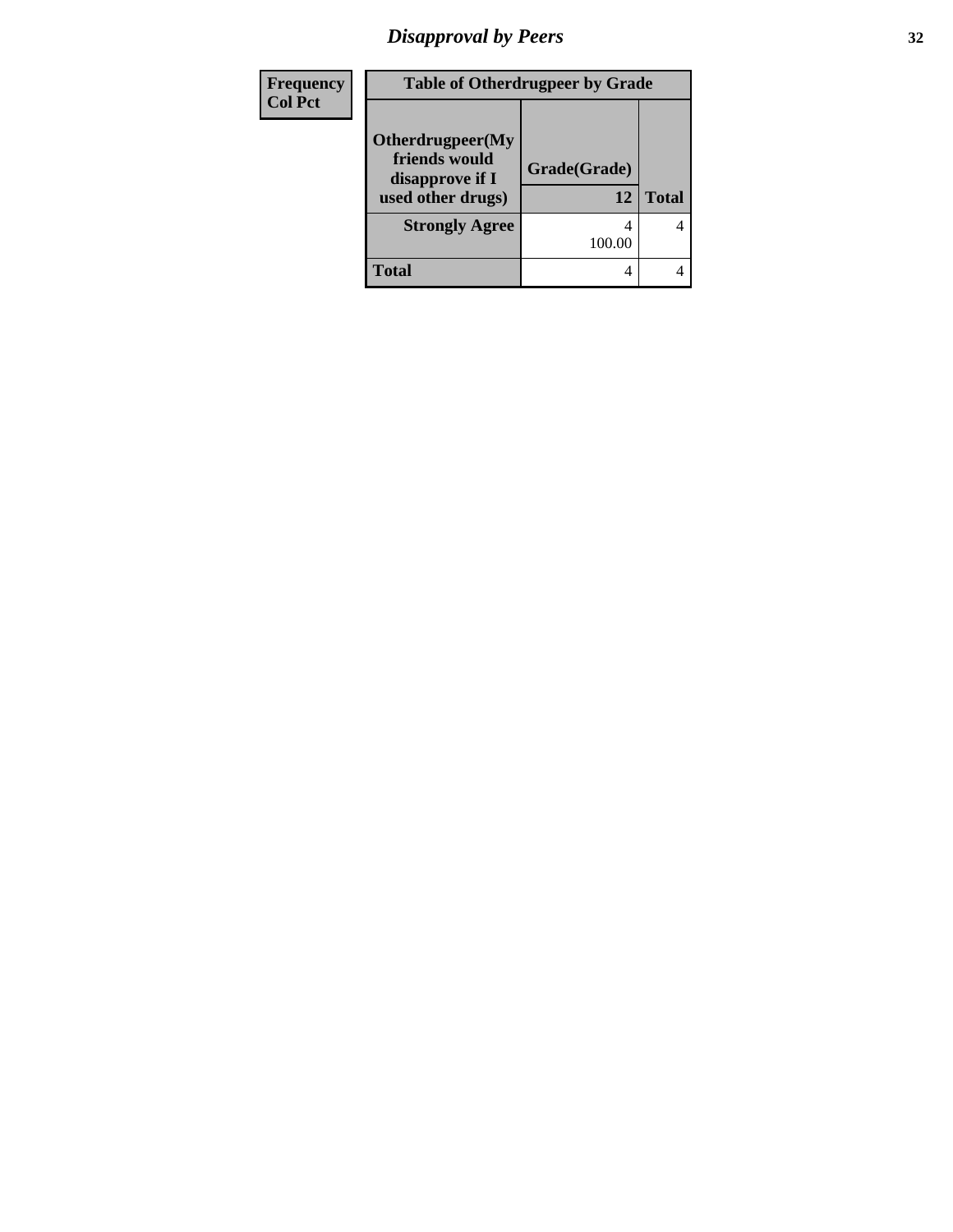| Frequency      | <b>Table of Alcohollocation1 by Grade</b> |              |              |
|----------------|-------------------------------------------|--------------|--------------|
| <b>Col Pct</b> | <b>Alcohollocation1(Places</b>            | Grade(Grade) |              |
|                | <b>Friends Use Alcohol)</b>               | 12           | <b>Total</b> |
|                |                                           | 75.00        | 3            |
|                | Do Not Use                                | 25.00        |              |
|                | <b>Total</b>                              | 4            |              |

| <b>Frequency</b> | <b>Table of Alcohollocation2 by Grade</b>                     |                    |              |
|------------------|---------------------------------------------------------------|--------------------|--------------|
| <b>Col Pct</b>   | <b>Alcohollocation2(Places</b><br><b>Friends Use Alcohol)</b> | Grade(Grade)<br>12 | <b>Total</b> |
|                  |                                                               | 75.00              |              |
|                  | Home                                                          | 25.00              |              |
|                  | <b>Total</b>                                                  | 4                  |              |

| Frequency      | <b>Table of Alcohollocation 3 by Grade</b> |              |              |
|----------------|--------------------------------------------|--------------|--------------|
| <b>Col Pct</b> | <b>Alcohollocation3(Places</b>             | Grade(Grade) |              |
|                | <b>Friends Use Alcohol)</b>                | 12           | <b>Total</b> |
|                |                                            | 100.00       |              |
|                | <b>Total</b>                               | 4            |              |

| Frequency      | <b>Table of Alcohollocation4 by Grade</b>                     |                    |              |
|----------------|---------------------------------------------------------------|--------------------|--------------|
| <b>Col Pct</b> | <b>Alcohollocation4(Places</b><br><b>Friends Use Alcohol)</b> | Grade(Grade)<br>12 | <b>Total</b> |
|                |                                                               | 25.00              |              |
|                | Car                                                           | 75.00              |              |
|                | <b>Total</b>                                                  | 4                  |              |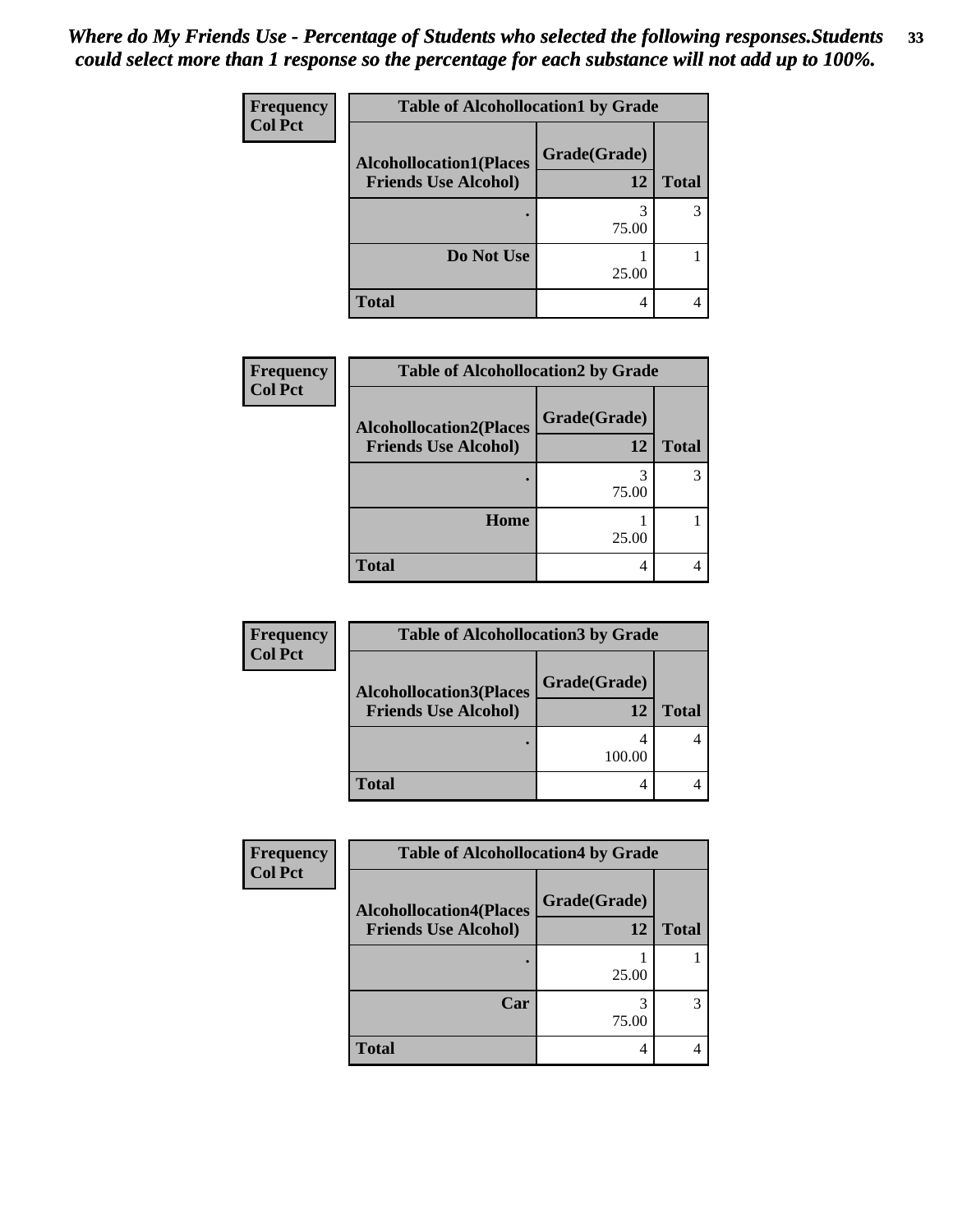| Frequency      | <b>Table of Alcohollocation5 by Grade</b> |              |                |
|----------------|-------------------------------------------|--------------|----------------|
| <b>Col Pct</b> | <b>Alcohollocation5(Places</b>            | Grade(Grade) |                |
|                | <b>Friends Use Alcohol)</b>               | 12           | <b>Total</b>   |
|                |                                           | 50.00        | $\overline{c}$ |
|                | <b>Friend's House</b>                     | 50.00        | 2              |
|                | <b>Total</b>                              | 4            |                |

| <b>Frequency</b> | <b>Table of Alcohollocation6 by Grade</b>                     |                    |              |
|------------------|---------------------------------------------------------------|--------------------|--------------|
| <b>Col Pct</b>   | <b>Alcohollocation6(Places</b><br><b>Friends Use Alcohol)</b> | Grade(Grade)<br>12 | <b>Total</b> |
|                  |                                                               | 2<br>50.00         |              |
|                  | <b>Other</b>                                                  | 50.00              |              |
|                  | <b>Total</b>                                                  | 4                  |              |

| <b>Frequency</b> | <b>Table of Tobaccolocation1 by Grade</b> |              |              |
|------------------|-------------------------------------------|--------------|--------------|
| <b>Col Pct</b>   | <b>Tobaccolocation1(Places</b>            | Grade(Grade) |              |
|                  | <b>Friends Use Tobacco)</b>               | 12           | <b>Total</b> |
|                  |                                           | 100.00       |              |
|                  | <b>Total</b>                              |              |              |

| <b>Frequency</b> | <b>Table of Tobaccolocation2 by Grade</b>                     |                    |              |
|------------------|---------------------------------------------------------------|--------------------|--------------|
| <b>Col Pct</b>   | <b>Tobaccolocation2(Places</b><br><b>Friends Use Tobacco)</b> | Grade(Grade)<br>12 | <b>Total</b> |
|                  |                                                               | 25.00              |              |
|                  | <b>Home</b>                                                   | 75.00              |              |
|                  | <b>Total</b>                                                  | 4                  |              |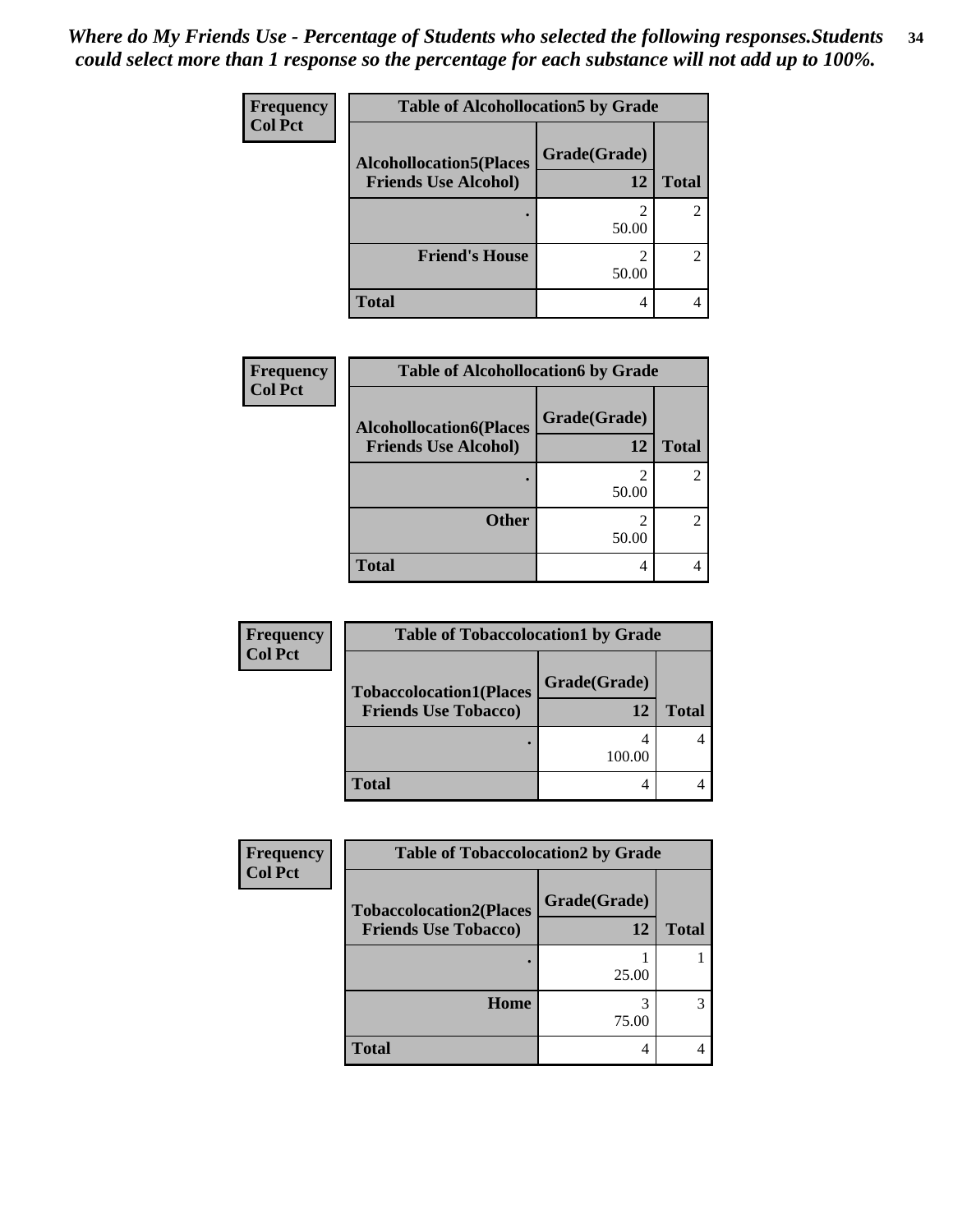| <b>Frequency</b> | <b>Table of Tobaccolocation3 by Grade</b> |              |              |
|------------------|-------------------------------------------|--------------|--------------|
| <b>Col Pct</b>   | <b>Tobaccolocation3(Places</b>            | Grade(Grade) |              |
|                  | <b>Friends Use Tobacco)</b>               | 12           | <b>Total</b> |
|                  |                                           | 100.00       |              |
|                  | <b>Total</b>                              |              |              |

| Frequency      | <b>Table of Tobaccolocation4 by Grade</b>                     |                    |              |
|----------------|---------------------------------------------------------------|--------------------|--------------|
| <b>Col Pct</b> | <b>Tobaccolocation4(Places</b><br><b>Friends Use Tobacco)</b> | Grade(Grade)<br>12 | <b>Total</b> |
|                |                                                               | 25.00              |              |
|                | Car                                                           | 3<br>75.00         | 3            |
|                | <b>Total</b>                                                  | 4                  |              |

| <b>Frequency</b> | <b>Table of Tobaccolocation5 by Grade</b> |              |              |
|------------------|-------------------------------------------|--------------|--------------|
| <b>Col Pct</b>   | <b>Tobaccolocation5(Places</b>            | Grade(Grade) |              |
|                  | <b>Friends Use Tobacco)</b>               | 12           | <b>Total</b> |
|                  | <b>Friend's House</b>                     | 100.00       |              |
|                  | <b>Total</b>                              |              |              |

| <b>Frequency</b> | <b>Table of Tobaccolocation6 by Grade</b>                     |                    |                |
|------------------|---------------------------------------------------------------|--------------------|----------------|
| <b>Col Pct</b>   | <b>Tobaccolocation6(Places</b><br><b>Friends Use Tobacco)</b> | Grade(Grade)<br>12 | <b>Total</b>   |
|                  |                                                               | ി<br>50.00         | $\overline{2}$ |
|                  | <b>Other</b>                                                  | ി<br>50.00         | $\overline{2}$ |
|                  | <b>Total</b>                                                  |                    |                |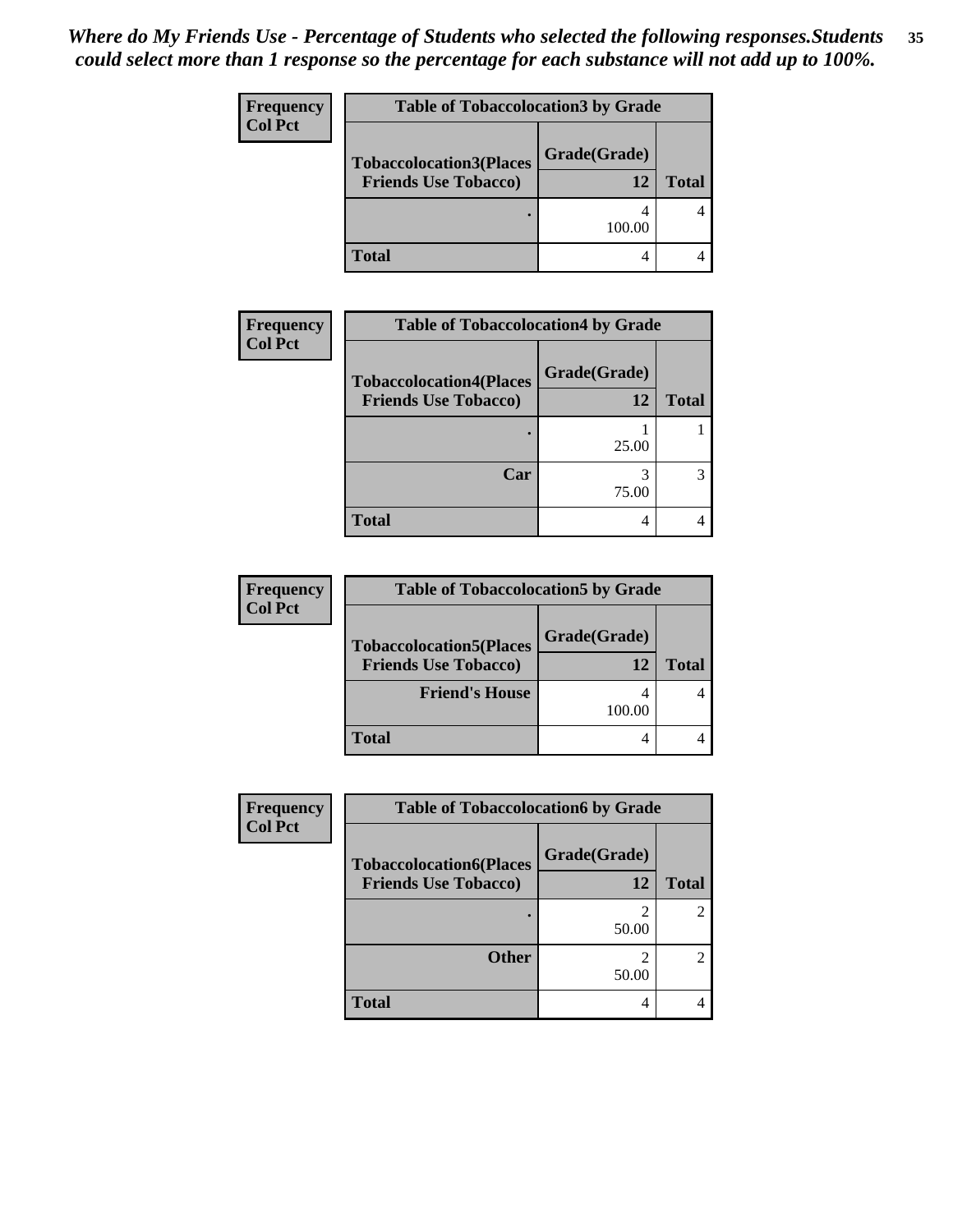| <b>Frequency</b> | <b>Table of Marijuanalocation1 by Grade</b> |              |              |
|------------------|---------------------------------------------|--------------|--------------|
| <b>Col Pct</b>   | <b>Marijuanalocation1(Places</b>            | Grade(Grade) |              |
|                  | <b>Friends Use Marijuana</b> )              | 12           | <b>Total</b> |
|                  |                                             | 75.00        |              |
|                  | Do Not Use                                  | 25.00        |              |
|                  | <b>Total</b>                                | 4            |              |

| Frequency      | <b>Table of Marijuanalocation2 by Grade</b>                        |                    |              |
|----------------|--------------------------------------------------------------------|--------------------|--------------|
| <b>Col Pct</b> | <b>Marijuanalocation2(Places</b><br><b>Friends Use Marijuana</b> ) | Grade(Grade)<br>12 | <b>Total</b> |
|                |                                                                    | 50.00              |              |
|                | Home                                                               | 50.00              |              |
|                | <b>Total</b>                                                       | 4                  |              |

| <b>Frequency</b> | <b>Table of Marijuanalocation3 by Grade</b>                        |              |              |
|------------------|--------------------------------------------------------------------|--------------|--------------|
| <b>Col Pct</b>   | <b>Marijuanalocation3(Places</b><br><b>Friends Use Marijuana</b> ) | Grade(Grade) |              |
|                  |                                                                    | 12           | <b>Total</b> |
|                  |                                                                    | 100.00       |              |
|                  | <b>Total</b>                                                       | 4            |              |

| Frequency      | <b>Table of Marijuanalocation4 by Grade</b>                        |                    |              |
|----------------|--------------------------------------------------------------------|--------------------|--------------|
| <b>Col Pct</b> | <b>Marijuanalocation4(Places</b><br><b>Friends Use Marijuana</b> ) | Grade(Grade)<br>12 | <b>Total</b> |
|                |                                                                    | 25.00              |              |
|                | Car                                                                | 75.00              |              |
|                | <b>Total</b>                                                       | 4                  |              |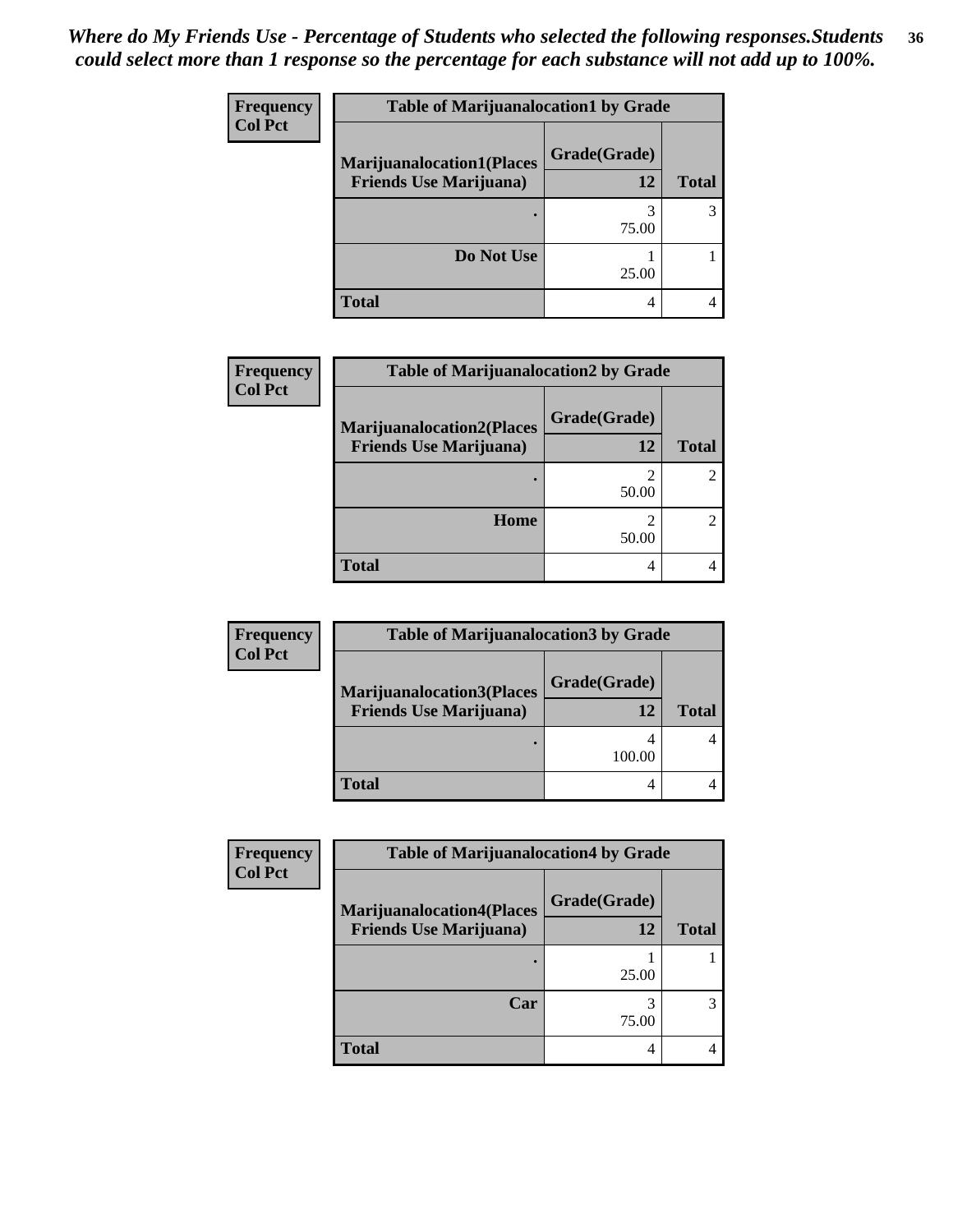| <b>Frequency</b> | <b>Table of Marijuanalocation5 by Grade</b> |              |              |
|------------------|---------------------------------------------|--------------|--------------|
| <b>Col Pct</b>   | <b>Marijuanalocation5(Places</b>            | Grade(Grade) |              |
|                  | <b>Friends Use Marijuana</b> )              | 12           | <b>Total</b> |
|                  |                                             | 75.00        |              |
|                  | <b>Friend's House</b>                       | 25.00        |              |
|                  | <b>Total</b>                                | 4            |              |

| Frequency      | <b>Table of Marijuanalocation6 by Grade</b>                        |                    |              |
|----------------|--------------------------------------------------------------------|--------------------|--------------|
| <b>Col Pct</b> | <b>Marijuanalocation6(Places</b><br><b>Friends Use Marijuana</b> ) | Grade(Grade)<br>12 | <b>Total</b> |
|                |                                                                    | 50.00              |              |
|                | <b>Other</b>                                                       | 50.00              |              |
|                | <b>Total</b>                                                       | 4                  |              |

| Frequency      | <b>Table of Otherdruglocation1 by Grade</b>                                    |                    |                |
|----------------|--------------------------------------------------------------------------------|--------------------|----------------|
| <b>Col Pct</b> | <b>Otherdruglocation1(Places</b><br><b>Friends Use Other Illegal</b><br>Drugs) | Grade(Grade)<br>12 | <b>Total</b>   |
|                |                                                                                | 50.00              | 2              |
|                | Do Not Use                                                                     | 50.00              | $\overline{2}$ |
|                | <b>Total</b>                                                                   | 4                  |                |

| <b>Frequency</b> | <b>Table of Otherdruglocation2 by Grade</b>                          |              |              |
|------------------|----------------------------------------------------------------------|--------------|--------------|
| <b>Col Pct</b>   | <b>Otherdruglocation2(Places</b><br><b>Friends Use Other Illegal</b> | Grade(Grade) |              |
|                  | Drugs)                                                               | 12           | <b>Total</b> |
|                  |                                                                      | 75.00        | 3            |
|                  | Home                                                                 | 25.00        |              |
|                  | <b>Total</b>                                                         | 4            | 4            |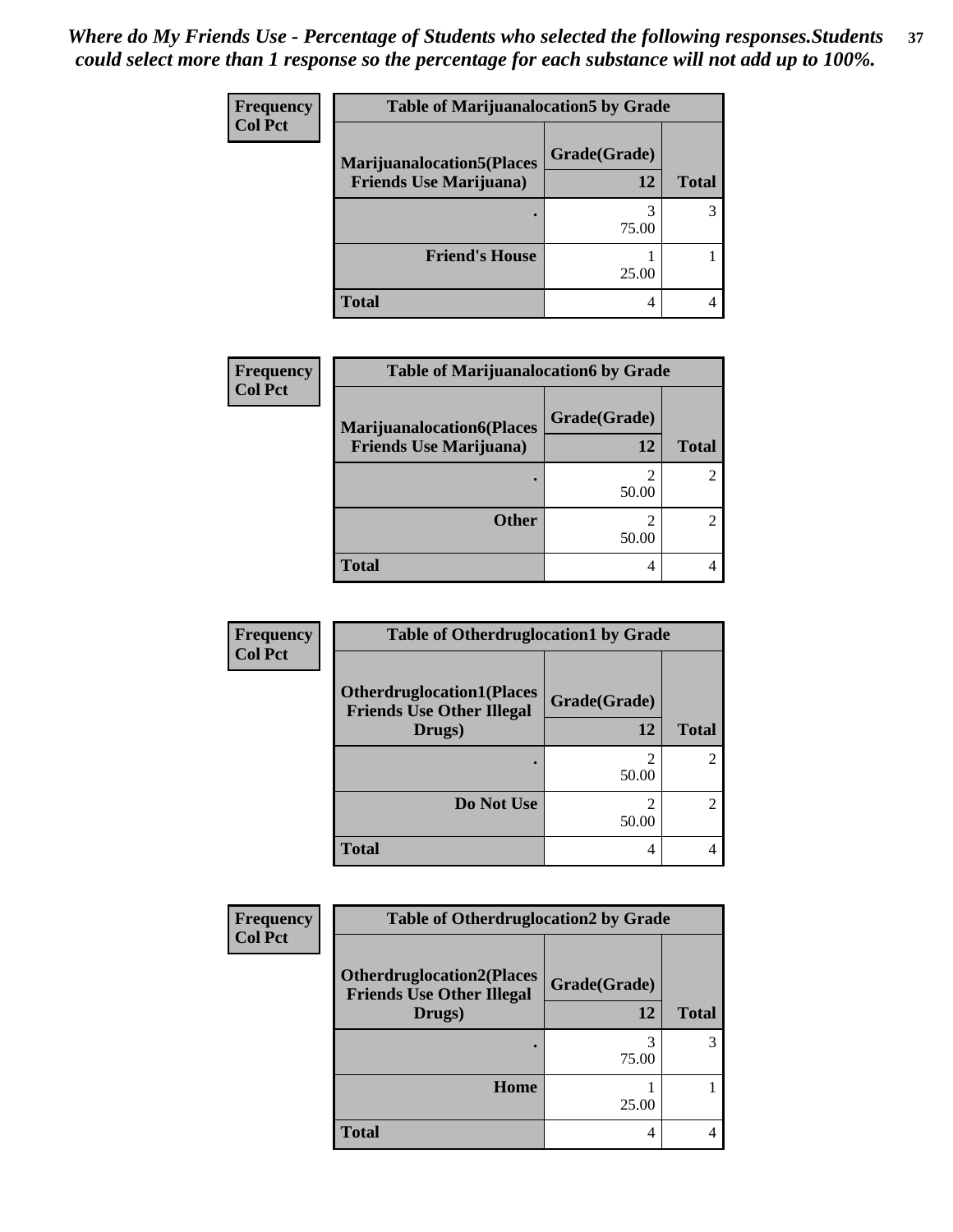| <b>Frequency</b> | <b>Table of Otherdruglocation3 by Grade</b>                                    |                    |              |
|------------------|--------------------------------------------------------------------------------|--------------------|--------------|
| <b>Col Pct</b>   | <b>Otherdruglocation3(Places</b><br><b>Friends Use Other Illegal</b><br>Drugs) | Grade(Grade)<br>12 | <b>Total</b> |
|                  |                                                                                | 75.00              | 3            |
|                  | <b>School</b>                                                                  | 25.00              |              |
|                  | <b>Total</b>                                                                   | 4                  |              |

| Frequency      | <b>Table of Otherdruglocation4 by Grade</b>                                    |                    |              |
|----------------|--------------------------------------------------------------------------------|--------------------|--------------|
| <b>Col Pct</b> | <b>Otherdruglocation4(Places</b><br><b>Friends Use Other Illegal</b><br>Drugs) | Grade(Grade)<br>12 | <b>Total</b> |
|                |                                                                                | 2<br>50.00         |              |
|                | Car                                                                            | 50.00              |              |
|                | <b>Total</b>                                                                   | 4                  |              |

| Frequency      | <b>Table of Otherdruglocation5 by Grade</b>                                    |                    |              |
|----------------|--------------------------------------------------------------------------------|--------------------|--------------|
| <b>Col Pct</b> | <b>Otherdruglocation5(Places</b><br><b>Friends Use Other Illegal</b><br>Drugs) | Grade(Grade)<br>12 | <b>Total</b> |
|                |                                                                                | 75.00              | 3            |
|                | <b>Friend's House</b>                                                          | 25.00              |              |
|                | <b>Total</b>                                                                   |                    |              |

| <b>Frequency</b> | <b>Table of Otherdruglocation6 by Grade</b>                                    |                    |              |
|------------------|--------------------------------------------------------------------------------|--------------------|--------------|
| <b>Col Pct</b>   | <b>Otherdruglocation6(Places</b><br><b>Friends Use Other Illegal</b><br>Drugs) | Grade(Grade)<br>12 | <b>Total</b> |
|                  |                                                                                | 75.00              | 3            |
|                  | <b>Other</b>                                                                   | 25.00              |              |
|                  | <b>Total</b>                                                                   | 4                  |              |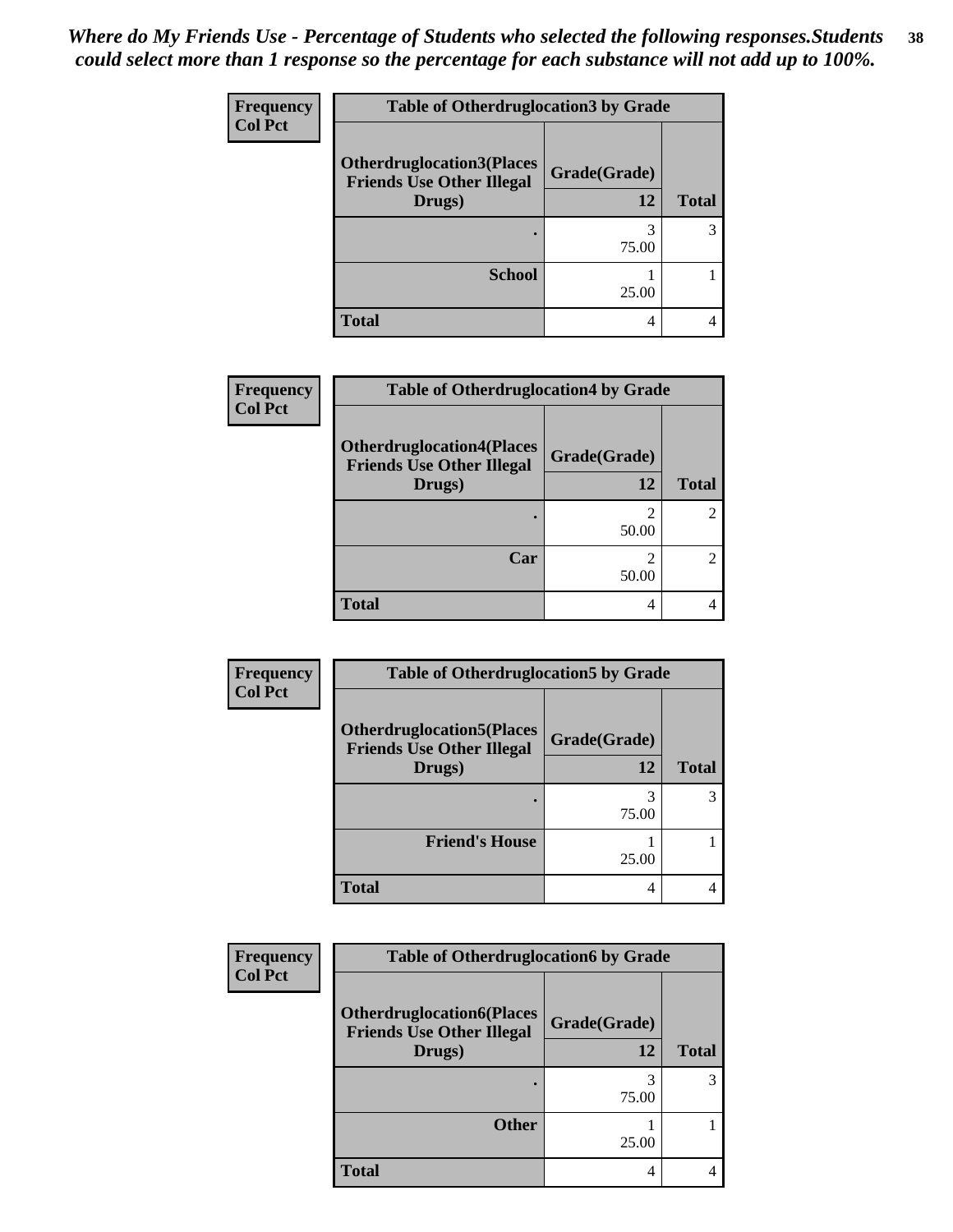| Frequency      | <b>Table of Alcoholtime1 by Grade</b>           |              |              |
|----------------|-------------------------------------------------|--------------|--------------|
| <b>Col Pct</b> | <b>Alcoholtime1(Times</b><br><b>Friends Use</b> | Grade(Grade) |              |
|                | Alcohol)                                        | 12           | <b>Total</b> |
|                |                                                 | 3<br>75.00   | 3            |
|                | Do Not Use                                      | 25.00        |              |
|                | <b>Total</b>                                    | 4            |              |

| <b>Frequency</b> | <b>Table of Alcoholtime2 by Grade</b>                       |                    |              |
|------------------|-------------------------------------------------------------|--------------------|--------------|
| <b>Col Pct</b>   | <b>Alcoholtime2(Times</b><br><b>Friends Use</b><br>Alcohol) | Grade(Grade)<br>12 | <b>Total</b> |
|                  |                                                             | 100.00             |              |
|                  | <b>Total</b>                                                | 4                  |              |

| <b>Frequency</b> | <b>Table of Alcoholtime3 by Grade</b>                       |                    |              |
|------------------|-------------------------------------------------------------|--------------------|--------------|
| <b>Col Pct</b>   | <b>Alcoholtime3(Times</b><br><b>Friends Use</b><br>Alcohol) | Grade(Grade)<br>12 | <b>Total</b> |
|                  |                                                             | 100.00             |              |
|                  | <b>Total</b>                                                | 4                  |              |

| <b>Frequency</b> | <b>Table of Alcoholtime4 by Grade</b>           |                    |              |
|------------------|-------------------------------------------------|--------------------|--------------|
| <b>Col Pct</b>   | <b>Alcoholtime4(Times</b><br><b>Friends Use</b> | Grade(Grade)<br>12 | <b>Total</b> |
|                  | Alcohol)                                        |                    |              |
|                  |                                                 | 100.00             |              |
|                  | <b>Total</b>                                    | 4                  |              |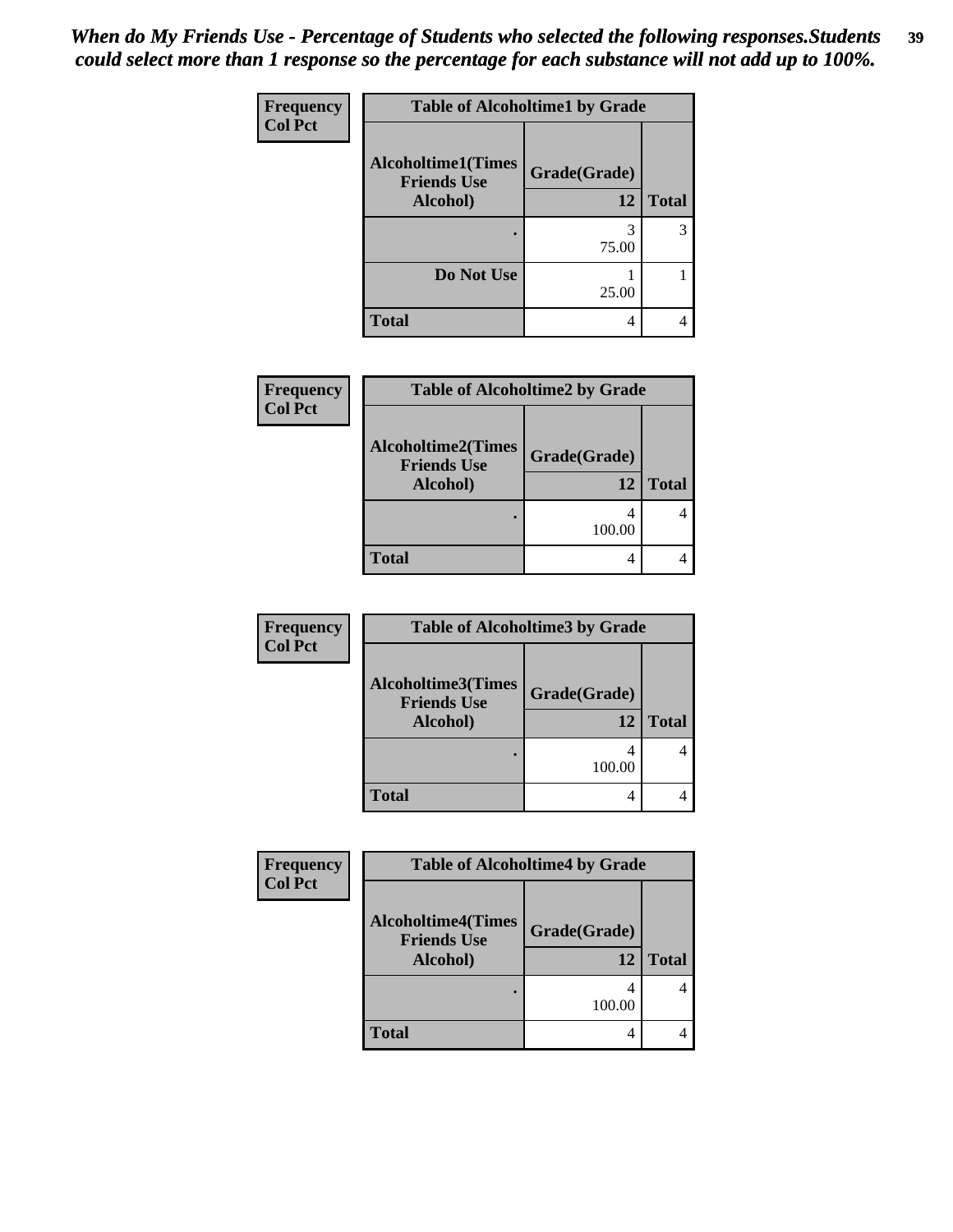| <b>Frequency</b> | <b>Table of Alcoholtime5 by Grade</b>                       |                    |              |
|------------------|-------------------------------------------------------------|--------------------|--------------|
| <b>Col Pct</b>   | <b>Alcoholtime5(Times</b><br><b>Friends Use</b><br>Alcohol) | Grade(Grade)<br>12 | <b>Total</b> |
|                  |                                                             | 100.00             |              |
|                  | <b>Total</b>                                                |                    |              |

| Frequency      | <b>Table of Alcoholtime6 by Grade</b>            |              |              |
|----------------|--------------------------------------------------|--------------|--------------|
| <b>Col Pct</b> | <b>Alcoholtime6</b> (Times<br><b>Friends Use</b> | Grade(Grade) |              |
|                | Alcohol)                                         | 12           | <b>Total</b> |
|                |                                                  |              |              |
|                |                                                  | 25.00        |              |
|                | Weekends                                         | 75.00        | 3            |
|                | <b>Total</b>                                     | 4            |              |

| <b>Frequency</b> | <b>Table of Tobaccotime1 by Grade</b>                               |                    |              |
|------------------|---------------------------------------------------------------------|--------------------|--------------|
| <b>Col Pct</b>   | <b>Tobaccotime1(Times</b><br><b>Friends Use</b><br><b>Tobacco</b> ) | Grade(Grade)<br>12 | <b>Total</b> |
|                  |                                                                     | 100.00             |              |
|                  | <b>Total</b>                                                        | 4                  |              |

| Frequency      | <b>Table of Tobaccotime2 by Grade</b>                               |                    |              |
|----------------|---------------------------------------------------------------------|--------------------|--------------|
| <b>Col Pct</b> | <b>Tobaccotime2(Times</b><br><b>Friends Use</b><br><b>Tobacco</b> ) | Grade(Grade)<br>12 | <b>Total</b> |
|                |                                                                     | 25.00              |              |
|                | <b>On Way to School</b>                                             | 75.00              | 3            |
|                | <b>Total</b>                                                        | 4                  |              |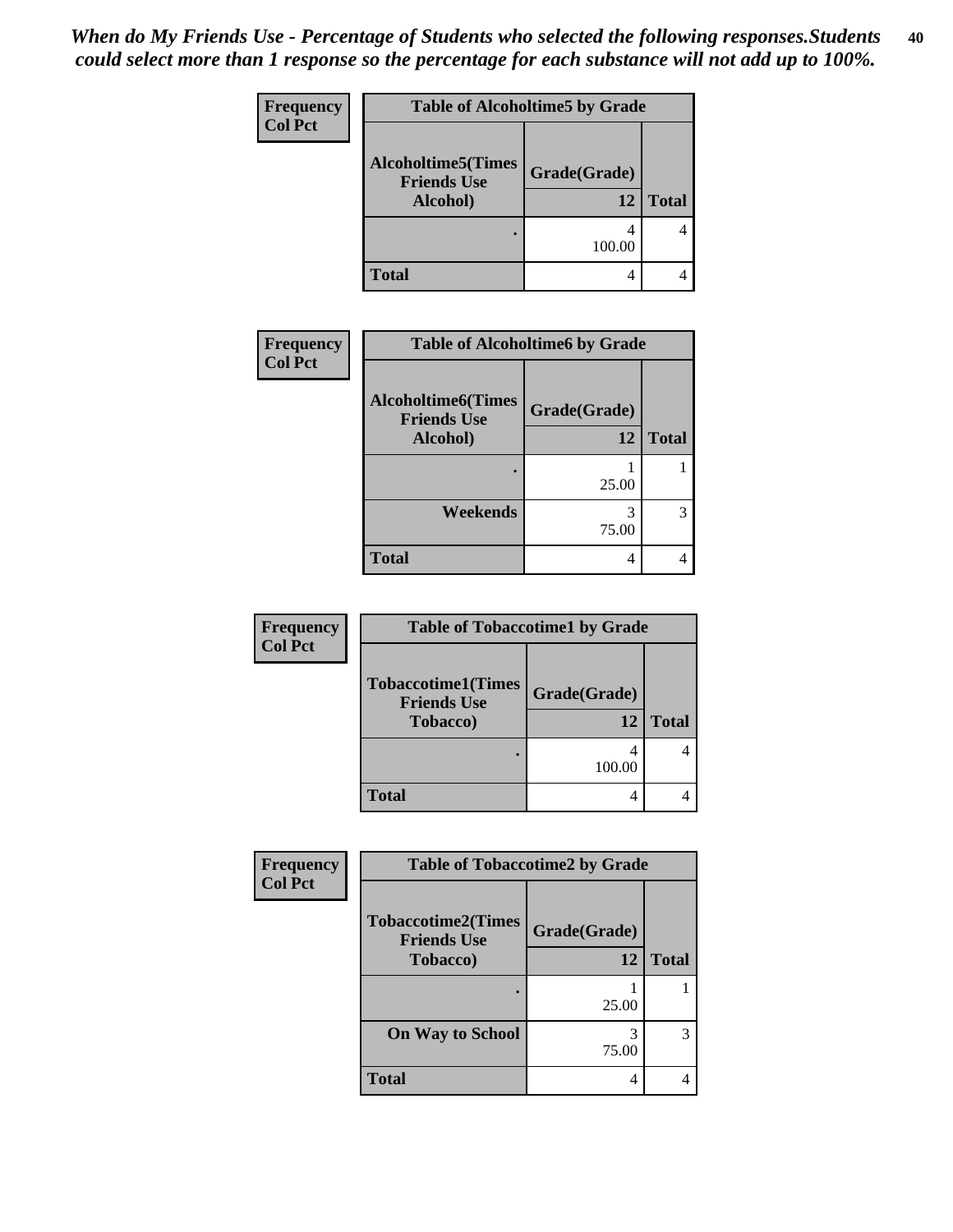| Frequency      | <b>Table of Tobaccotime3 by Grade</b>                               |                    |              |
|----------------|---------------------------------------------------------------------|--------------------|--------------|
| <b>Col Pct</b> | <b>Tobaccotime3(Times</b><br><b>Friends Use</b><br><b>Tobacco</b> ) | Grade(Grade)<br>12 | <b>Total</b> |
|                |                                                                     | 100.00             |              |
|                | <b>Total</b>                                                        | 4                  |              |

| <b>Frequency</b> | <b>Table of Tobaccotime4 by Grade</b>                               |                    |              |
|------------------|---------------------------------------------------------------------|--------------------|--------------|
| <b>Col Pct</b>   | <b>Tobaccotime4(Times</b><br><b>Friends Use</b><br><b>Tobacco</b> ) | Grade(Grade)<br>12 | <b>Total</b> |
|                  |                                                                     | 100.00             |              |
|                  | <b>Total</b>                                                        | 4                  |              |

| <b>Frequency</b> | <b>Table of Tobaccotime5 by Grade</b>           |              |              |
|------------------|-------------------------------------------------|--------------|--------------|
| <b>Col Pct</b>   | <b>Tobaccotime5(Times</b><br><b>Friends Use</b> | Grade(Grade) |              |
|                  | <b>Tobacco</b> )                                | 12           | <b>Total</b> |
|                  |                                                 | 25.00        |              |
|                  | <b>Weeknights</b>                               | 3<br>75.00   | 3            |
|                  | <b>Total</b>                                    | 4            | 4            |

| <b>Frequency</b> | <b>Table of Tobaccotime6 by Grade</b>  |              |              |
|------------------|----------------------------------------|--------------|--------------|
| <b>Col Pct</b>   | <b>Tobaccotime6(Times</b>              | Grade(Grade) |              |
|                  | <b>Friends Use</b><br><b>Tobacco</b> ) |              |              |
|                  |                                        | 12           | <b>Total</b> |
|                  | Weekends                               |              |              |
|                  |                                        | 100.00       |              |
|                  | <b>Total</b>                           | 4            |              |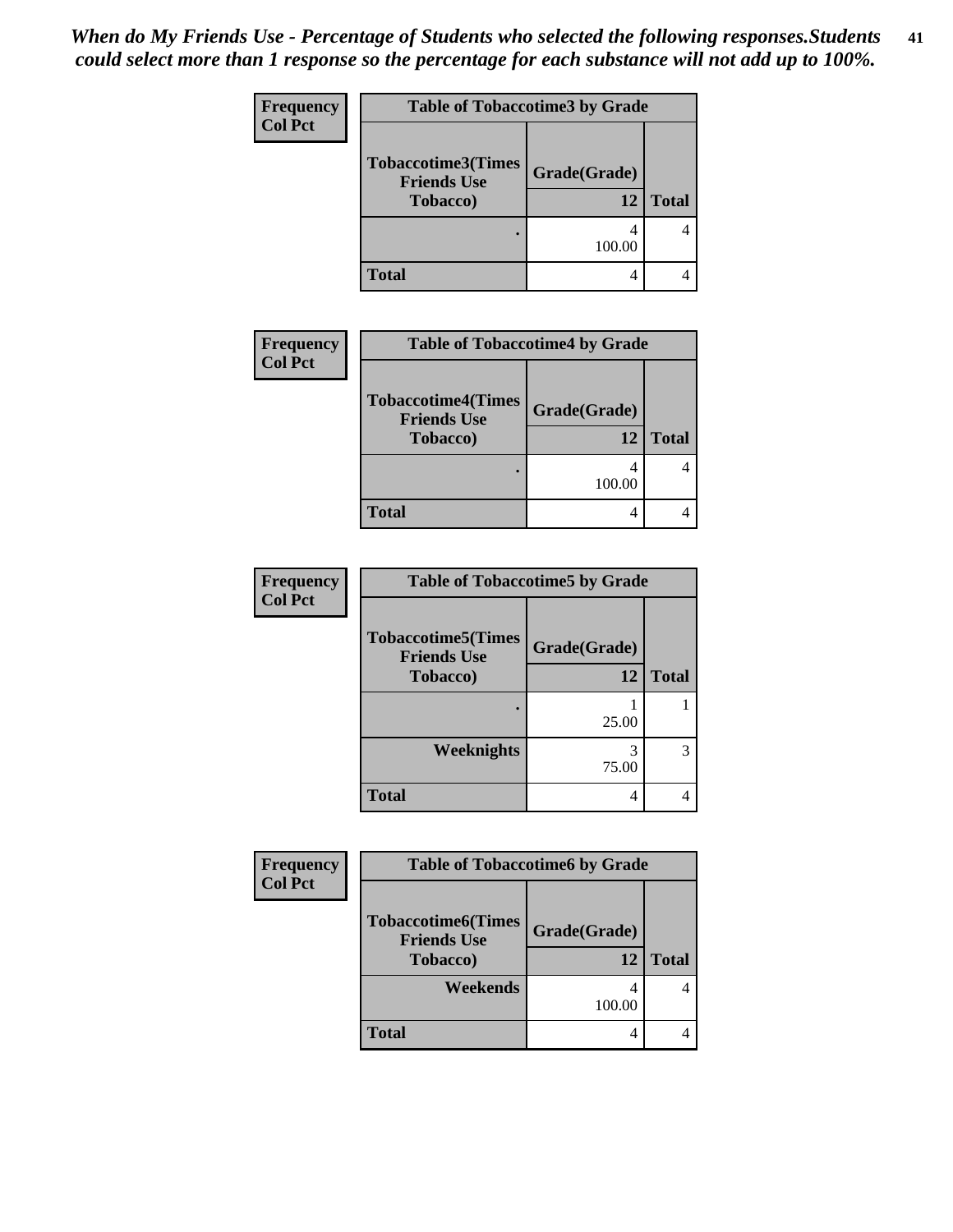| Frequency      | <b>Table of Marijuanatime1 by Grade</b>            |              |              |
|----------------|----------------------------------------------------|--------------|--------------|
| <b>Col Pct</b> | <b>Marijuanatime1</b> (Times<br><b>Friends Use</b> | Grade(Grade) |              |
|                | Marijuana)                                         | 12           | <b>Total</b> |
|                |                                                    | 3<br>75.00   | 3            |
|                | Do Not Use                                         | 25.00        |              |
|                | <b>Total</b>                                       | 4            |              |

| <b>Frequency</b> | <b>Table of Marijuanatime2 by Grade</b>                         |                    |              |
|------------------|-----------------------------------------------------------------|--------------------|--------------|
| <b>Col Pct</b>   | <b>Marijuanatime2(Times</b><br><b>Friends Use</b><br>Marijuana) | Grade(Grade)<br>12 | <b>Total</b> |
|                  |                                                                 | 100.00             |              |
|                  | <b>Total</b>                                                    | 4                  |              |

| <b>Frequency</b> | <b>Table of Marijuanatime3 by Grade</b>                  |                    |              |
|------------------|----------------------------------------------------------|--------------------|--------------|
| <b>Col Pct</b>   | Marijuanatime3(Times<br><b>Friends Use</b><br>Marijuana) | Grade(Grade)<br>12 | <b>Total</b> |
|                  |                                                          | 4<br>100.00        |              |
|                  | <b>Total</b>                                             | 4                  |              |

| Frequency      | <b>Table of Marijuanatime4 by Grade</b>           |              |              |
|----------------|---------------------------------------------------|--------------|--------------|
| <b>Col Pct</b> | <b>Marijuanatime4(Times</b><br><b>Friends Use</b> | Grade(Grade) |              |
|                | Marijuana)                                        | 12           | <b>Total</b> |
|                |                                                   | 100.00       |              |
|                | <b>Total</b>                                      | 4            |              |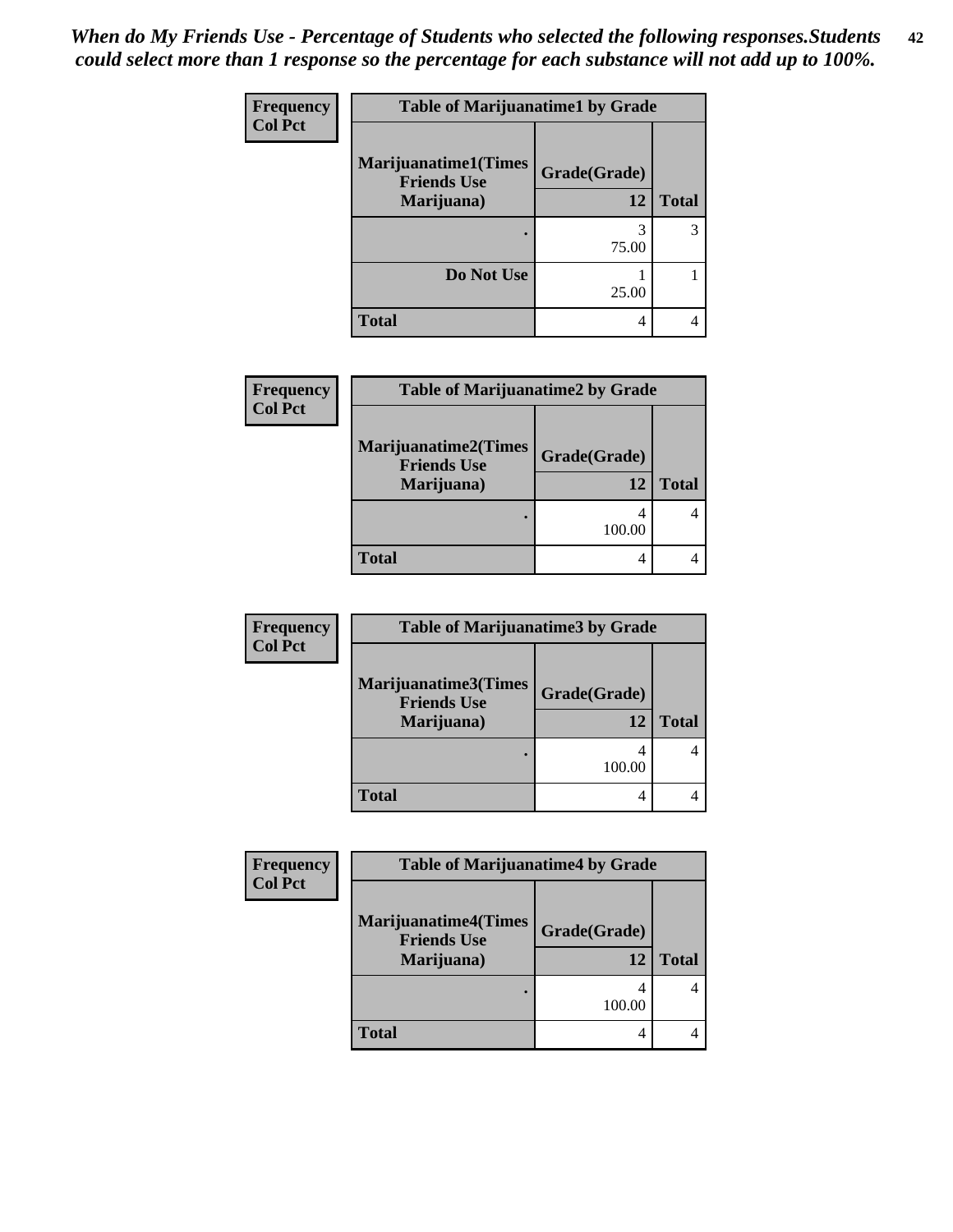| Frequency      | <b>Table of Marijuanatime5 by Grade</b>            |                         |                |  |
|----------------|----------------------------------------------------|-------------------------|----------------|--|
| <b>Col Pct</b> | <b>Marijuanatime5</b> (Times<br><b>Friends Use</b> | Grade(Grade)            |                |  |
|                | Marijuana)                                         | 12                      | <b>Total</b>   |  |
|                |                                                    | $\mathfrak{D}$<br>50.00 |                |  |
|                | Weeknights                                         | $\mathfrak{D}$<br>50.00 | $\mathfrak{D}$ |  |
|                | <b>Total</b>                                       | 4                       |                |  |

| <b>Frequency</b> | <b>Table of Marijuanatime6 by Grade</b>                          |                    |              |
|------------------|------------------------------------------------------------------|--------------------|--------------|
| <b>Col Pct</b>   | <b>Marijuanatime6</b> (Times<br><b>Friends Use</b><br>Marijuana) | Grade(Grade)<br>12 | <b>Total</b> |
|                  |                                                                  | 25.00              |              |
|                  | Weekends                                                         | 75.00              | 3            |
|                  | <b>Total</b>                                                     | 4                  |              |

| Frequency      | <b>Table of Otherdrugtime1 by Grade</b>                 |              |              |  |
|----------------|---------------------------------------------------------|--------------|--------------|--|
| <b>Col Pct</b> | <b>Otherdrugtime1(Times</b><br><b>Friends Use Other</b> | Grade(Grade) |              |  |
|                | <b>Illegal Drugs</b> )                                  | 12           | <b>Total</b> |  |
|                |                                                         | 2<br>50.00   |              |  |
|                | Do Not Use                                              | 2<br>50.00   | 2            |  |
|                | Total                                                   | 4            |              |  |

| <b>Frequency</b> | <b>Table of Otherdrugtime2 by Grade</b>                                           |                    |              |
|------------------|-----------------------------------------------------------------------------------|--------------------|--------------|
| <b>Col Pct</b>   | <b>Otherdrugtime2(Times</b><br><b>Friends Use Other</b><br><b>Illegal Drugs</b> ) | Grade(Grade)<br>12 | <b>Total</b> |
|                  |                                                                                   | 100.00             |              |
|                  | <b>Total</b>                                                                      | 4                  |              |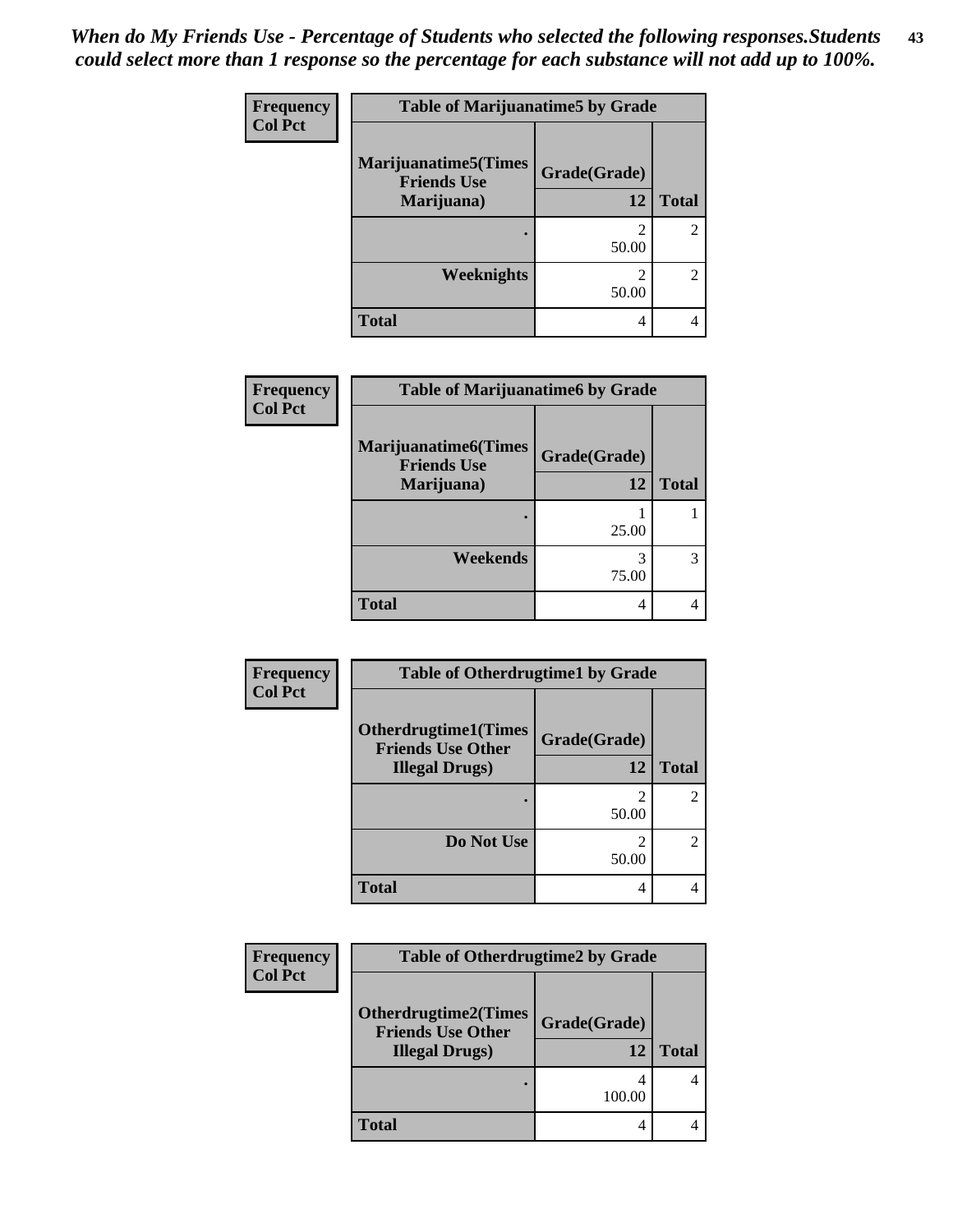| Frequency<br><b>Col Pct</b> | <b>Table of Otherdrugtime3 by Grade</b>                 |              |              |
|-----------------------------|---------------------------------------------------------|--------------|--------------|
|                             | <b>Otherdrugtime3(Times</b><br><b>Friends Use Other</b> | Grade(Grade) |              |
|                             | <b>Illegal Drugs</b> )                                  | 12           | <b>Total</b> |
|                             |                                                         | 100.00       |              |
|                             | Total                                                   | 4            |              |

| <b>Frequency</b> | <b>Table of Otherdrugtime4 by Grade</b>                                           |                    |              |
|------------------|-----------------------------------------------------------------------------------|--------------------|--------------|
| <b>Col Pct</b>   | <b>Otherdrugtime4(Times</b><br><b>Friends Use Other</b><br><b>Illegal Drugs</b> ) | Grade(Grade)<br>12 | <b>Total</b> |
|                  |                                                                                   | 4<br>100.00        |              |
|                  | Total                                                                             | 4                  |              |

| <b>Frequency</b> | <b>Table of Otherdrugtime5 by Grade</b>                                           |                    |              |
|------------------|-----------------------------------------------------------------------------------|--------------------|--------------|
| <b>Col Pct</b>   | <b>Otherdrugtime5</b> (Times<br><b>Friends Use Other</b><br><b>Illegal Drugs)</b> | Grade(Grade)<br>12 | <b>Total</b> |
|                  |                                                                                   | 75.00              | 3            |
|                  | Weeknights                                                                        | 25.00              |              |
|                  | <b>Total</b>                                                                      | 4                  | 4            |

| Frequency      | <b>Table of Otherdrugtime6 by Grade</b>                                          |                    |                             |
|----------------|----------------------------------------------------------------------------------|--------------------|-----------------------------|
| <b>Col Pct</b> | <b>Otherdrugtime6(Times</b><br><b>Friends Use Other</b><br><b>Illegal Drugs)</b> | Grade(Grade)<br>12 | <b>Total</b>                |
|                |                                                                                  | 50.00              | 2                           |
|                | Weekends                                                                         | 2<br>50.00         | $\mathcal{D}_{\mathcal{A}}$ |
|                | <b>Total</b>                                                                     | 4                  |                             |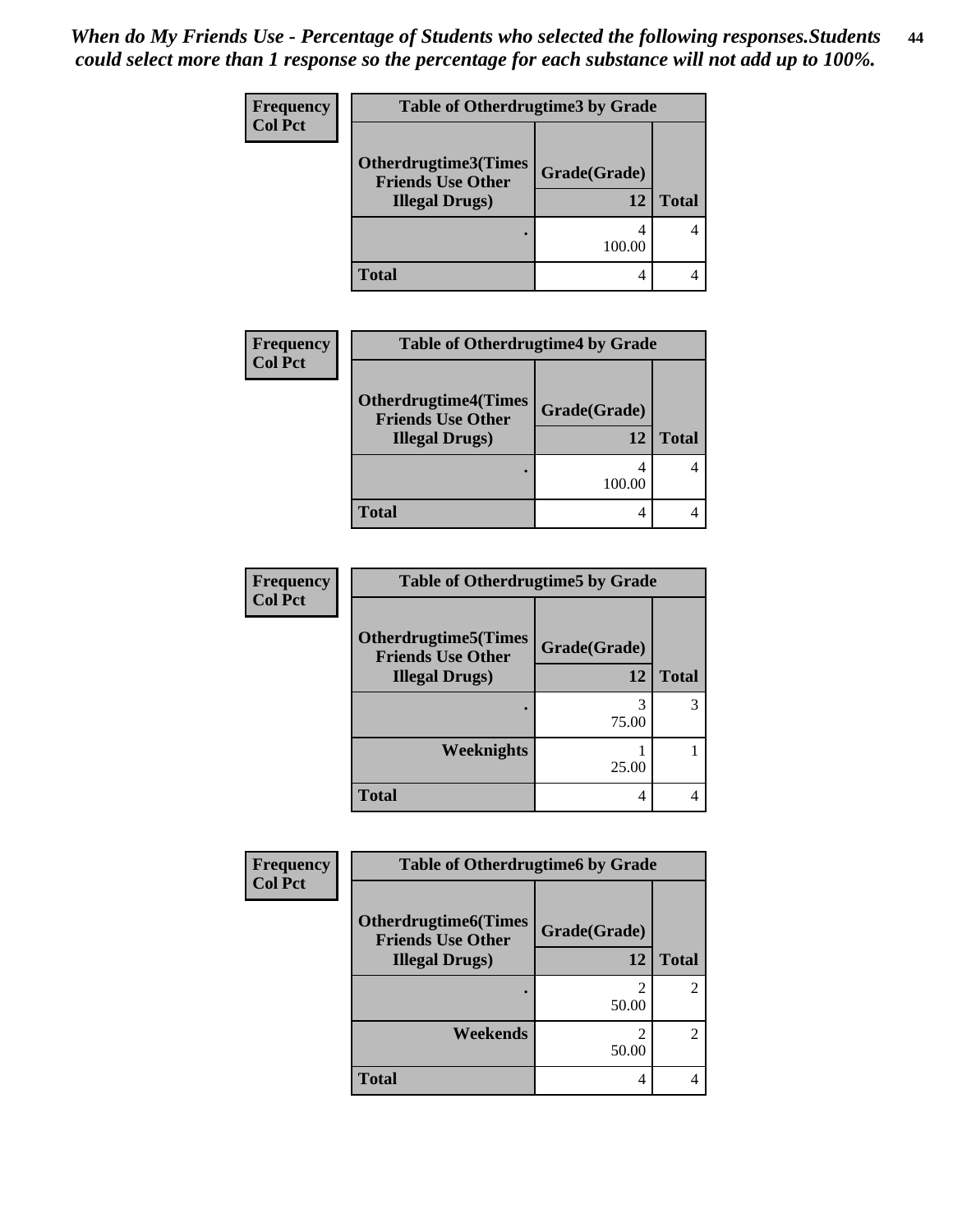| Frequency      | <b>Table of Educationalcohol by Grade</b>                                                                  |              |              |
|----------------|------------------------------------------------------------------------------------------------------------|--------------|--------------|
| <b>Col Pct</b> | Educationalcohol(I<br>have been taught<br>about alcohol,<br>tobacco,<br>and other drugs<br>within the last | Grade(Grade) |              |
|                | year at school)                                                                                            | 12           | <b>Total</b> |
|                | $\bf No$                                                                                                   | 4<br>100.00  | 4            |
|                | <b>Total</b>                                                                                               | 4            |              |

| Frequency      | <b>Table of Eversmoked by Grade</b> |              |                |
|----------------|-------------------------------------|--------------|----------------|
| <b>Col Pct</b> | Eversmoked(I<br>have smoked         | Grade(Grade) |                |
|                | a cigarette)                        | 12           | <b>Total</b>   |
|                | <b>Yes</b>                          | 2<br>50.00   | $\overline{2}$ |
|                | N <sub>0</sub>                      | 2<br>50.00   | $\overline{2}$ |
|                | <b>Total</b>                        | 4            |                |

| Frequency      | <b>Table of Drovedrinking by Grade</b>                                                                              |                    |              |
|----------------|---------------------------------------------------------------------------------------------------------------------|--------------------|--------------|
| <b>Col Pct</b> | Drovedrinking(In<br>the past 30 days I<br>have driven a car<br>or other vehicle<br>while I was<br>drinking alcohol) | Grade(Grade)<br>12 | <b>Total</b> |
|                | N <sub>0</sub>                                                                                                      | 100.00             | 4            |
|                | <b>Total</b>                                                                                                        | 4                  |              |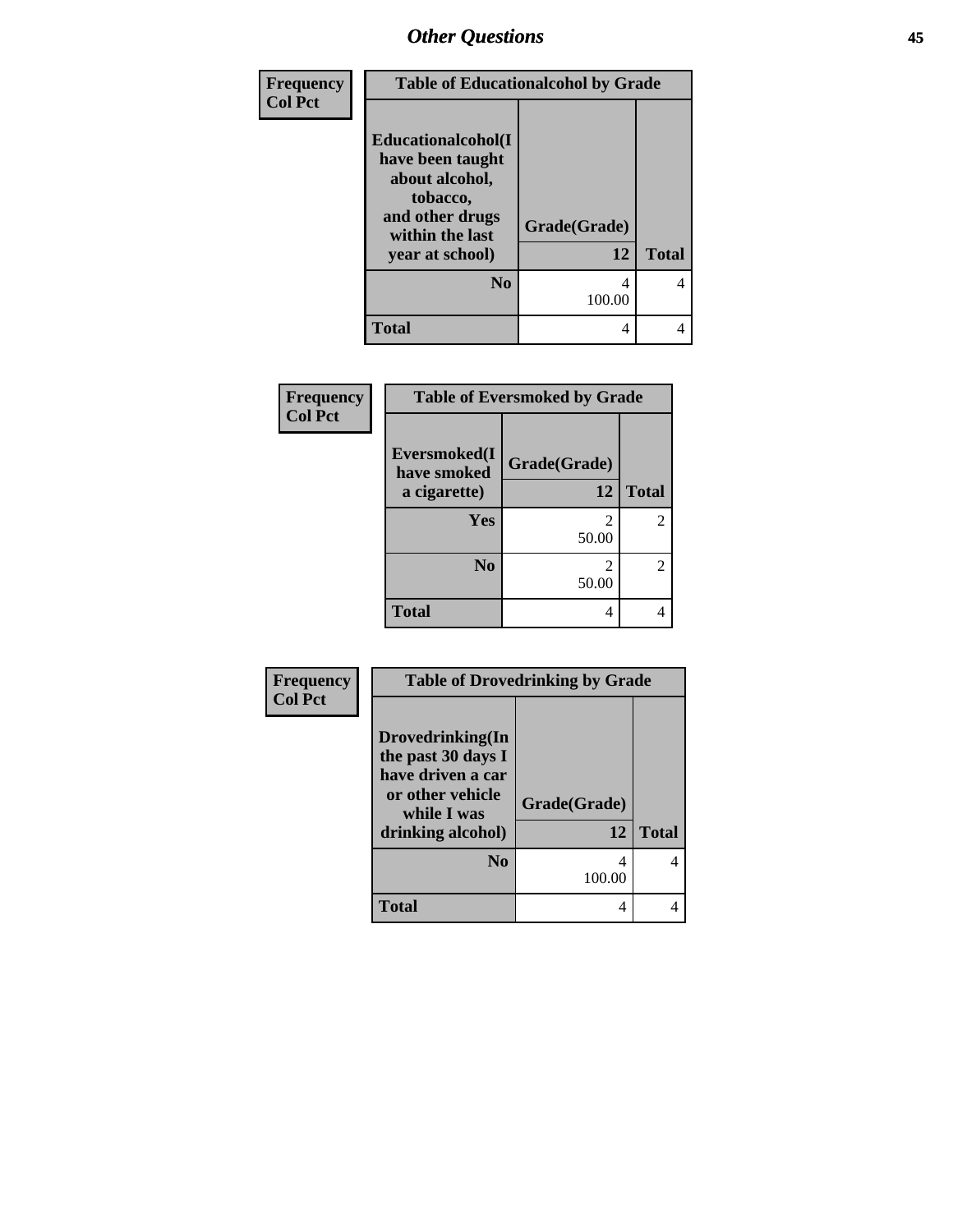| Frequency      | <b>Table of Rodedrinking by Grade</b>                                                                                  |                         |                |
|----------------|------------------------------------------------------------------------------------------------------------------------|-------------------------|----------------|
| <b>Col Pct</b> | Rodedrinking(In<br>the past 30 days<br>I have ridden in<br>a car with a<br>driver who had<br>been drinking<br>alcohol) | Grade(Grade)<br>12      | <b>Total</b>   |
|                | Yes                                                                                                                    | $\mathfrak{D}$<br>50.00 | $\overline{2}$ |
|                | N <sub>0</sub>                                                                                                         | $\mathfrak{D}$<br>50.00 | $\overline{2}$ |
|                | <b>Total</b>                                                                                                           | 4                       | 4              |

### **Frequency Col Pct**

| <b>Table of Drugsschool by Grade</b>                                                                                      |              |              |  |  |  |
|---------------------------------------------------------------------------------------------------------------------------|--------------|--------------|--|--|--|
| <b>Drugsschool</b> (During<br>the past 12 months,<br>I have been offered,<br>sold,<br>or given illegal<br>drugs on school | Grade(Grade) |              |  |  |  |
| property)                                                                                                                 | 12           | <b>Total</b> |  |  |  |
| N <sub>0</sub>                                                                                                            |              |              |  |  |  |
|                                                                                                                           | 100.00       |              |  |  |  |

| Frequency      | <b>Table of Helpbullied by Grade</b>                                      |                    |              |  |
|----------------|---------------------------------------------------------------------------|--------------------|--------------|--|
| <b>Col Pct</b> | $Helpb$ ullied $(I$<br>would help<br>someone who<br>was being<br>bullied) | Grade(Grade)<br>12 | <b>Total</b> |  |
|                |                                                                           |                    |              |  |
|                | <b>Strongly Agree</b>                                                     | 3<br>75.00         | 3            |  |
|                | <b>Somewhat Agree</b>                                                     | 25.00              |              |  |
|                | <b>Total</b>                                                              | 4                  |              |  |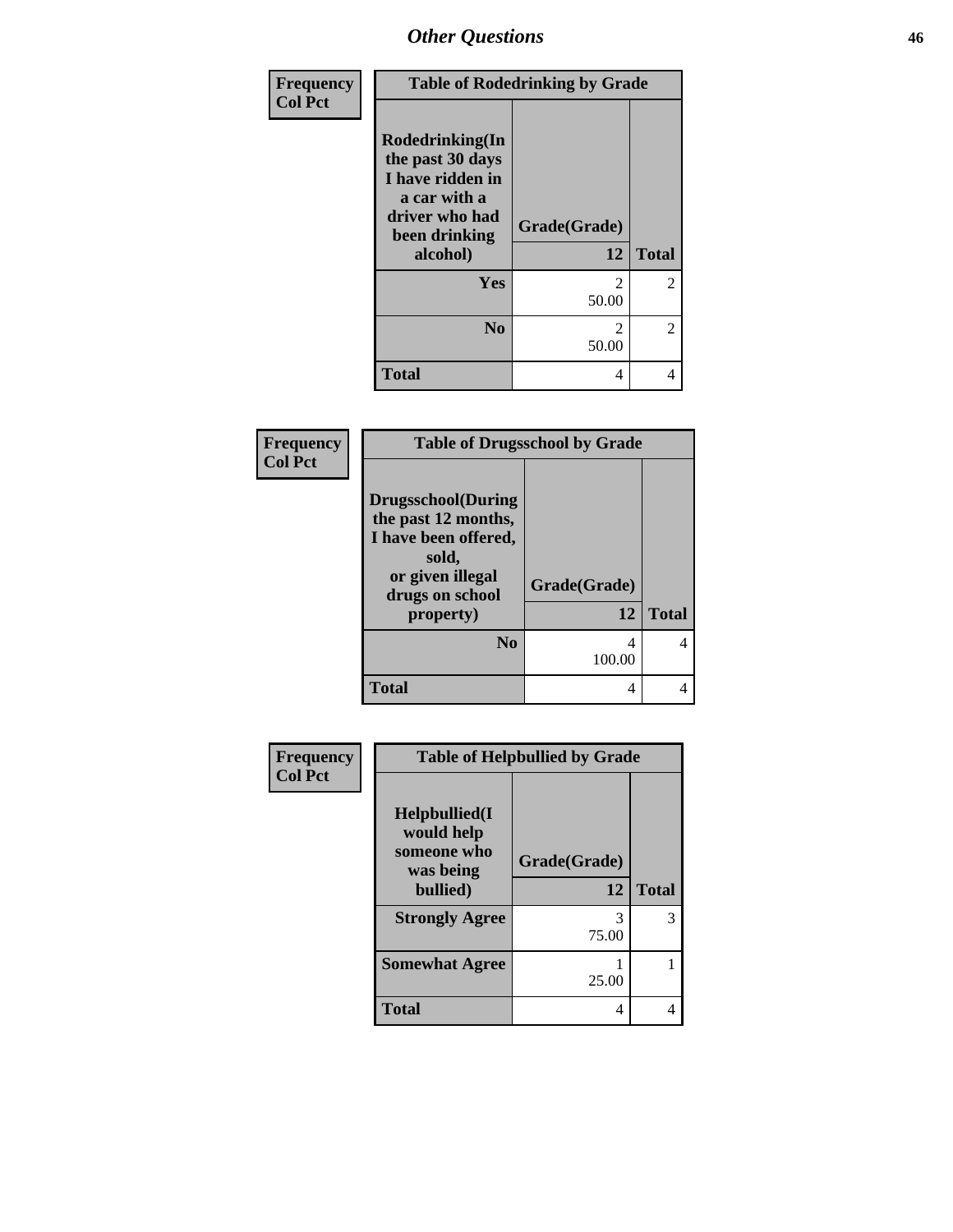*Other Questions* **47**

| Frequency      | <b>Table of Grade by Bingedrinking</b> |                                                                                                                             |              |  |
|----------------|----------------------------------------|-----------------------------------------------------------------------------------------------------------------------------|--------------|--|
| <b>Row Pct</b> |                                        | <b>Bingedrinking</b> (I<br>have drunk five<br>or more drinks<br>of alcohol at<br>one sitting<br>during the last<br>30 days) |              |  |
|                | Grade(Grade)                           | 0 Days                                                                                                                      | <b>Total</b> |  |
|                | 12                                     | 4<br>100.00                                                                                                                 | 4            |  |
|                | <b>Total</b>                           | 4                                                                                                                           |              |  |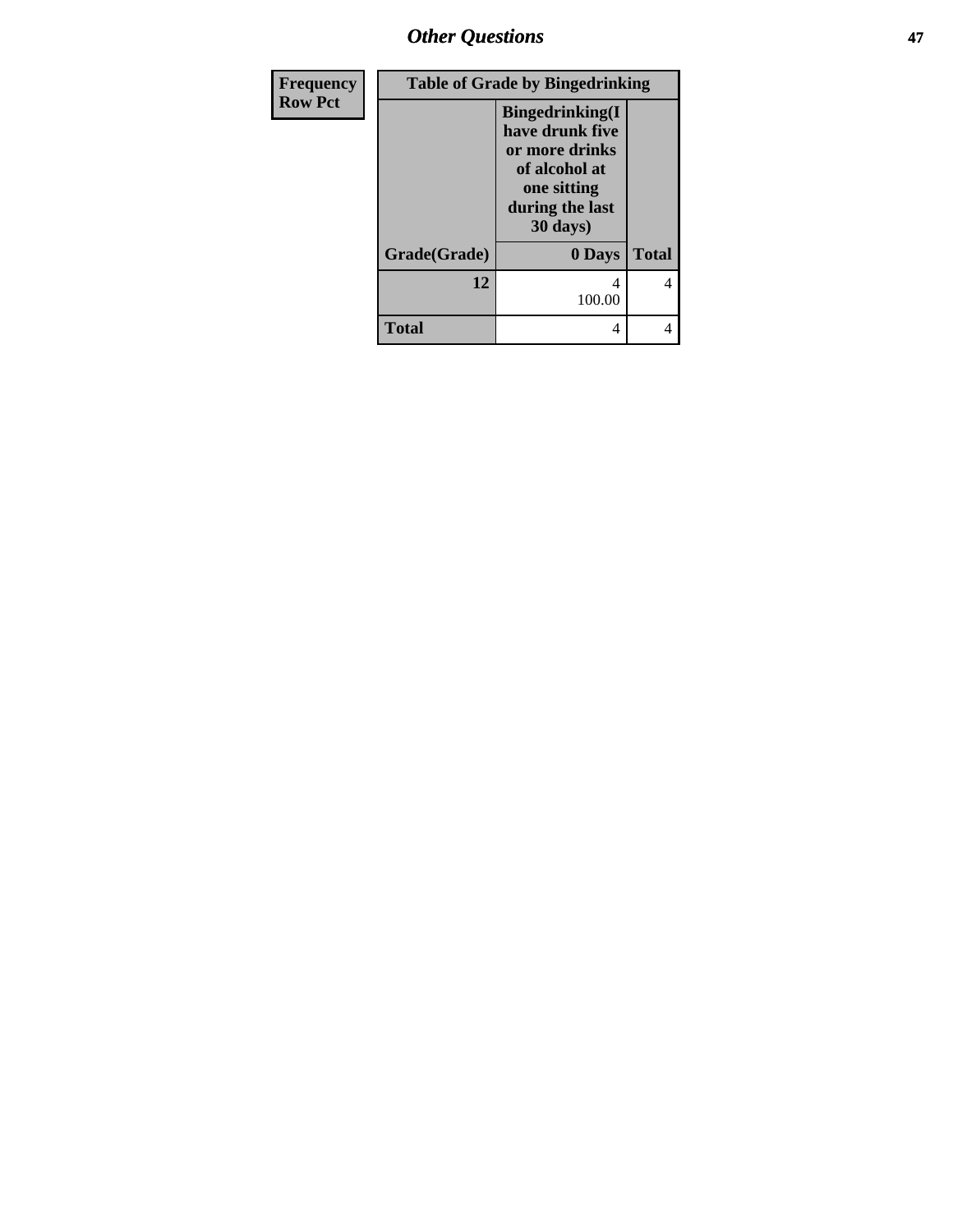## *Nutrition* **48**

### **Frequency Row Pct**

| <b>Table of Grade by Dairy</b> |                          |                                                                 |                                   |                                    |              |  |
|--------------------------------|--------------------------|-----------------------------------------------------------------|-----------------------------------|------------------------------------|--------------|--|
|                                |                          | Dairy (I eat at least 3 servings of dairy<br>products each day) |                                   |                                    |              |  |
| Grade(Grade)                   | <b>Strongly</b><br>Agree | Agree                                                           | Somewhat   Somewhat  <br>Disagree | <b>Strongly</b><br><b>Disagree</b> | <b>Total</b> |  |
| 12                             | 25.00                    | 25.00                                                           | 25.00                             | 25.00                              |              |  |
| Total                          |                          |                                                                 |                                   |                                    |              |  |

| <b>Frequency</b>                                                                                      | <b>Table of Grade by Fruitveg</b> |                          |                   |                                    |              |
|-------------------------------------------------------------------------------------------------------|-----------------------------------|--------------------------|-------------------|------------------------------------|--------------|
| <b>Row Pct</b><br><b>Fruitveg</b> (I eat at least 5 servings<br>of fruits and vegetables each<br>day) |                                   |                          |                   |                                    |              |
|                                                                                                       | Grade(Grade)                      | <b>Strongly</b><br>Agree | Somewhat<br>Agree | <b>Somewhat</b><br><b>Disagree</b> | <b>Total</b> |
|                                                                                                       | 12                                | 25.00                    | 25.00             | 2<br>50.00                         |              |
|                                                                                                       | <b>Total</b>                      |                          |                   | $\overline{2}$                     |              |

| Frequency      | <b>Table of Grade by Cafeteriahealthy</b> |                                                                                 |                                    |              |  |
|----------------|-------------------------------------------|---------------------------------------------------------------------------------|------------------------------------|--------------|--|
| <b>Row Pct</b> |                                           | <b>Cafeteriahealthy</b> (School<br>meals in my school<br>cafeteria are healthy) |                                    |              |  |
|                | Grade(Grade)                              | <b>Somewhat</b><br>Agree                                                        | <b>Strongly</b><br><b>Disagree</b> | <b>Total</b> |  |
|                | 12                                        | 50.00                                                                           | 50.00                              |              |  |
|                | <b>Total</b>                              | 2                                                                               |                                    |              |  |

| Frequency      |              | <b>Table of Grade by Cafeterianutrition</b>                                                     |                                    |              |  |  |
|----------------|--------------|-------------------------------------------------------------------------------------------------|------------------------------------|--------------|--|--|
| <b>Row Pct</b> |              | <b>Cafeterianutrition</b> (Facts<br>about nutrition are<br>available in my school<br>cafeteria) |                                    |              |  |  |
|                | Grade(Grade) | <b>Somewhat</b><br>Agree                                                                        | <b>Somewhat</b><br><b>Disagree</b> | <b>Total</b> |  |  |
|                | 12           | 3<br>75.00                                                                                      | 25.00                              | 4            |  |  |
|                | <b>Total</b> | 3                                                                                               |                                    |              |  |  |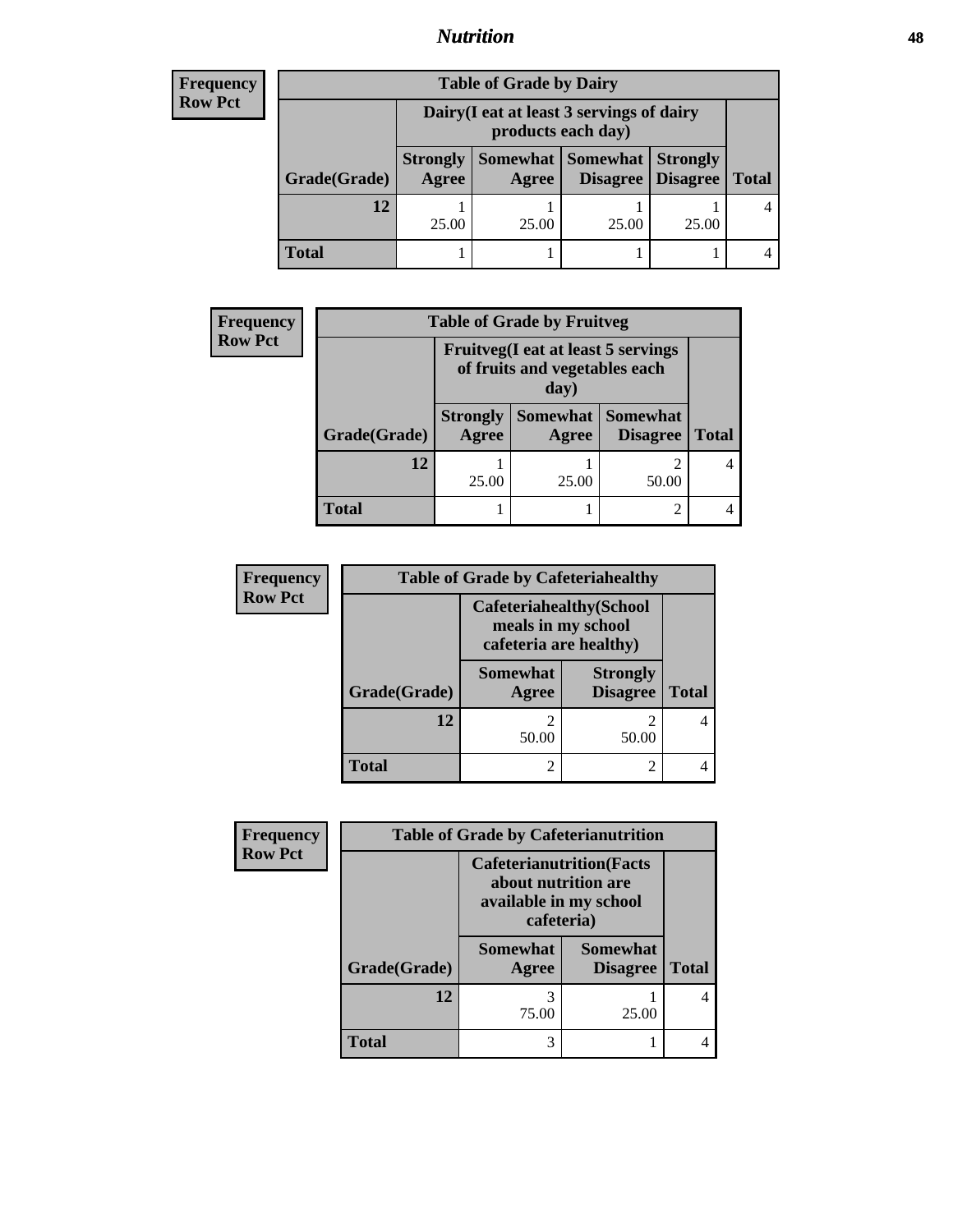## *Nutrition* **49**

| <b>Frequency</b> | <b>Table of Grade by Schoollunch</b> |                                                                 |                     |                                    |              |
|------------------|--------------------------------------|-----------------------------------------------------------------|---------------------|------------------------------------|--------------|
| <b>Row Pct</b>   |                                      | Schoollunch(I eat school lunch<br>three or more times per week) |                     |                                    |              |
|                  | Grade(Grade)                         | <b>Strongly</b><br>Agree                                        | Somewhat  <br>Agree | <b>Strongly</b><br><b>Disagree</b> | <b>Total</b> |
|                  | 12                                   | 25.00                                                           | 25.00               | 50.00                              |              |
|                  | Total                                |                                                                 |                     |                                    |              |

| <b>Frequency</b> | <b>Table of Grade by Foodchoices</b> |                                                                                  |                                    |              |
|------------------|--------------------------------------|----------------------------------------------------------------------------------|------------------------------------|--------------|
| <b>Row Pct</b>   |                                      | <b>Foodchoices</b> (I make<br>healthy food choices<br>in my school<br>cafeteria) |                                    |              |
|                  | Grade(Grade)                         | <b>Somewhat</b><br>Agree                                                         | <b>Strongly</b><br><b>Disagree</b> | <b>Total</b> |
|                  | 12                                   | $\mathfrak{D}$<br>50.00                                                          | 2<br>50.00                         |              |
|                  | <b>Total</b>                         | $\overline{c}$                                                                   | 2                                  |              |

| <b>Frequency</b> | <b>Table of Grade by Wholewheat</b>                                                                                   |       |                                               |                                    |              |
|------------------|-----------------------------------------------------------------------------------------------------------------------|-------|-----------------------------------------------|------------------------------------|--------------|
| <b>Row Pct</b>   | <b>Wholewheat</b> (There are whole<br>wheat and multigrain breads<br>and cereals available in my<br>school cafeteria) |       |                                               |                                    |              |
|                  | Grade(Grade)                                                                                                          | Agree | <b>Somewhat   Somewhat</b><br><b>Disagree</b> | <b>Strongly</b><br><b>Disagree</b> | <b>Total</b> |
|                  | 12                                                                                                                    | 25.00 | 25.00                                         | 2<br>50.00                         |              |
|                  | <b>Total</b>                                                                                                          |       |                                               | $\mathfrak{D}$                     |              |

| Frequency      |              | <b>Table of Grade by Healthyvending</b>                                                                                                                 |                                    |                                    |              |
|----------------|--------------|---------------------------------------------------------------------------------------------------------------------------------------------------------|------------------------------------|------------------------------------|--------------|
| <b>Row Pct</b> |              | <b>Healthyvending</b> (If only healthy<br>snacks and beverages were<br>available in the vending<br>machines during the school day,<br>I would buy them) |                                    |                                    |              |
|                | Grade(Grade) | <b>Somewhat</b><br>Agree                                                                                                                                | <b>Somewhat</b><br><b>Disagree</b> | <b>Strongly</b><br><b>Disagree</b> | <b>Total</b> |
|                | 12           | $\mathfrak{D}$<br>50.00                                                                                                                                 | 25.00                              | 25.00                              |              |
|                | <b>Total</b> | 2                                                                                                                                                       |                                    |                                    |              |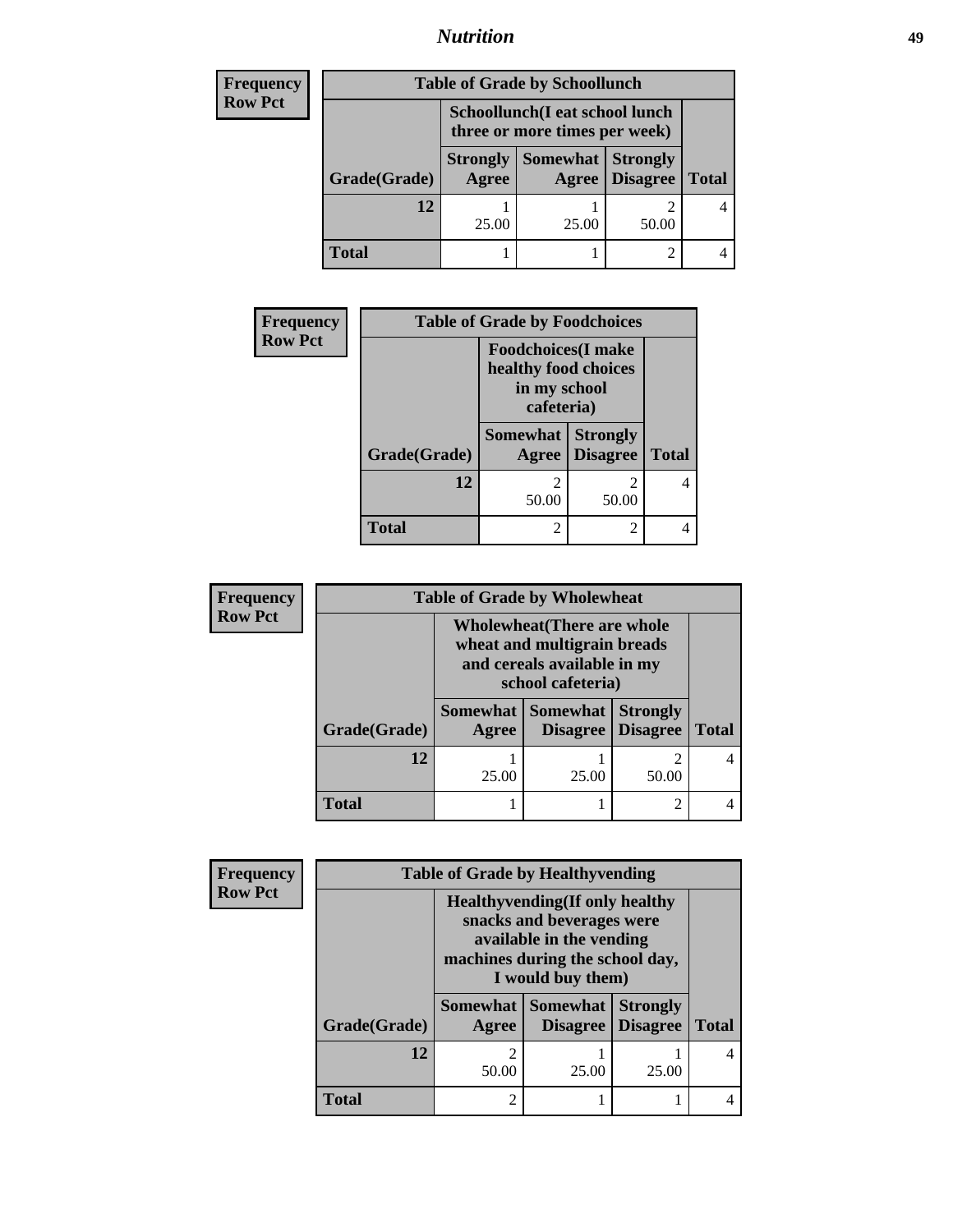*Nutrition* **50**

| <b>Frequency</b> | <b>Table of Grade by Schoolbreakfast</b> |                                                                                                                                           |                   |                                    |              |
|------------------|------------------------------------------|-------------------------------------------------------------------------------------------------------------------------------------------|-------------------|------------------------------------|--------------|
| <b>Row Pct</b>   |                                          | Schoolbreakfast(If breakfast<br>were available at school,<br>but outside the cafeteria,<br>I would eat breakfast at school<br>more often) |                   |                                    |              |
|                  | Grade(Grade)                             | <b>Strongly</b><br>Agree                                                                                                                  | Somewhat<br>Agree | <b>Strongly</b><br><b>Disagree</b> | <b>Total</b> |
|                  | 12                                       | っ<br>50.00                                                                                                                                | 25.00             | 25.00                              | 4            |
|                  | <b>Total</b>                             | 2                                                                                                                                         |                   |                                    | 4            |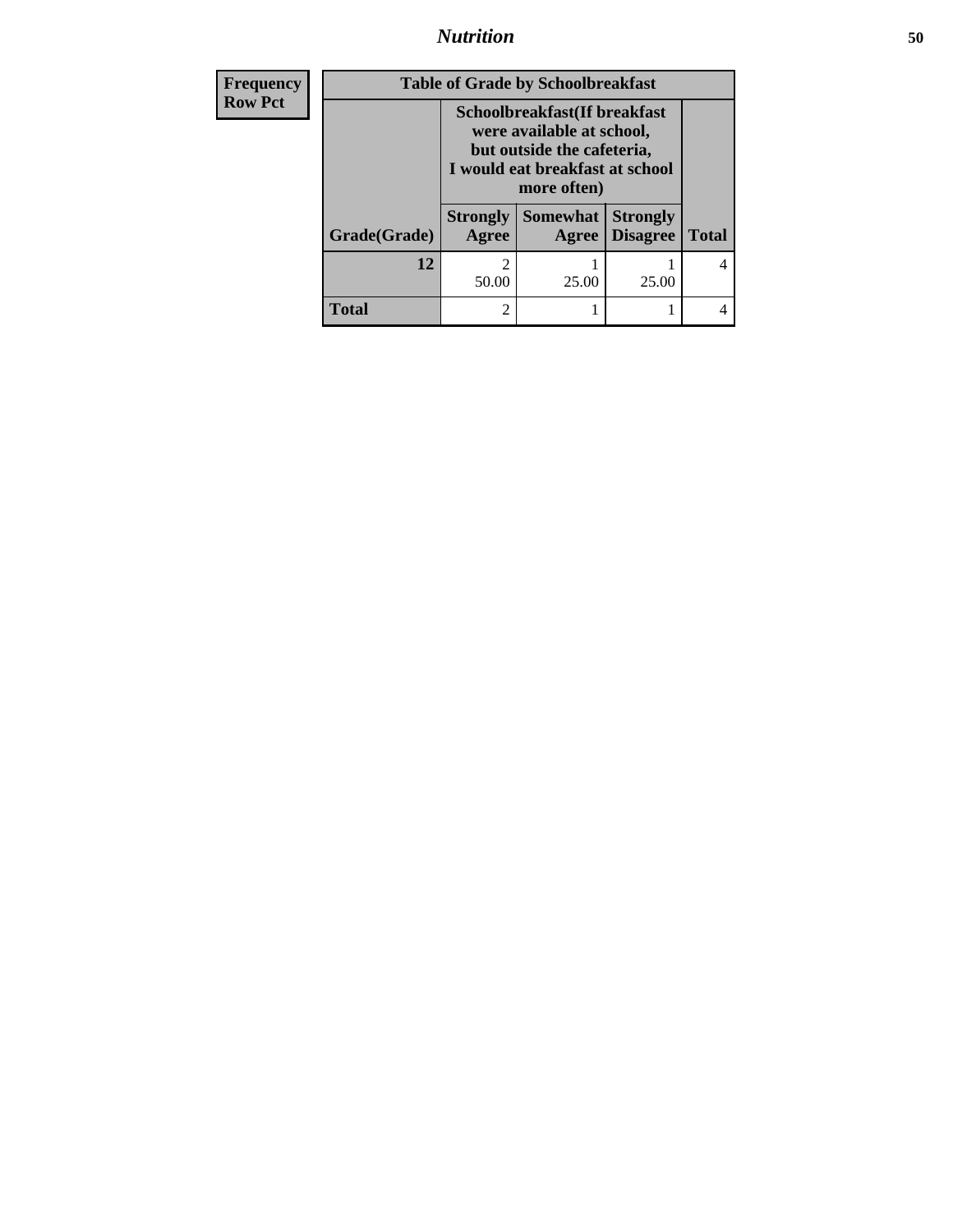| Frequency      | <b>Table of Educationaids by Grade</b>                                                                    |                         |                |
|----------------|-----------------------------------------------------------------------------------------------------------|-------------------------|----------------|
| <b>Col Pct</b> | <b>Educationaids</b> (I<br>have been<br>taught about<br><b>HIV/AIDS</b> at<br>school in the<br>past year) | Grade(Grade)<br>12      | <b>Total</b>   |
|                | Yes                                                                                                       | 2<br>50.00              | $\overline{2}$ |
|                | N <sub>0</sub>                                                                                            | $\mathfrak{D}$<br>50.00 | $\overline{2}$ |
|                | <b>Total</b>                                                                                              | 4                       | 4              |

| Frequency<br><b>Col Pct</b> | <b>Table of Educationcharacter by Grade</b>                                                             |                                                                                                                                                                          |                |
|-----------------------------|---------------------------------------------------------------------------------------------------------|--------------------------------------------------------------------------------------------------------------------------------------------------------------------------|----------------|
|                             | Educationcharacter(I<br>have been taught<br>about character<br>education in the past<br>year at school) | Grade(Grade)<br>12                                                                                                                                                       | <b>Total</b>   |
|                             | Yes                                                                                                     | 2<br>50.00                                                                                                                                                               | $\mathfrak{D}$ |
|                             | N <sub>0</sub>                                                                                          | $\mathcal{D}_{\mathcal{A}}^{\mathcal{A}}(\mathcal{A})=\mathcal{D}_{\mathcal{A}}^{\mathcal{A}}(\mathcal{A})\mathcal{D}_{\mathcal{A}}^{\mathcal{A}}(\mathcal{A})$<br>50.00 | $\mathfrak{D}$ |
|                             | <b>Total</b>                                                                                            | 4                                                                                                                                                                        | 4              |

| Frequency      | <b>Table of Gradcoach1 by Grade</b> |              |              |
|----------------|-------------------------------------|--------------|--------------|
| <b>Col Pct</b> | Gradcoach1(I                        |              |              |
|                | know who my<br><b>Graduation</b>    | Grade(Grade) |              |
|                | Coach is)                           | 12           | <b>Total</b> |
|                | Yes                                 | 3<br>75.00   | 3            |
|                | N <sub>0</sub>                      | 25.00        |              |
|                | <b>Total</b>                        | 4            | 4            |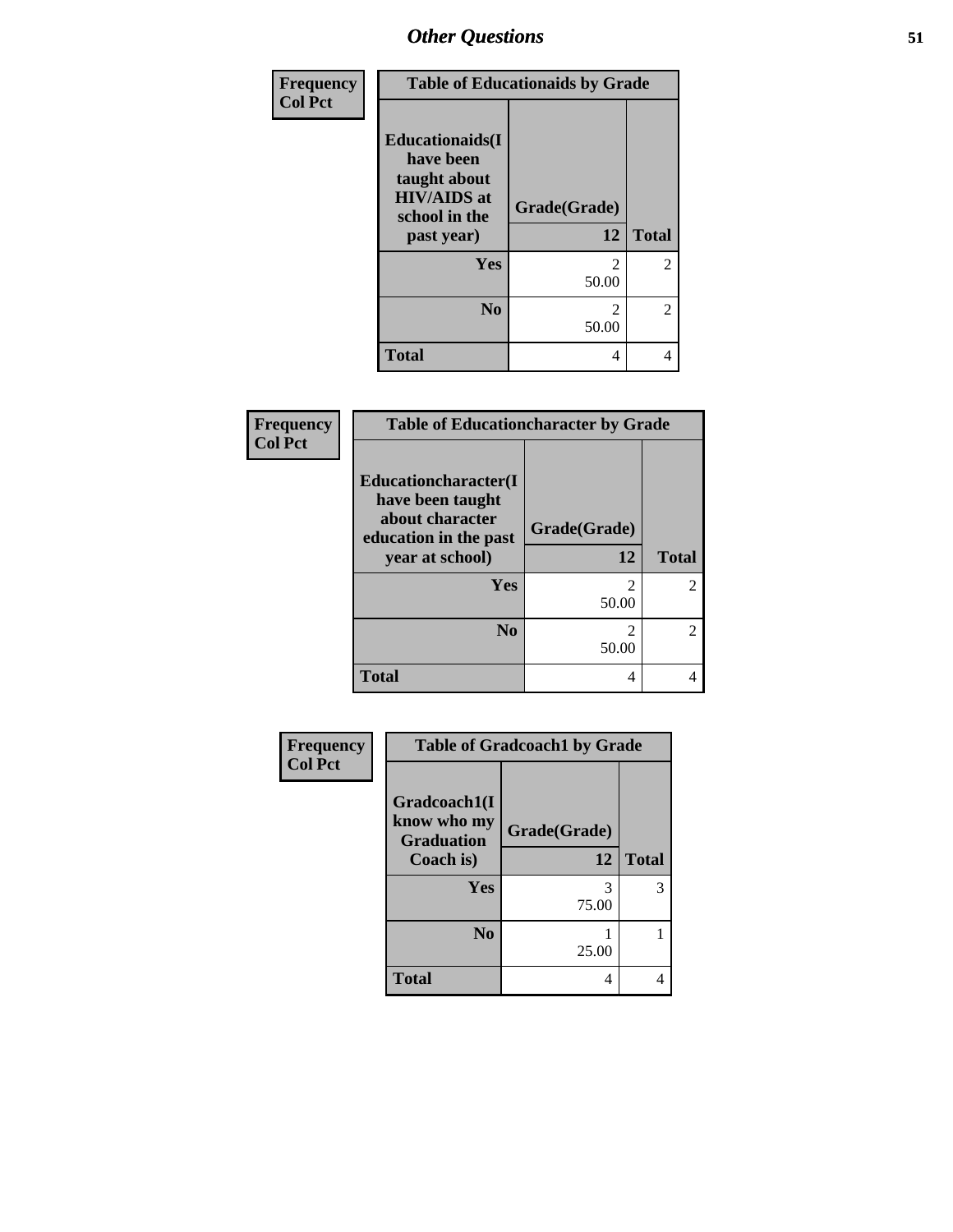| Frequency      | <b>Table of Gradcoach2 by Grade</b> |              |              |
|----------------|-------------------------------------|--------------|--------------|
| <b>Col Pct</b> | Gradcoach2(I<br>have                |              |              |
|                | contacted my<br><b>Graduation</b>   | Grade(Grade) |              |
|                | Coach)                              | 12           | <b>Total</b> |
|                | N <sub>0</sub>                      | 4            |              |
|                |                                     | 100.00       |              |
|                | <b>Total</b>                        | 4            |              |

| Frequency      | <b>Table of Gradcoach3 by Grade</b> |              |              |
|----------------|-------------------------------------|--------------|--------------|
| <b>Col Pct</b> |                                     |              |              |
|                | Gradcoach3(I                        |              |              |
|                | have received<br>assistance         |              |              |
|                | from my<br><b>Graduation</b>        | Grade(Grade) |              |
|                | Coach)                              | 12           | <b>Total</b> |
|                | Don't know                          | 4            |              |
|                |                                     | 100.00       |              |
|                | <b>Total</b>                        | 4            |              |
|                |                                     |              |              |

| Frequency      | <b>Table of Selfharm by Grade</b>                                                                                                                                   |              |              |
|----------------|---------------------------------------------------------------------------------------------------------------------------------------------------------------------|--------------|--------------|
| <b>Col Pct</b> | <b>Selfharm</b> (During<br>the past 12<br>months,<br>I harmed myself<br>on purpose<br>Suicideconsider<br>During the past<br>12 months,<br>I seriously<br>considered | Grade(Grade) |              |
|                | suicide)                                                                                                                                                            | 12           | <b>Total</b> |
|                | N <sub>0</sub>                                                                                                                                                      | 4<br>100.00  | 4            |
|                | <b>Total</b>                                                                                                                                                        | 4            | 4            |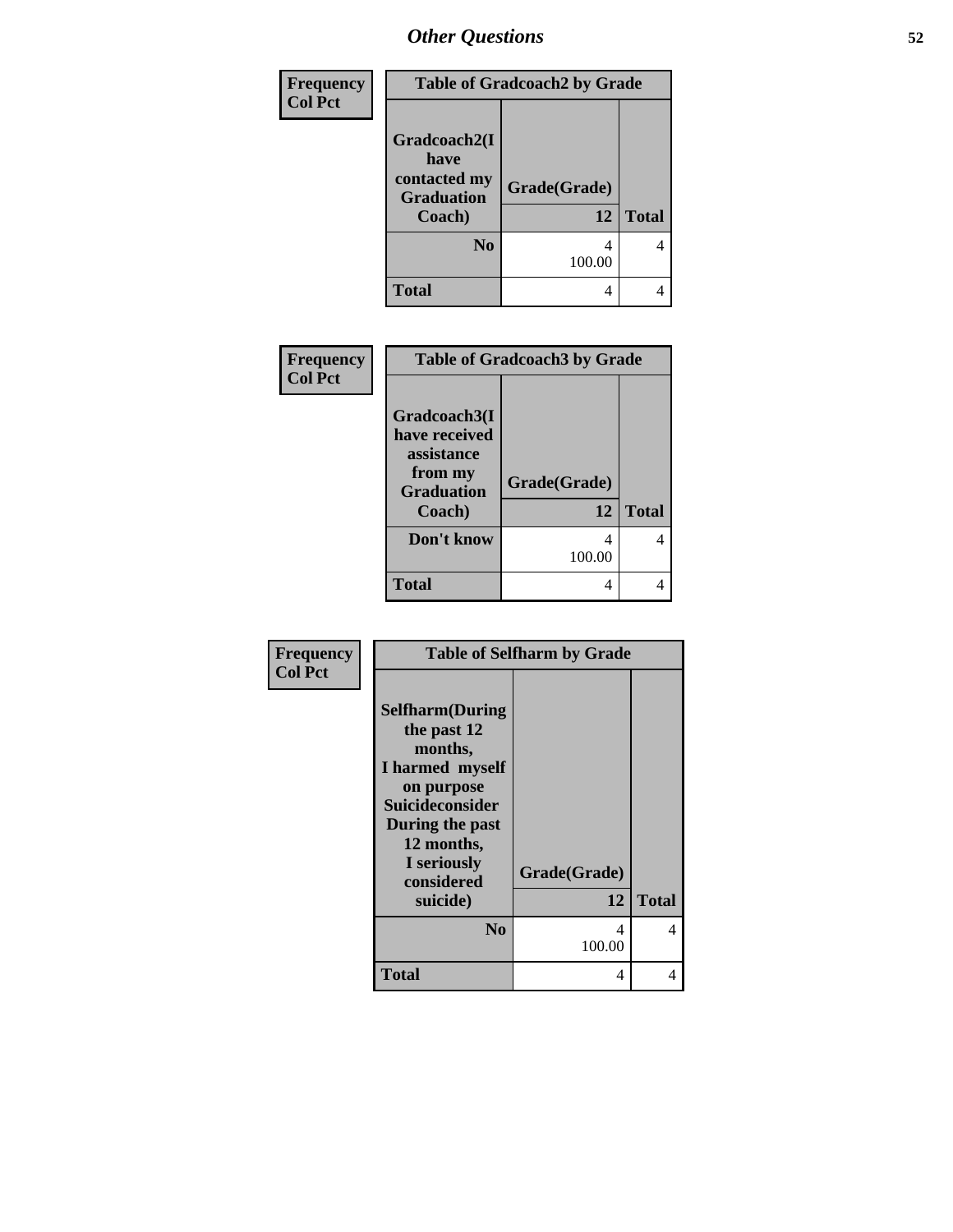| <b>Table of Suicideconsider by Grade</b><br>Frequency |                 |              |              |
|-------------------------------------------------------|-----------------|--------------|--------------|
| <b>Col Pct</b>                                        |                 | Grade(Grade) |              |
|                                                       | Suicideconsider | 12           | <b>Total</b> |
|                                                       | N <sub>0</sub>  | 100.00       |              |
|                                                       | <b>Total</b>    |              |              |

| <b>Frequency</b> | <b>Table of Suicideattempt by Grade</b>                            |                    |              |
|------------------|--------------------------------------------------------------------|--------------------|--------------|
| <b>Col Pct</b>   | Suicideattempt(I<br>have attempted<br>suicide in the<br>last year) | Grade(Grade)<br>12 | <b>Total</b> |
|                  | N <sub>0</sub>                                                     | 100.00             |              |
|                  | <b>Total</b>                                                       |                    |              |

| Frequency      | <b>Table of Instantmessaged by Grade</b>                                            |                    |              |
|----------------|-------------------------------------------------------------------------------------|--------------------|--------------|
| <b>Col Pct</b> | <b>Instantmessaged</b> (I<br>have instant<br>messaged people I<br>do not even know) | Grade(Grade)<br>12 | <b>Total</b> |
|                | Yes                                                                                 | 25.00              |              |
|                | N <sub>0</sub>                                                                      | 75.00              | 3            |
|                | <b>Total</b>                                                                        | 4                  |              |

| Frequency      | <b>Table of Getsalong by Grade</b>                             |                    |              |
|----------------|----------------------------------------------------------------|--------------------|--------------|
| <b>Col Pct</b> | Getsalong(I<br>get along with<br>other students<br>and adults) | Grade(Grade)<br>12 | <b>Total</b> |
|                | <b>Strongly Agree</b>                                          | 100.00             |              |
|                | <b>Total</b>                                                   |                    |              |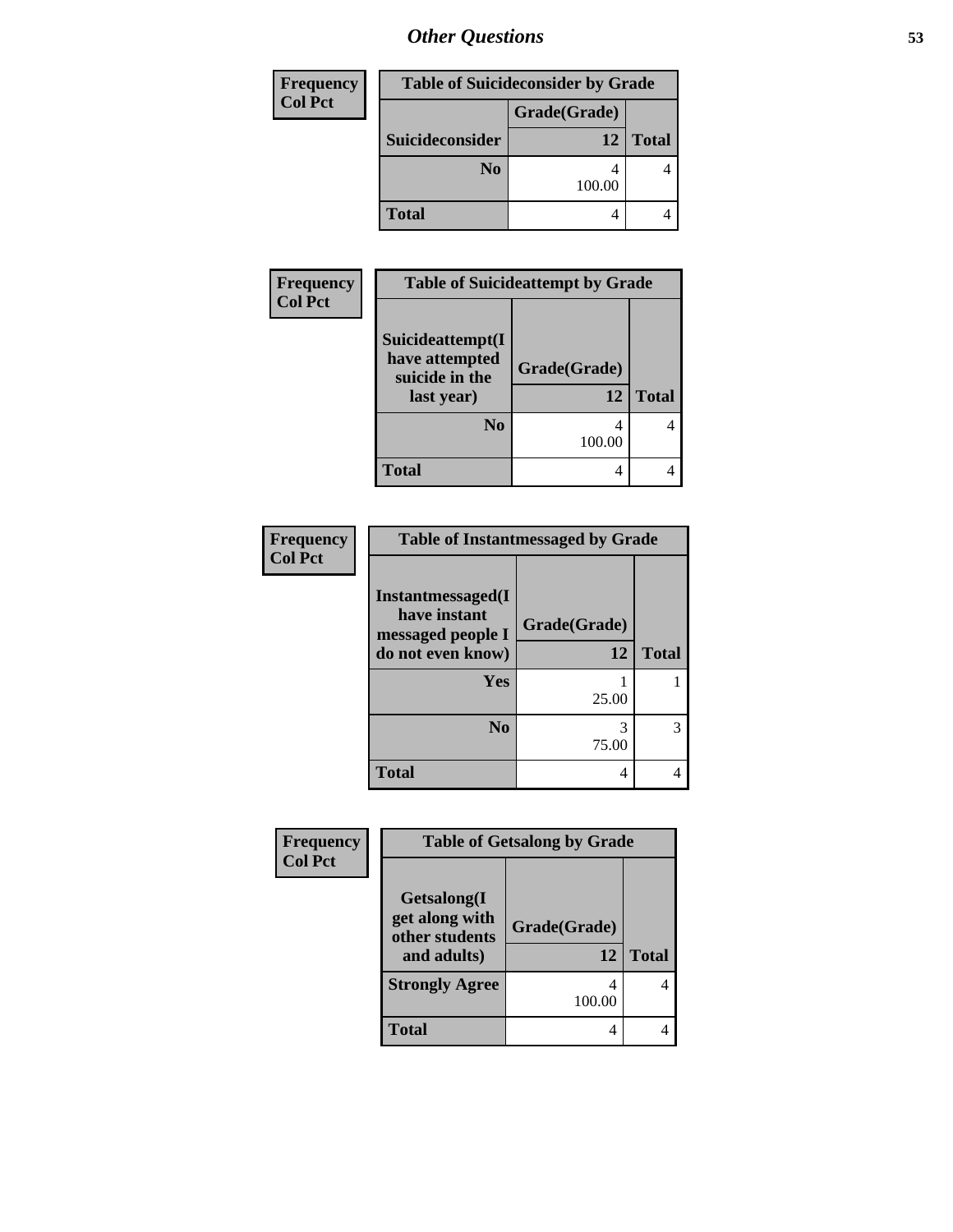| Frequency      | <b>Table of Safehome by Grade</b> |                    |              |
|----------------|-----------------------------------|--------------------|--------------|
| <b>Col Pct</b> | Safehome(I feel<br>safe at home)  | Grade(Grade)<br>12 | <b>Total</b> |
|                | <b>Strongly Agree</b>             | 3<br>75.00         | 3            |
|                | <b>Somewhat Agree</b>             | 25.00              |              |
|                | <b>Total</b>                      | 4                  |              |

| Frequency      |                                                                                                    | <b>Table of Adulttalk by Grade</b> |              |
|----------------|----------------------------------------------------------------------------------------------------|------------------------------------|--------------|
| <b>Col Pct</b> | <b>Adulttalk</b> (I<br>know an<br>adult at<br>school that<br>I can talk<br>with if I<br>need help) | Grade(Grade)<br>12                 | <b>Total</b> |
|                | <b>Yes</b>                                                                                         | 4<br>100.00                        | 4            |
|                | <b>Total</b>                                                                                       | 4                                  | 4            |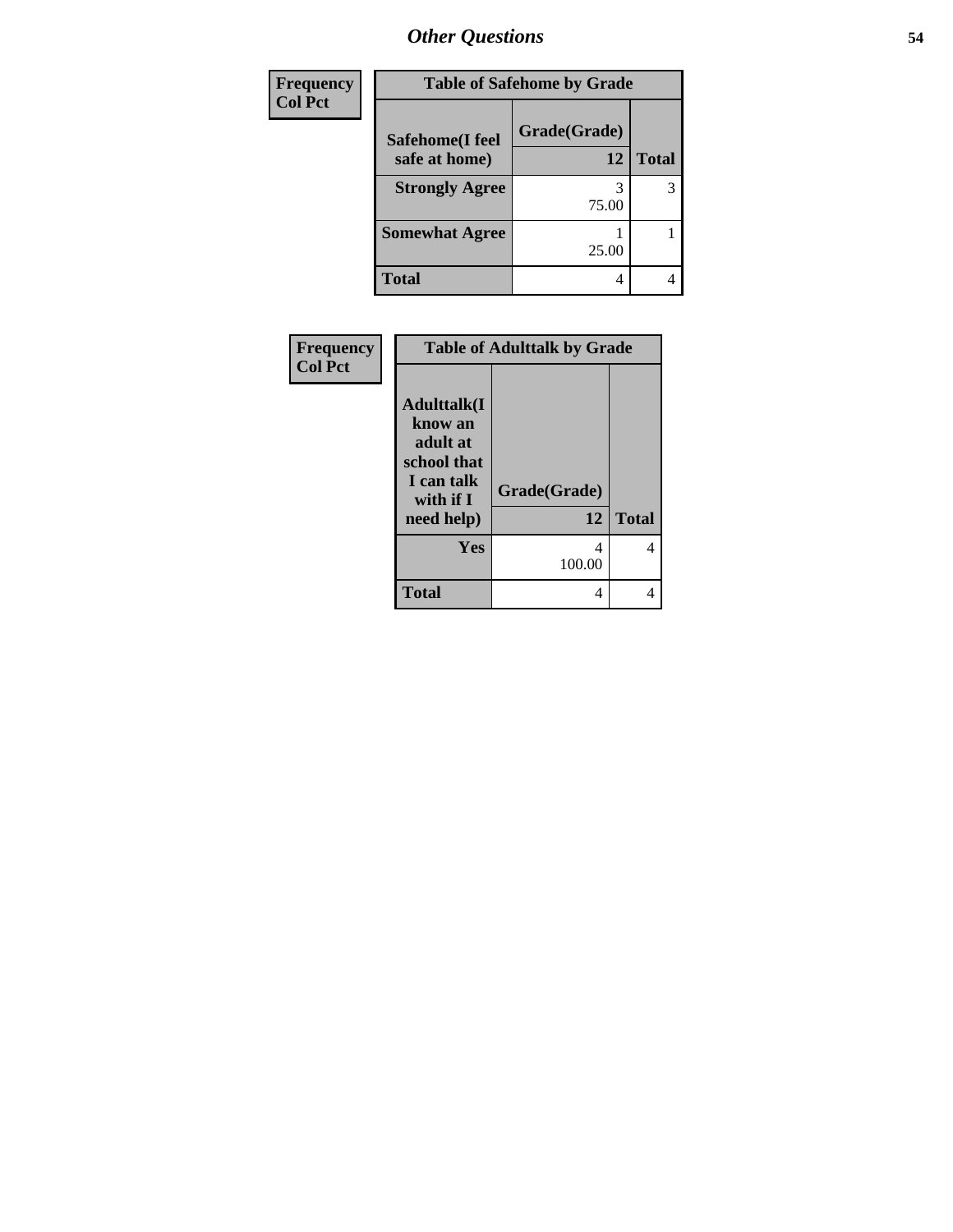| Frequency      | <b>Table of Grade by Tvtime</b> |                                                                                                          |                      |              |
|----------------|---------------------------------|----------------------------------------------------------------------------------------------------------|----------------------|--------------|
| <b>Row Pct</b> |                                 | <b>Tytime(On an</b><br>average school day,<br>how much<br>unsupervised time<br>do I spend watching<br>TV |                      |              |
|                | Grade(Grade)   hour/day         |                                                                                                          | $2 - 3$<br>hours/day | <b>Total</b> |
|                | 12                              | $\mathfrak{D}$<br>50.00                                                                                  | 2<br>50.00           | 4            |
|                | <b>Total</b>                    | $\mathfrak{D}$                                                                                           | 2                    | 4            |

| Frequency      | <b>Table of Grade by Computertime</b> |                                                                                                                 |         |              |
|----------------|---------------------------------------|-----------------------------------------------------------------------------------------------------------------|---------|--------------|
| <b>Row Pct</b> |                                       | Computertime(On<br>an average school<br>day,<br>how much<br>unsupervised time<br>do I spend on the<br>computer) |         |              |
|                | Grade(Grade)   hour/day   hours/day   |                                                                                                                 | $2 - 3$ | <b>Total</b> |
|                | 12                                    | 3<br>75.00                                                                                                      | 25.00   |              |
|                | <b>Total</b>                          | 3                                                                                                               | 1       |              |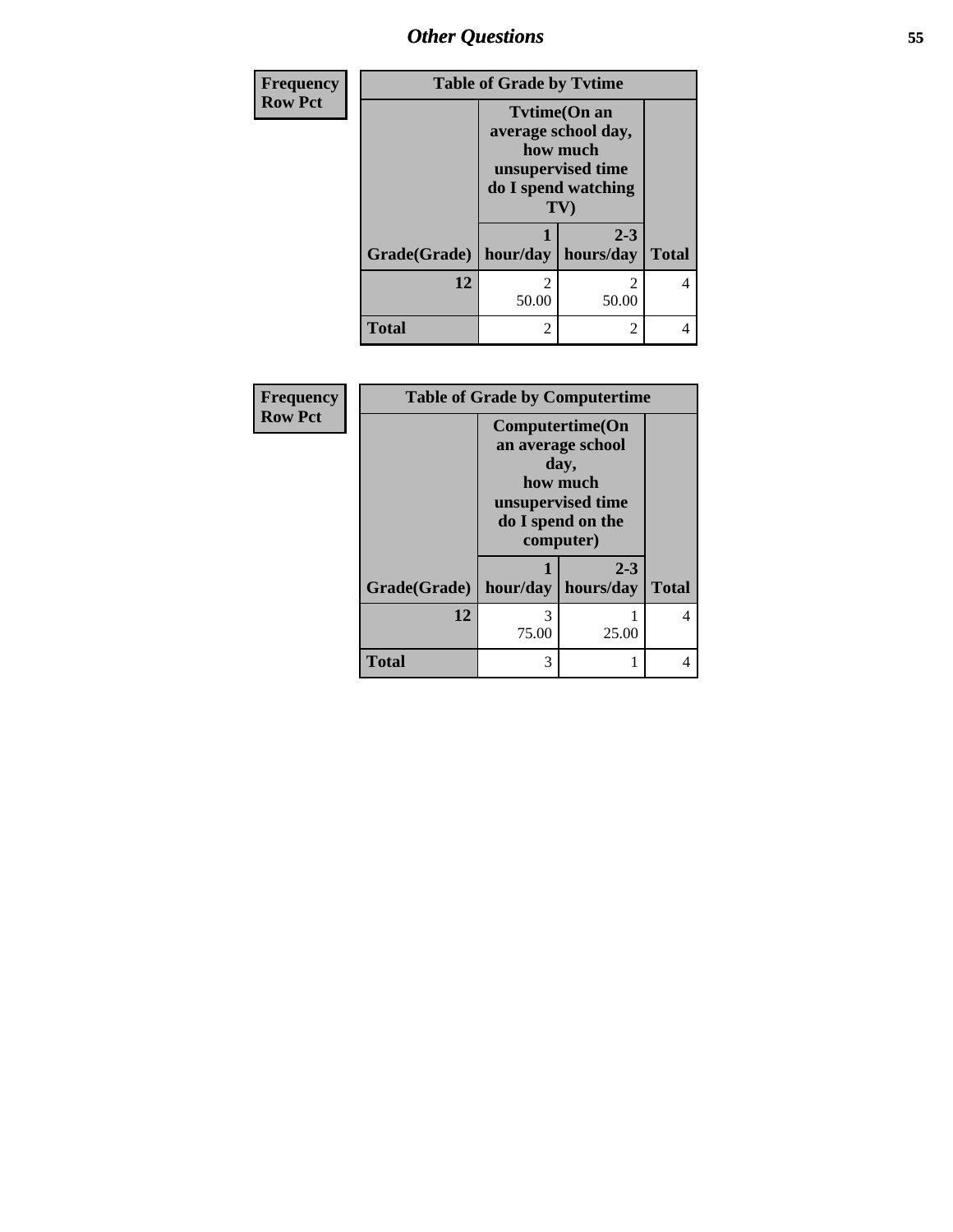## *Questions about Driving Laws* **56** *Driving Questions were asked only of high school students.*

| Frequency<br><b>Row Pct</b> | <b>Table of Grade by License1</b> |                                                                                                                                                            |        |              |
|-----------------------------|-----------------------------------|------------------------------------------------------------------------------------------------------------------------------------------------------------|--------|--------------|
|                             |                                   | <b>License1</b> (During the<br>first 6 months of<br>driving with a<br>provisional license,<br>the only passengers<br>who can ride with<br>the driver are:) |        |              |
|                             | <b>Grade(Grade)</b>               | <b>Parent or</b><br><b>Guardian</b>   Members                                                                                                              | Family | <b>Total</b> |
|                             | 12                                | 3<br>75.00                                                                                                                                                 | 25.00  | 4            |
|                             | <b>Total</b>                      | 3                                                                                                                                                          |        | 4            |

| <b>Frequency</b> |              | <b>Table of Grade by License2</b>                                                                                                |                                              |              |
|------------------|--------------|----------------------------------------------------------------------------------------------------------------------------------|----------------------------------------------|--------------|
| <b>Row Pct</b>   |              | License $2(17 \text{ yr})$<br>old drivers with a<br>provisional<br>driver's license<br>cannot drive<br>between the<br>hours of:) |                                              |              |
|                  |              | <b>Midnight</b>                                                                                                                  | N <sub>0</sub><br>curfew<br>for $17$<br>year |              |
|                  | Grade(Grade) | to 6am                                                                                                                           | olds                                         | <b>Total</b> |
|                  | 12           | 3<br>75.00                                                                                                                       | 25.00                                        | 4            |
|                  | Total        | 3                                                                                                                                |                                              | 4            |

| Frequency      | <b>Table of Grade by License3</b> |                                                                                                     |       |               |              |
|----------------|-----------------------------------|-----------------------------------------------------------------------------------------------------|-------|---------------|--------------|
| <b>Row Pct</b> |                                   | <b>License3(For drivers</b><br>under the age of 21,<br>what level of alcohol<br>is considered DUI?) |       |               |              |
|                | Grade(Grade)                      | Any<br><b>Amount</b>                                                                                | 0.08  | Don't<br>know | <b>Total</b> |
|                | 12                                | $\mathfrak{D}$<br>50.00                                                                             | 25.00 | 25.00         |              |
|                | <b>Total</b>                      | $\overline{2}$                                                                                      |       |               |              |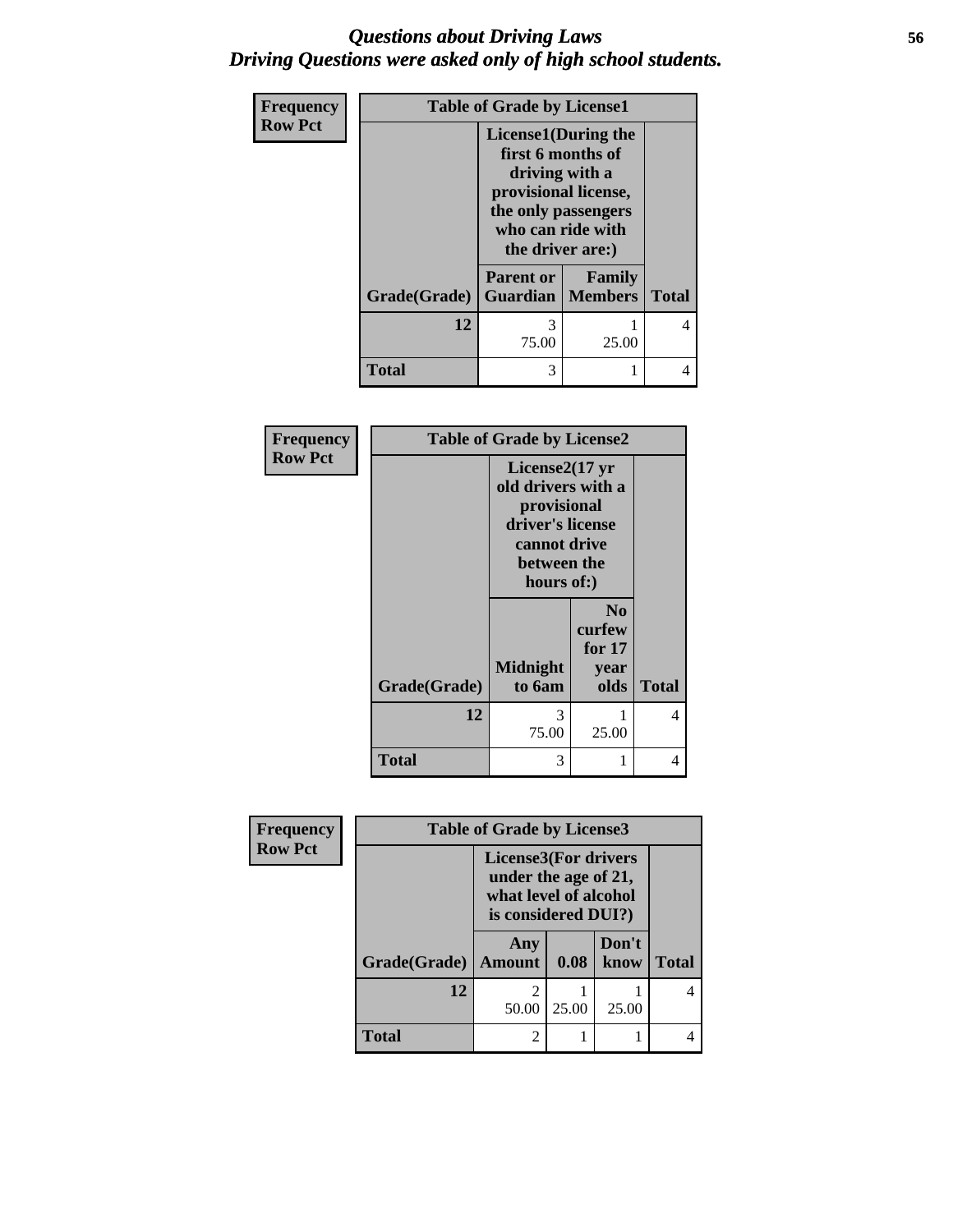## *Questions about Driving Laws* **57** *Driving Questions were asked only of high school students.*

| Frequency      | <b>Table of Grade by License4</b> |                                |               |              |
|----------------|-----------------------------------|--------------------------------|---------------|--------------|
| <b>Row Pct</b> |                                   | License4(A)<br>driver under    |               |              |
|                |                                   | 21                             |               |              |
|                |                                   | automatically<br>loses his/her |               |              |
|                |                                   | caught                         | license if    |              |
|                |                                   | exceeding the                  |               |              |
|                |                                   | posted speet<br>limit by:)     |               |              |
|                | Grade(Grade)                      | $15+$<br>mph                   | Don't<br>know | <b>Total</b> |
|                | 12                                | 3<br>75.00                     | 1<br>25.00    | 4            |
|                |                                   |                                |               |              |
|                | Total                             | 3                              | 1             | 4            |

| Frequency      |              | <b>Table of Grade by License5</b>                                                                                                                                          |              |
|----------------|--------------|----------------------------------------------------------------------------------------------------------------------------------------------------------------------------|--------------|
| <b>Row Pct</b> |              | License5(A)<br>Georgia<br>teenager<br>with family<br>connections<br>or a good<br>lawyer can<br>break a<br>teen<br>driving law<br>and keep<br>their<br>driver's<br>license) |              |
|                | Grade(Grade) | N <sub>0</sub>                                                                                                                                                             | <b>Total</b> |
|                | 12           | 4<br>100.00                                                                                                                                                                | 4            |
|                | <b>Total</b> | 4                                                                                                                                                                          | 4            |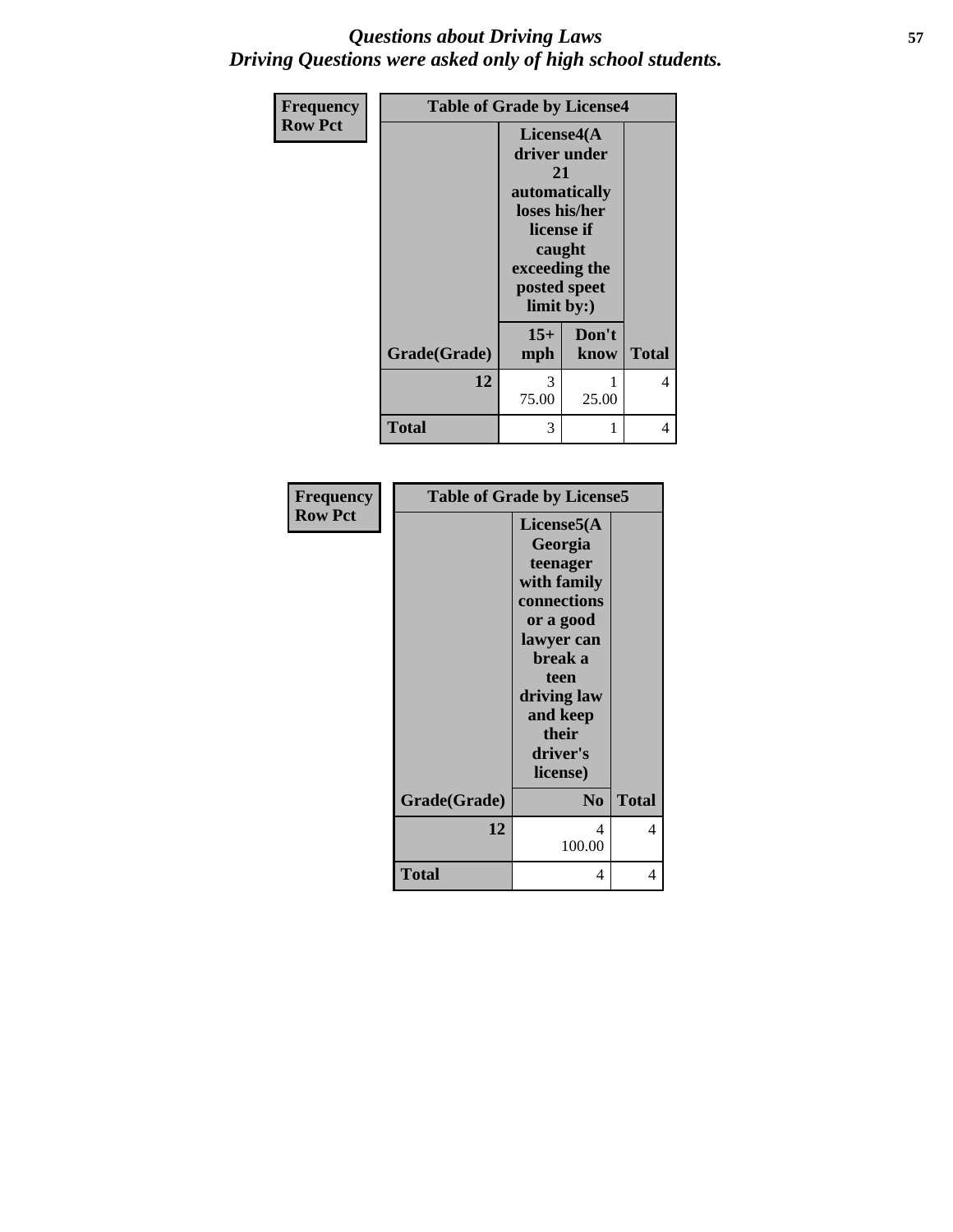## *Questions about Driving Laws* **58** *Driving Questions were asked only of high school students.*

| <b>Frequency</b> | <b>Table of Grade by License6</b> |                |                                                                                                                                                          |              |
|------------------|-----------------------------------|----------------|----------------------------------------------------------------------------------------------------------------------------------------------------------|--------------|
| <b>Row Pct</b>   |                                   |                | License <sub>6</sub> (I<br>know a<br>friend or<br>classmate<br>that broke a<br>teen driving<br>law,<br>but was<br>allowed to<br>keep his/her<br>license) |              |
|                  | Grade(Grade)                      | N <sub>0</sub> | Don't<br>know                                                                                                                                            | <b>Total</b> |
|                  | 12                                | 25.00          | 3<br>75.00                                                                                                                                               | 4            |
|                  | Total                             |                | 3                                                                                                                                                        | 4            |

| Frequency      |              | <b>Table of Grade by License7</b> |              |  |
|----------------|--------------|-----------------------------------|--------------|--|
| <b>Row Pct</b> |              | License7(A                        |              |  |
|                |              | student                           |              |  |
|                |              | under the<br>age of 18            |              |  |
|                |              | cam loser                         |              |  |
|                |              | his/her                           |              |  |
|                |              | driving                           |              |  |
|                |              | privileges                        |              |  |
|                |              | if he or<br>she:)                 |              |  |
|                |              | All of the                        |              |  |
|                | Grade(Grade) | above                             | <b>Total</b> |  |
|                | 12           | 4                                 | 4            |  |
|                |              | 100.00                            |              |  |
|                | <b>Total</b> | 4                                 | 4            |  |
|                |              |                                   |              |  |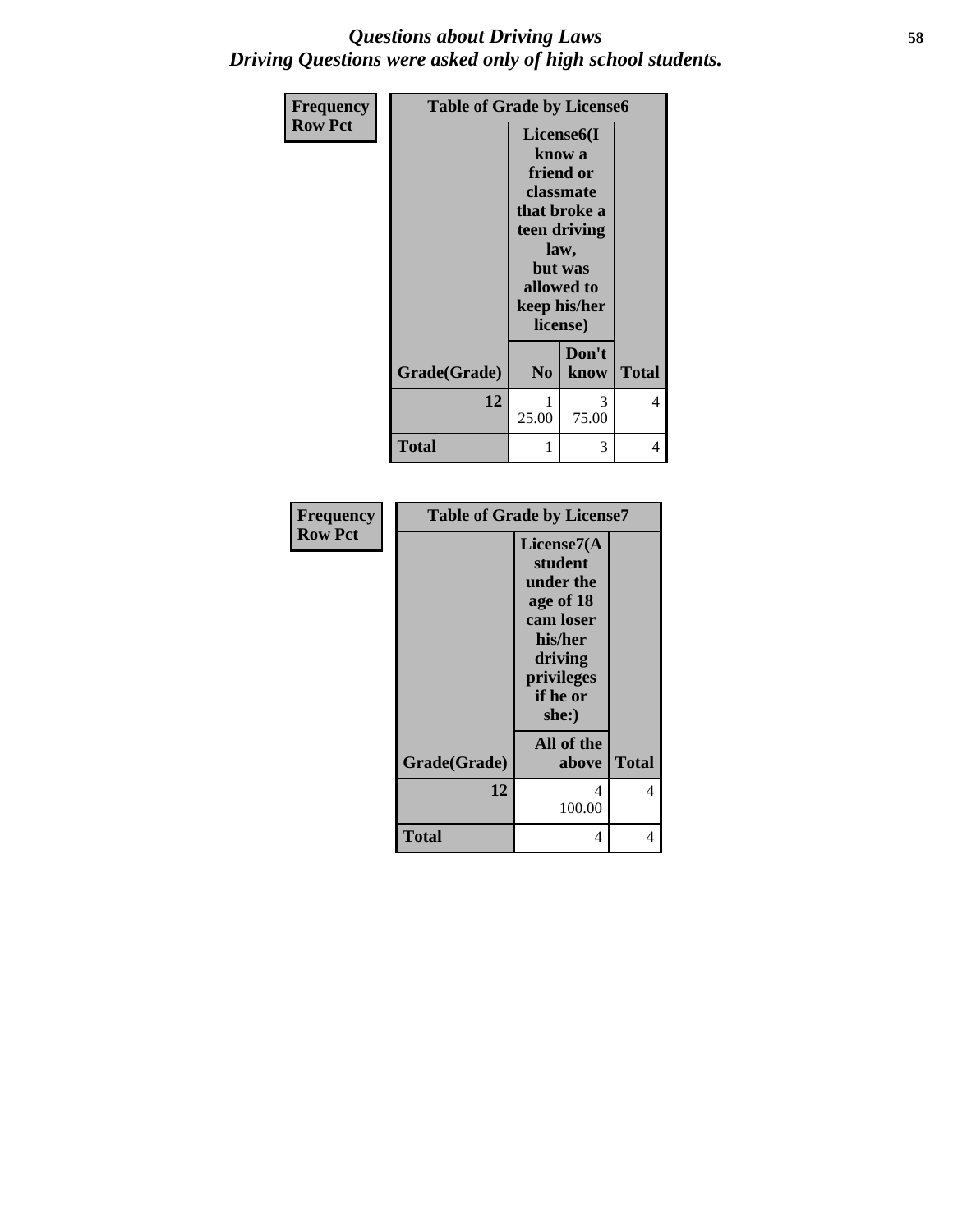## *Select Results by Gender* **59**

| <b>Frequency</b> | <b>Table of SchoolClimate2 by Gender</b>          |                                 |              |
|------------------|---------------------------------------------------|---------------------------------|--------------|
| <b>Col Pct</b>   | SchoolClimate2(I<br>feel successful at<br>school) | Gender(Gender)<br><b>Female</b> | <b>Total</b> |
|                  | <b>Strongly Agree</b>                             | 25.00                           |              |
|                  | <b>Somewhat Agree</b>                             | 75.00                           | 3            |
|                  | <b>Total</b>                                      | 4                               |              |

| Frequency      | <b>Table of SchoolClimate6 by Gender</b>                 |                                 |              |  |
|----------------|----------------------------------------------------------|---------------------------------|--------------|--|
| <b>Col Pct</b> | <b>SchoolClimate6(Teachers</b><br>treat me with respect) | Gender(Gender)<br><b>Female</b> | <b>Total</b> |  |
|                | <b>Somewhat Agree</b>                                    | 25.00                           |              |  |
|                | <b>Somewhat Disagree</b>                                 | 75.00                           |              |  |
|                | <b>Total</b>                                             | 4                               |              |  |

| Frequency      | <b>Table of SchoolClimate8 by Gender</b>                                             |                          |                |
|----------------|--------------------------------------------------------------------------------------|--------------------------|----------------|
| <b>Col Pct</b> | <b>SchoolClimate8(Students</b><br>are frequently<br>recognized for good<br>behavior) | Gender(Gender)<br>Female | <b>Total</b>   |
|                | <b>Strongly Agree</b>                                                                | 25.00                    |                |
|                | <b>Somewhat Disagree</b>                                                             | 50.00                    | $\mathfrak{D}$ |
|                | <b>Strongly Disagree</b>                                                             | 25.00                    |                |
|                | <b>Total</b>                                                                         | 4                        |                |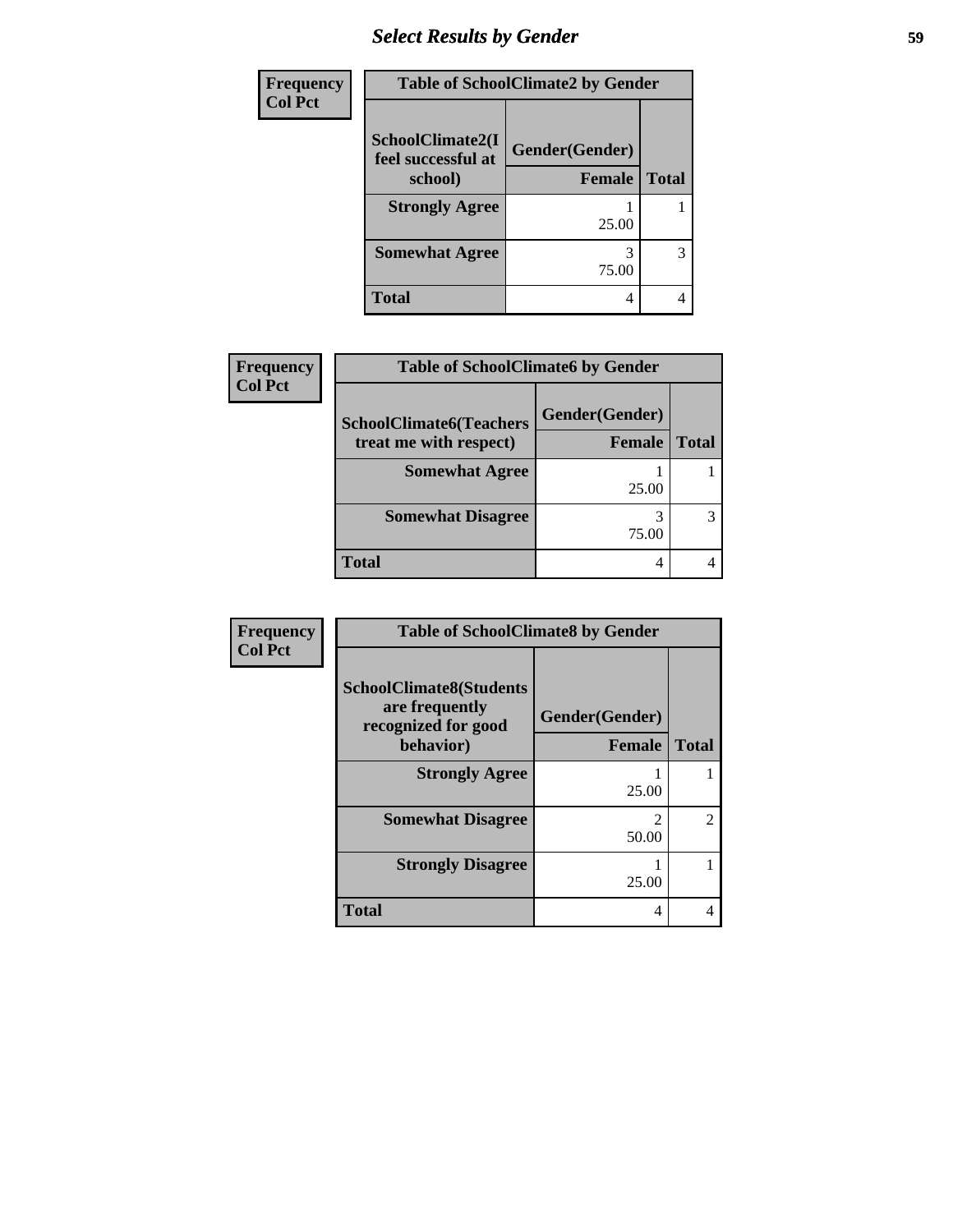## **Select Results by Gender 60**

| Frequency      | <b>Table of Gender by Dropout</b> |                                                                        |                |              |
|----------------|-----------------------------------|------------------------------------------------------------------------|----------------|--------------|
| <b>Row Pct</b> |                                   | Dropout(I<br>have<br>thought<br>about<br>dropping<br>out of<br>school) |                |              |
|                | Gender(Gender)                    | Yes                                                                    | N <sub>0</sub> | <b>Total</b> |
|                | <b>Female</b>                     | 2<br>50.00                                                             | 2<br>50.00     |              |
|                | <b>Total</b>                      | $\mathfrak{D}$                                                         | $\mathfrak{D}$ |              |

| Frequency      | <b>Table of Gender by Dropoutreason</b> |                                                                                                   |              |              |
|----------------|-----------------------------------------|---------------------------------------------------------------------------------------------------|--------------|--------------|
| <b>Row Pct</b> |                                         | <b>Dropoutreason</b> (If I<br>dropped out the<br>reason would most<br>likely be)<br>Won't<br>Drop |              |              |
|                |                                         |                                                                                                   |              |              |
|                | Gender(Gender)                          | out                                                                                               | <b>Other</b> | <b>Total</b> |
|                | <b>Female</b>                           | $\overline{2}$<br>50.00                                                                           | 2<br>50.00   | 4            |
|                | Total                                   | $\mathfrak{D}$                                                                                    | 2            |              |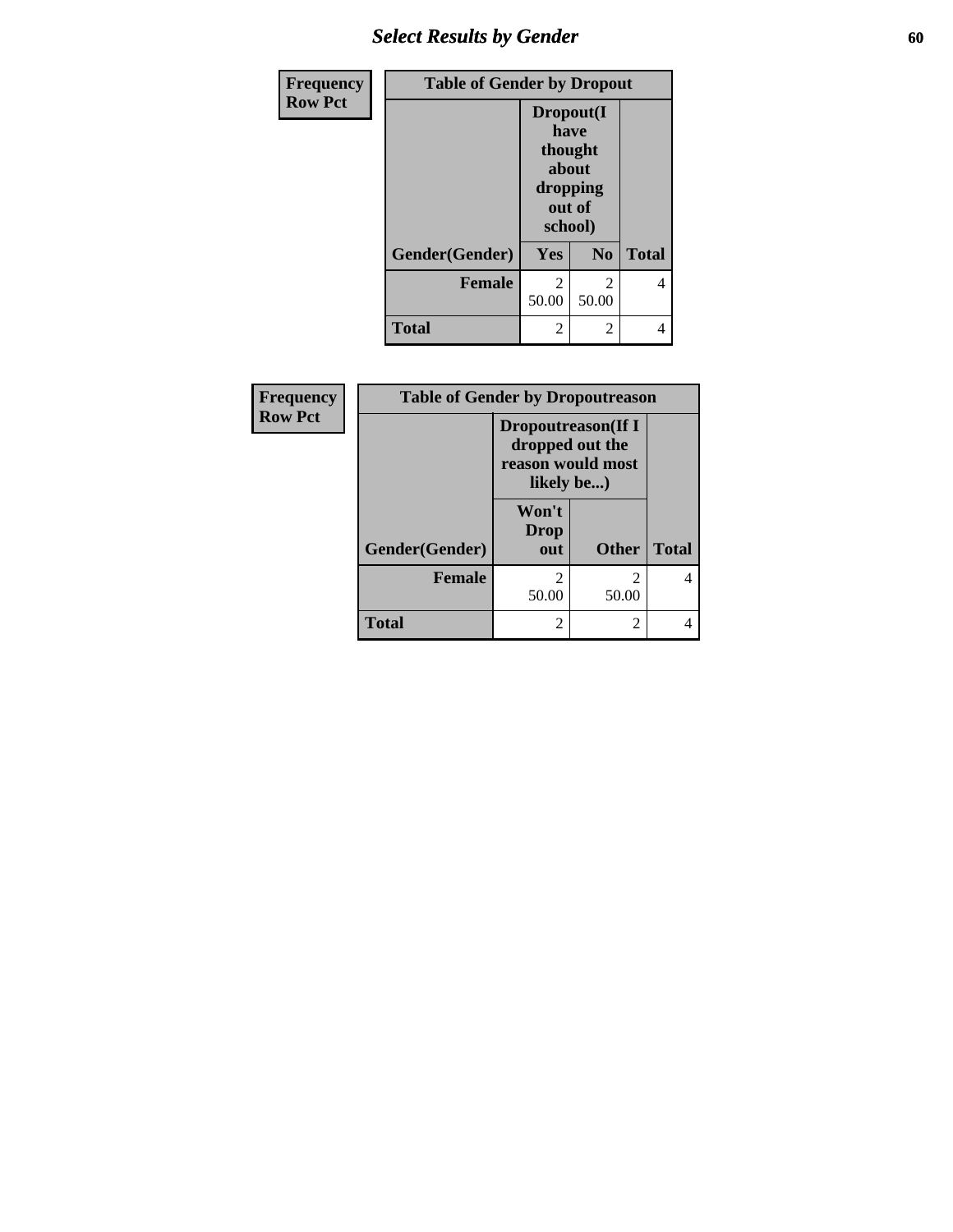*School Safety* **61**

| <b>Frequency</b> | <b>Table of Gender by Bullied2</b> |                 |              |  |
|------------------|------------------------------------|-----------------|--------------|--|
| <b>Row Pct</b>   |                                    | <b>Bullied2</b> |              |  |
|                  | Gender(Gender)                     | N <sub>0</sub>  | <b>Total</b> |  |
|                  | <b>Female</b>                      | 100.00          |              |  |
|                  | <b>Total</b>                       |                 |              |  |

| Frequency                               | <b>Table of Gender by Bulliedothers2</b> |                |              |  |  |
|-----------------------------------------|------------------------------------------|----------------|--------------|--|--|
| <b>Row Pct</b><br><b>Bulliedothers2</b> |                                          |                |              |  |  |
|                                         | Gender(Gender)                           | N <sub>0</sub> | <b>Total</b> |  |  |
|                                         | <b>Female</b>                            | 100.00         |              |  |  |
|                                         | <b>Total</b>                             |                |              |  |  |

| Frequency      | <b>Table of Gender by Weaponschool2</b> |                |              |
|----------------|-----------------------------------------|----------------|--------------|
| <b>Row Pct</b> |                                         |                |              |
|                | Gender(Gender)                          | N <sub>0</sub> | <b>Total</b> |
|                | <b>Female</b>                           | 100.00         |              |
|                | <b>Total</b>                            | 4              |              |

| Frequency      | <b>Table of Gender by Absentunsafe2</b> |                |              |  |  |
|----------------|-----------------------------------------|----------------|--------------|--|--|
| <b>Row Pct</b> | Absentunsafe2                           |                |              |  |  |
|                | Gender(Gender)                          | N <sub>0</sub> | <b>Total</b> |  |  |
|                | <b>Female</b>                           | 100.00         |              |  |  |
|                | <b>Total</b>                            |                |              |  |  |

| Frequency      | <b>Table of Gender by Gangself</b> |                                                                                                   |              |  |
|----------------|------------------------------------|---------------------------------------------------------------------------------------------------|--------------|--|
| <b>Row Pct</b> |                                    | Gangself(I<br>have<br>participated<br>in illegal<br>gang<br>activities in<br>the past 30<br>days) |              |  |
|                | Gender(Gender)                     | N <sub>0</sub>                                                                                    | <b>Total</b> |  |
|                | <b>Female</b>                      | 4<br>100.00                                                                                       | 4            |  |
|                | <b>Total</b>                       | 4                                                                                                 | 4            |  |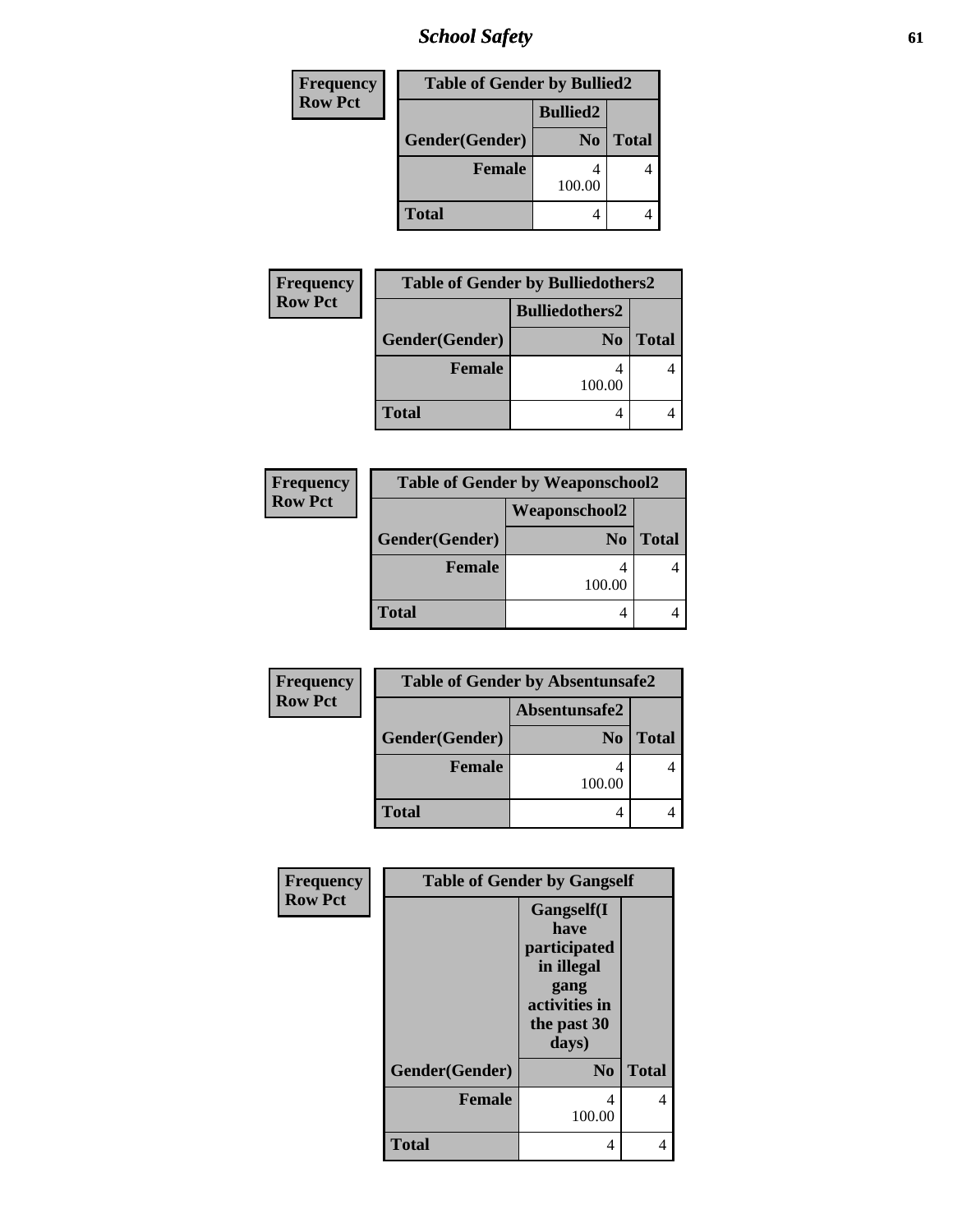*School Safety* **62**

| <b>Frequency</b> |                | <b>Table of Gender by Gangpeers</b>                                                                                         |                |              |  |
|------------------|----------------|-----------------------------------------------------------------------------------------------------------------------------|----------------|--------------|--|
| <b>Row Pct</b>   |                | <b>Gangpeers</b> (I<br>have friends<br>who have<br>participated<br>in illegal gang<br>activities in<br>the past 30<br>days) |                |              |  |
|                  | Gender(Gender) | Yes                                                                                                                         | N <sub>0</sub> | <b>Total</b> |  |
|                  | <b>Female</b>  | 25.00                                                                                                                       | 3<br>75.00     | 4            |  |
|                  | <b>Total</b>   | 1                                                                                                                           | 3              |              |  |

| Frequency      | <b>Table of Gender by Pickedon2</b> |            |                |              |
|----------------|-------------------------------------|------------|----------------|--------------|
| <b>Row Pct</b> |                                     | Pickedon2  |                |              |
|                | Gender(Gender)                      | <b>Yes</b> | N <sub>0</sub> | <b>Total</b> |
|                | <b>Female</b>                       | 25.00      | 75.00          |              |
|                | <b>Total</b>                        |            |                |              |

| Frequency      | <b>Table of Gender by Safeschool2</b> |            |              |  |  |
|----------------|---------------------------------------|------------|--------------|--|--|
| <b>Row Pct</b> | Safeschool2                           |            |              |  |  |
|                | Gender(Gender)                        | <b>Yes</b> | <b>Total</b> |  |  |
|                | <b>Female</b>                         | 100.00     |              |  |  |
|                | <b>Total</b>                          |            |              |  |  |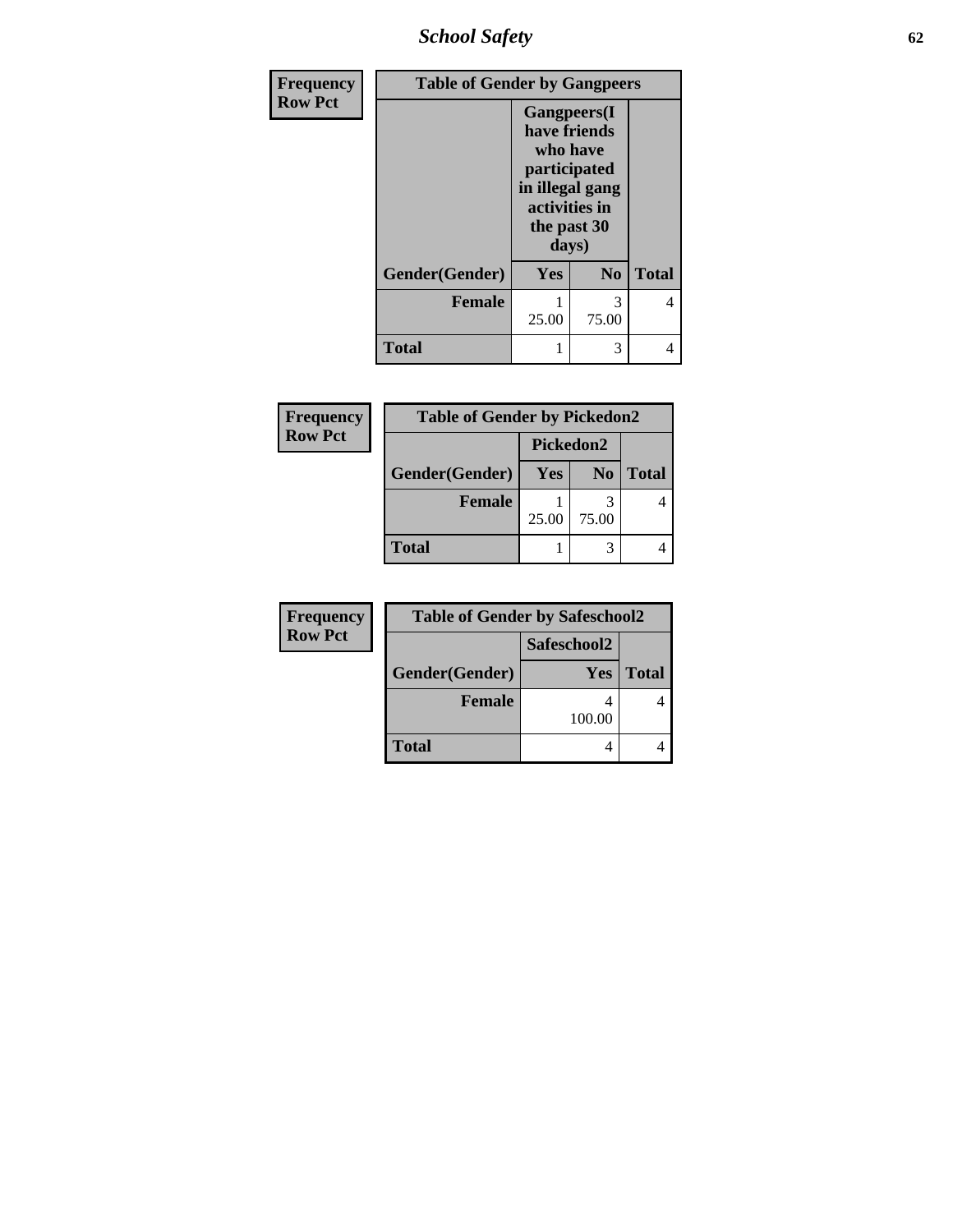# *Incidence of Drug Use* 63

| <b>Frequency</b> |                | <b>Table of Gender by AlcoholAlt</b>     |              |
|------------------|----------------|------------------------------------------|--------------|
| <b>Row Pct</b>   |                | AlcoholAlt(Alcohol<br>use, past 30 days) |              |
|                  | Gender(Gender) | N <sub>0</sub>                           | <b>Total</b> |
|                  | <b>Female</b>  | 100.00                                   |              |
|                  | <b>Total</b>   | 4                                        |              |

| Frequency      | <b>Table of Gender by TobaccoAny</b> |                                          |              |  |
|----------------|--------------------------------------|------------------------------------------|--------------|--|
| <b>Row Pct</b> |                                      | TobaccoAny(Tobacco<br>use, past 30 days) |              |  |
|                | Gender(Gender)                       | N <sub>0</sub>                           | <b>Total</b> |  |
|                | <b>Female</b>                        | 100.00                                   |              |  |
|                | <b>Total</b>                         |                                          |              |  |

| <b>Frequency</b> | <b>Table of Gender by MarijuanaAlt</b> |                                              |       |  |
|------------------|----------------------------------------|----------------------------------------------|-------|--|
| <b>Row Pct</b>   |                                        | MarijuanaAlt(Marijuana<br>use, past 30 days) |       |  |
|                  | Gender(Gender)                         | N <sub>0</sub>                               | Total |  |
|                  | <b>Female</b>                          | 100.00                                       |       |  |
|                  | <b>Total</b>                           |                                              |       |  |

| <b>Frequency</b> | <b>Table of Gender by OtherDrugAny</b> |                                                         |              |
|------------------|----------------------------------------|---------------------------------------------------------|--------------|
| <b>Row Pct</b>   |                                        | <b>OtherDrugAny(Other</b><br>drug use,<br>past 30 days) |              |
|                  | Gender(Gender)                         | N <sub>0</sub>                                          | <b>Total</b> |
|                  | <b>Female</b>                          | 4<br>100.00                                             |              |
|                  | <b>Total</b>                           | 4                                                       |              |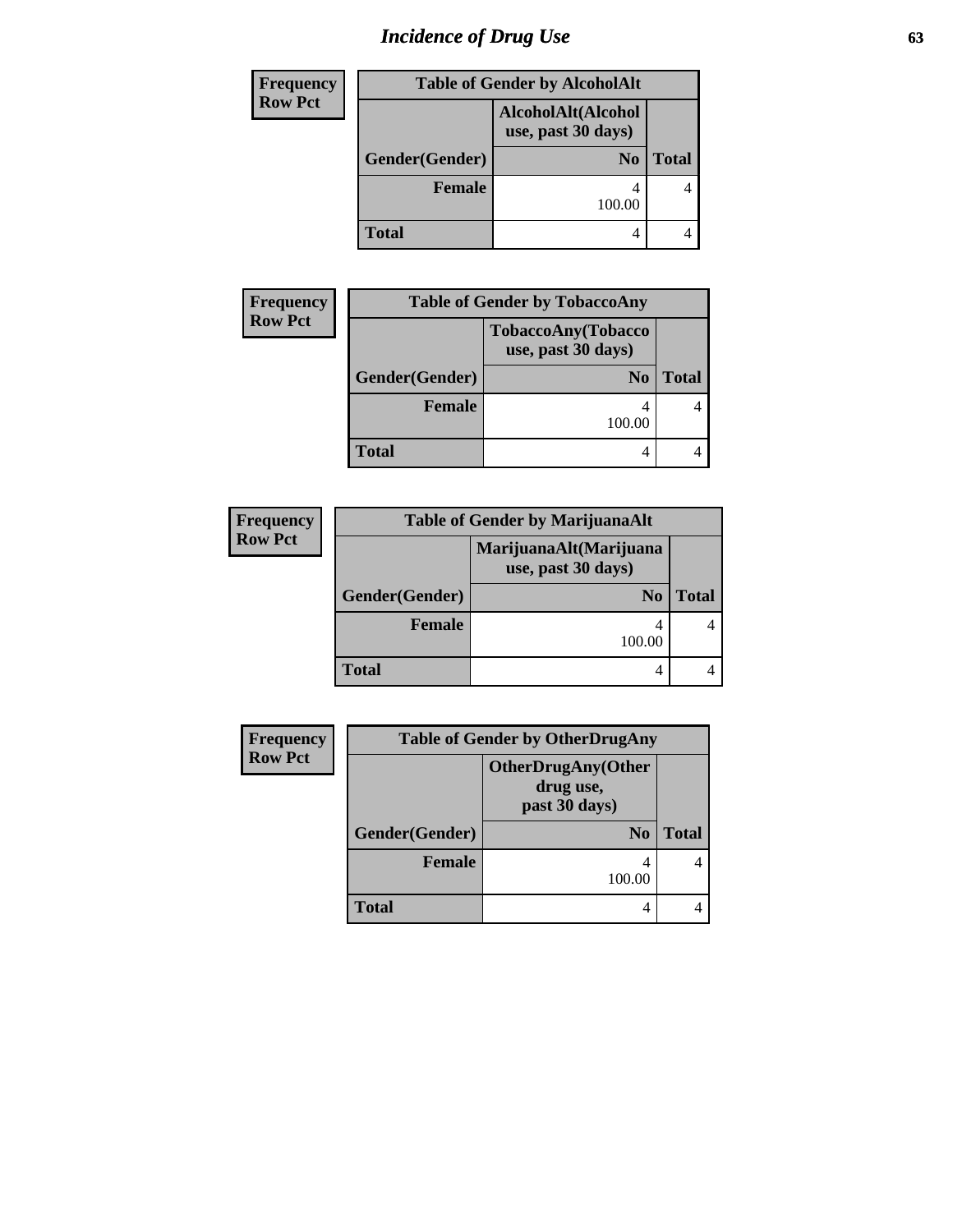## *Average Age at Onset of Use* **64** *Results for "Average Age at Onset of Use" questions exclude students who said they did not use that substance*

### **Gender=Female**

| <b>Variable</b>                 | Label                                                              | <b>Mean</b> |
|---------------------------------|--------------------------------------------------------------------|-------------|
| Alcoholinit2                    | I started using alcohol when I was                                 | 16.00       |
| Cigarettesinit2                 | I started smoking tobacco when I was                               | 16.00       |
| Smokelessinit2                  | I started chewing tobacco when I was                               |             |
| Marijuanainit2                  | I started using marijuana when I was                               | 16.00       |
| Cocaineinit2                    | I started using cocaine when I was                                 |             |
| Inhalantsinit2                  | I started using inhalants when I was                               |             |
| Steroidsinit2                   | I started using steroids when I was                                |             |
| Ecstasyinit2                    | I started using ecstasy when I was                                 |             |
| Methinit2                       | I started using methamphetamines when I was                        |             |
| Hallucinogensinit2              | I started using hallucinogens when I was                           |             |
| Prescription in it <sub>2</sub> | I started using prescription drugs not prescribed to me when I was | 16.00       |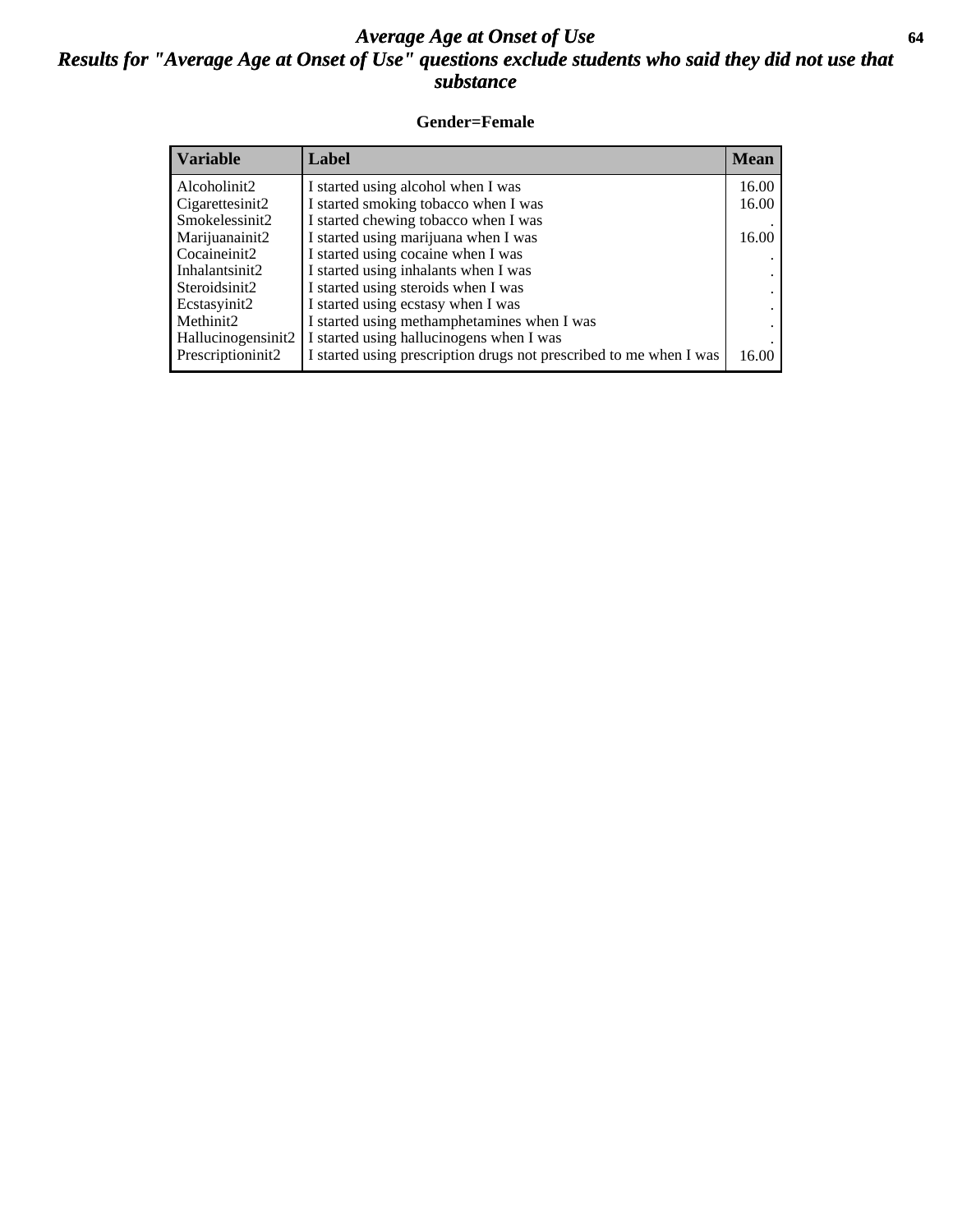## *I Think These Drugs are Harmful* **65**

| <b>Frequency</b> | <b>Table of Gender by Alcoholharmdich</b> |                                                   |                |              |
|------------------|-------------------------------------------|---------------------------------------------------|----------------|--------------|
| <b>Row Pct</b>   |                                           | Alcoholharmdich(I<br>think alcohol is<br>harmful) |                |              |
|                  | Gender(Gender)                            | Yes                                               | N <sub>0</sub> | <b>Total</b> |
|                  | <b>Female</b>                             | 75.00                                             | 25.00          |              |
|                  | <b>Total</b>                              | 3                                                 |                |              |

| <b>Frequency</b> | <b>Table of Gender by Tobaccoharmdich</b> |                                                           |              |
|------------------|-------------------------------------------|-----------------------------------------------------------|--------------|
| <b>Row Pct</b>   |                                           | <b>Tobaccoharmdich(I)</b><br>think tobacco is<br>harmful) |              |
|                  | Gender(Gender)<br><b>Yes</b>              |                                                           | <b>Total</b> |
|                  | <b>Female</b>                             | 100.00                                                    |              |
|                  | <b>Total</b>                              |                                                           |              |

| <b>Frequency</b> | <b>Table of Gender by Marijuanaharmdich</b> |                                                       |              |
|------------------|---------------------------------------------|-------------------------------------------------------|--------------|
| <b>Row Pct</b>   |                                             | Marijuanaharmdich(I<br>think marijuana is<br>harmful) |              |
|                  | Gender(Gender)                              | <b>Yes</b>                                            | <b>Total</b> |
|                  | <b>Female</b>                               | 100.00                                                |              |
|                  | <b>Total</b>                                |                                                       |              |

| <b>Frequency</b> | <b>Table of Gender by Otherdrugharmdich</b> |                                                          |              |  |
|------------------|---------------------------------------------|----------------------------------------------------------|--------------|--|
| <b>Row Pct</b>   |                                             | Otherdrugharmdich(I<br>think other drugs are<br>harmful) |              |  |
|                  | Gender(Gender)                              | Yes                                                      | <b>Total</b> |  |
|                  | Female                                      | 100.00                                                   |              |  |
|                  | <b>Total</b>                                | 4                                                        |              |  |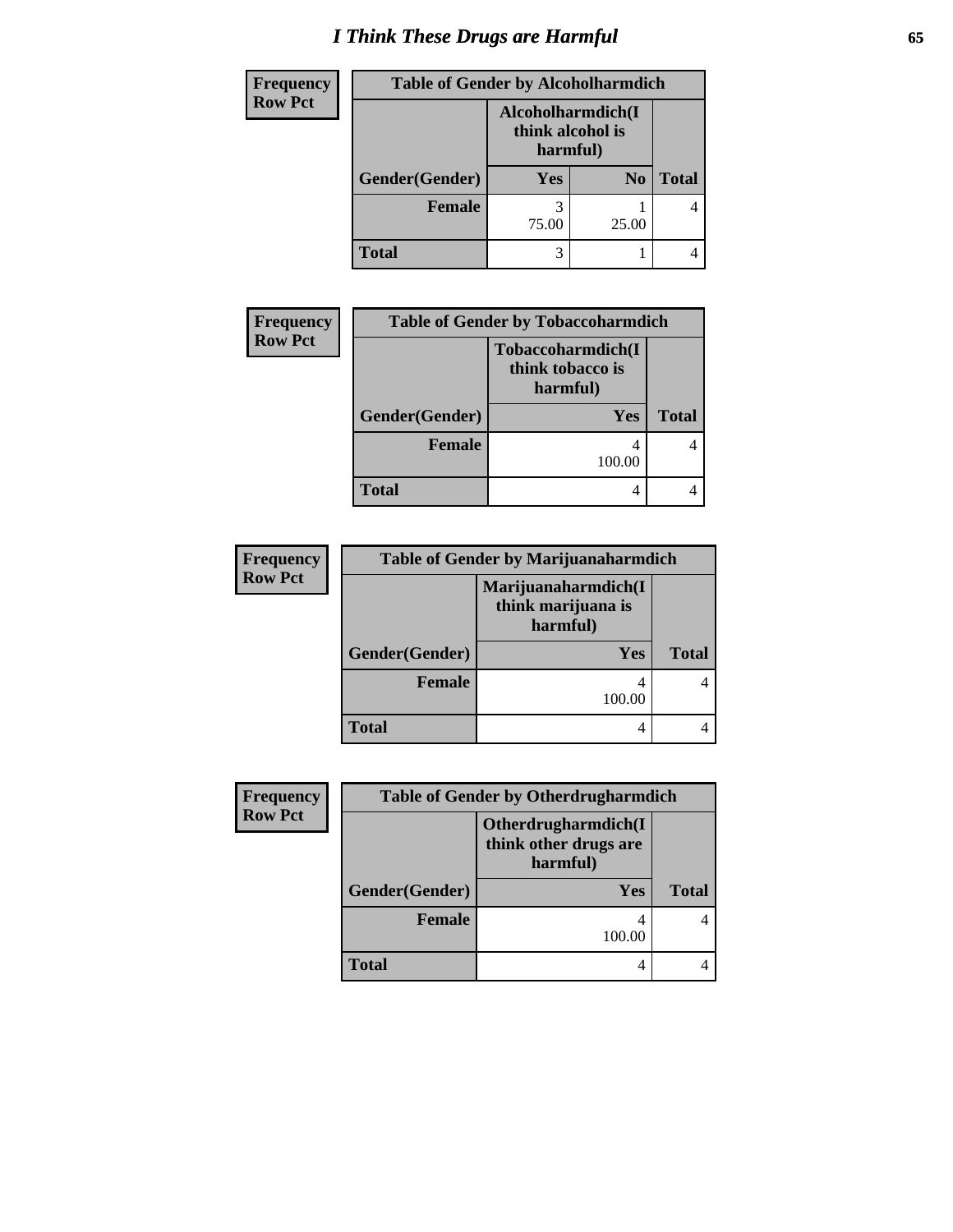| <b>Frequency</b> | <b>Table of Gender by Alcohollocation1</b> |                                                               |                    |  |
|------------------|--------------------------------------------|---------------------------------------------------------------|--------------------|--|
| <b>Row Pct</b>   |                                            | <b>Alcohollocation1(Places</b><br><b>Friends Use Alcohol)</b> |                    |  |
|                  | Gender(Gender)                             |                                                               | Do Not Use   Total |  |
|                  | <b>Female</b>                              | 75.00                                                         | 25.00              |  |
|                  | <b>Total</b>                               |                                                               |                    |  |

| <b>Frequency</b> | <b>Table of Gender by Alcohollocation2</b> |                                                               |       |              |
|------------------|--------------------------------------------|---------------------------------------------------------------|-------|--------------|
| <b>Row Pct</b>   |                                            | <b>Alcohollocation2(Places</b><br><b>Friends Use Alcohol)</b> |       |              |
|                  | Gender(Gender)                             |                                                               | Home  | <b>Total</b> |
|                  | Female                                     | 75.00                                                         | 25.00 |              |
|                  | <b>Total</b>                               |                                                               |       |              |

| <b>Frequency</b> | <b>Table of Gender by Alcohollocation3</b> |                                                               |              |
|------------------|--------------------------------------------|---------------------------------------------------------------|--------------|
| <b>Row Pct</b>   |                                            | <b>Alcohollocation3(Places</b><br><b>Friends Use Alcohol)</b> |              |
|                  | Gender(Gender)                             |                                                               | <b>Total</b> |
|                  | <b>Female</b>                              | 100.00                                                        |              |
|                  | <b>Total</b>                               |                                                               |              |

| <b>Frequency</b> | <b>Table of Gender by Alcohollocation4</b> |                             |                                |       |
|------------------|--------------------------------------------|-----------------------------|--------------------------------|-------|
| <b>Row Pct</b>   |                                            | <b>Friends Use Alcohol)</b> | <b>Alcohollocation4(Places</b> |       |
|                  | Gender(Gender)                             |                             | Car                            | Total |
|                  | <b>Female</b>                              | 25.00                       | 75.00                          |       |
|                  | <b>Total</b>                               |                             |                                |       |

| Frequency      | <b>Table of Gender by Alcohollocation5</b> |                                                               |                                 |              |
|----------------|--------------------------------------------|---------------------------------------------------------------|---------------------------------|--------------|
| <b>Row Pct</b> |                                            | <b>Alcohollocation5(Places</b><br><b>Friends Use Alcohol)</b> |                                 |              |
|                | Gender(Gender)                             |                                                               | <b>Friend's</b><br><b>House</b> | <b>Total</b> |
|                | <b>Female</b>                              | 50.00                                                         | 50.00                           |              |
|                | <b>Total</b>                               |                                                               |                                 |              |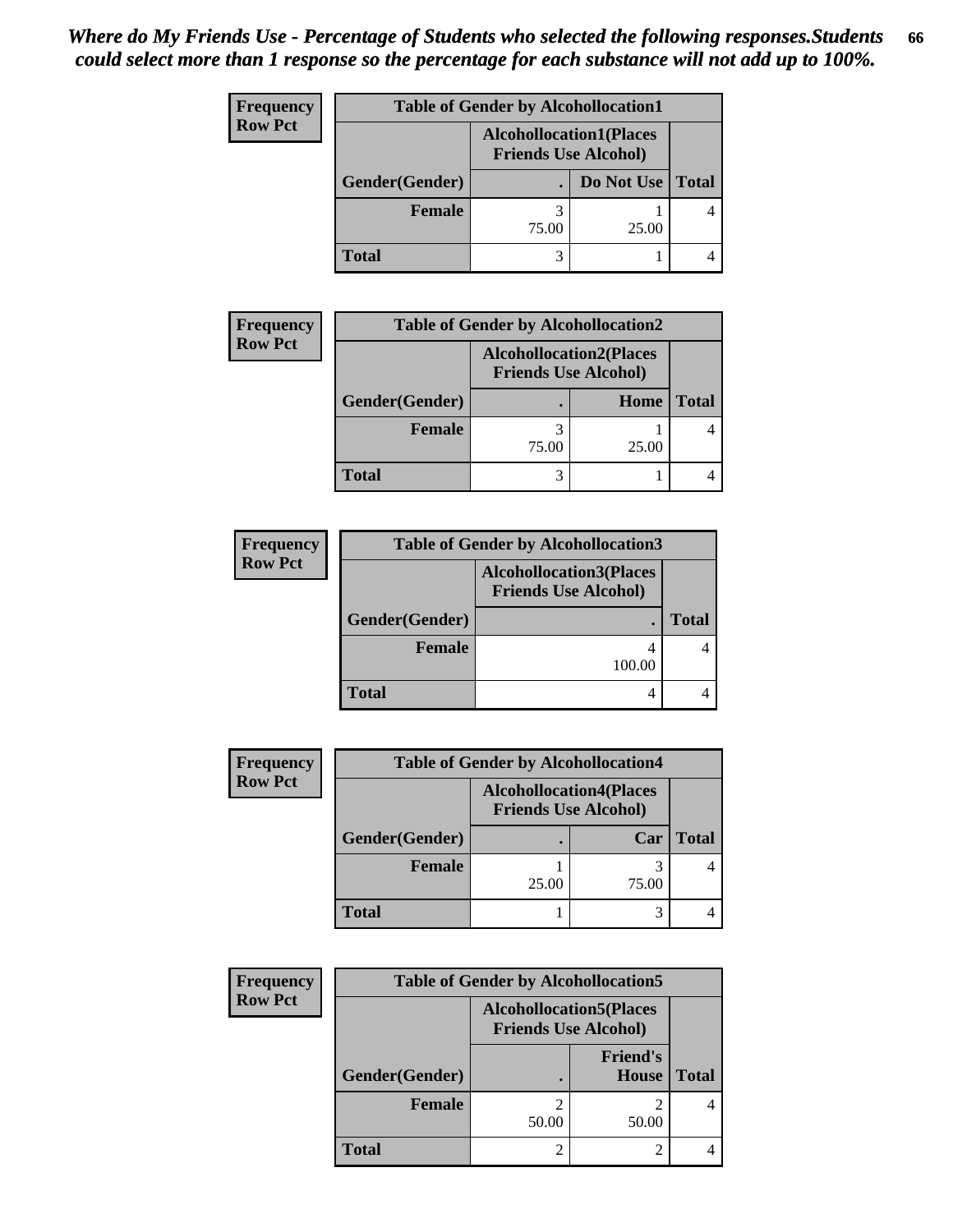| <b>Frequency</b> | <b>Table of Gender by Alcohollocation6</b> |                                                               |              |              |
|------------------|--------------------------------------------|---------------------------------------------------------------|--------------|--------------|
| <b>Row Pct</b>   |                                            | <b>Alcohollocation6(Places</b><br><b>Friends Use Alcohol)</b> |              |              |
|                  | Gender(Gender)                             |                                                               | <b>Other</b> | <b>Total</b> |
|                  | Female                                     | 50.00                                                         | 50.00        |              |
|                  | <b>Total</b>                               |                                                               |              |              |

| <b>Frequency</b> | <b>Table of Gender by Tobaccolocation1</b> |                                                               |              |  |
|------------------|--------------------------------------------|---------------------------------------------------------------|--------------|--|
| <b>Row Pct</b>   |                                            | <b>Tobaccolocation1(Places</b><br><b>Friends Use Tobacco)</b> |              |  |
| Gender(Gender)   |                                            |                                                               | <b>Total</b> |  |
|                  | <b>Female</b>                              | 100.00                                                        |              |  |
|                  | Total                                      |                                                               |              |  |

| <b>Frequency</b> | <b>Table of Gender by Tobaccolocation2</b> |                                                               |       |              |
|------------------|--------------------------------------------|---------------------------------------------------------------|-------|--------------|
| <b>Row Pct</b>   |                                            | <b>Tobaccolocation2(Places</b><br><b>Friends Use Tobacco)</b> |       |              |
|                  | Gender(Gender)                             |                                                               | Home  | <b>Total</b> |
|                  | Female                                     | 25.00                                                         | 75.00 |              |
|                  | <b>Total</b>                               |                                                               |       |              |

| <b>Frequency</b> | <b>Table of Gender by Tobaccolocation3</b> |                                                               |              |
|------------------|--------------------------------------------|---------------------------------------------------------------|--------------|
| <b>Row Pct</b>   |                                            | <b>Tobaccolocation3(Places</b><br><b>Friends Use Tobacco)</b> |              |
|                  | Gender(Gender)                             |                                                               | <b>Total</b> |
|                  | <b>Female</b>                              | 100.00                                                        |              |
|                  | <b>Total</b>                               |                                                               |              |

| Frequency      | <b>Table of Gender by Tobaccolocation4</b> |                                                               |       |       |
|----------------|--------------------------------------------|---------------------------------------------------------------|-------|-------|
| <b>Row Pct</b> |                                            | <b>Tobaccolocation4(Places</b><br><b>Friends Use Tobacco)</b> |       |       |
|                | Gender(Gender)                             |                                                               | Car   | Total |
|                | Female                                     | 25.00                                                         | 75.00 |       |
|                | <b>Total</b>                               |                                                               |       |       |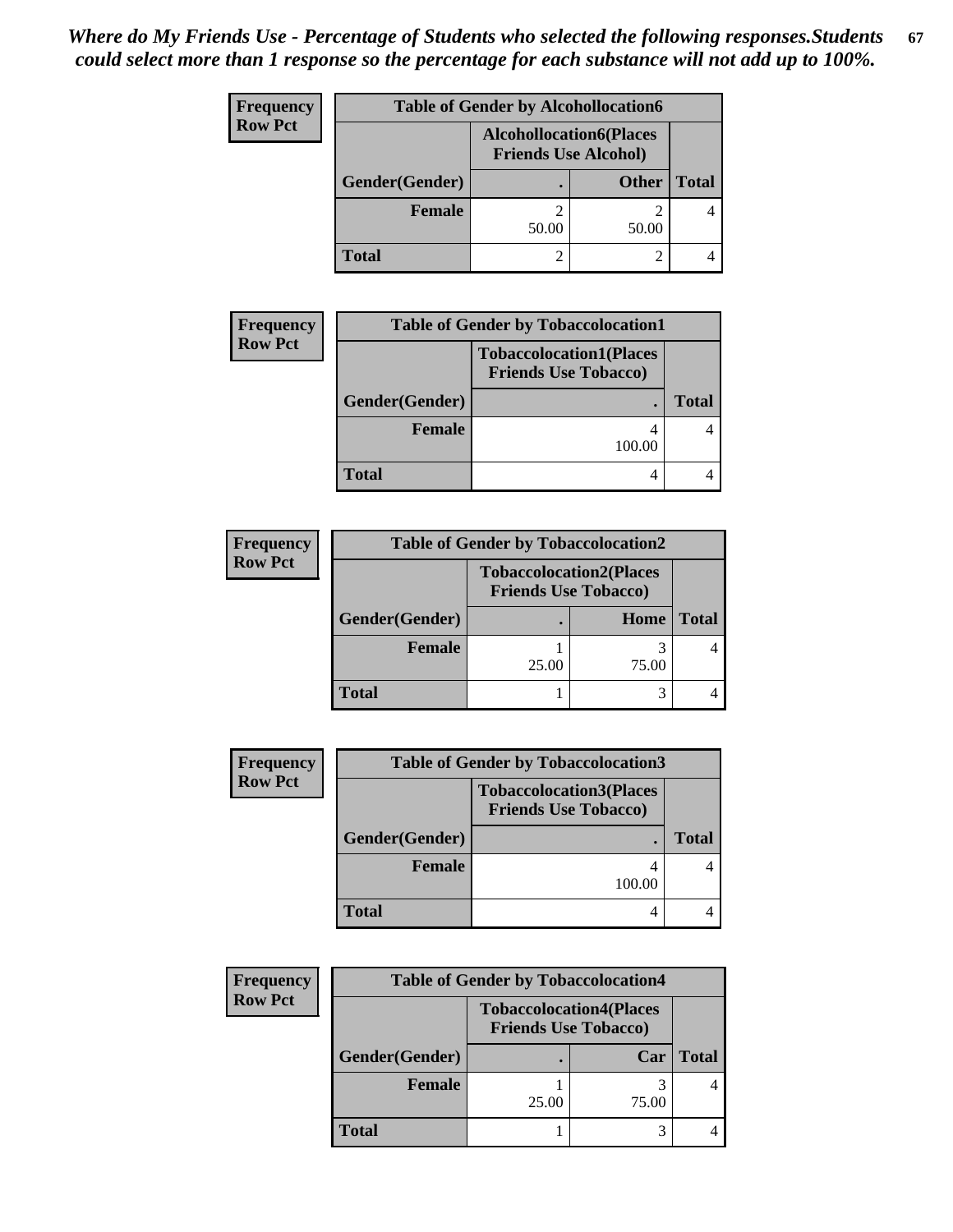| Frequency      | <b>Table of Gender by Tobaccolocation5</b><br><b>Tobaccolocation5(Places</b><br><b>Friends Use Tobacco)</b> |        |              |  |  |
|----------------|-------------------------------------------------------------------------------------------------------------|--------|--------------|--|--|
| <b>Row Pct</b> |                                                                                                             |        |              |  |  |
|                | Gender(Gender)<br><b>Friend's House</b>                                                                     |        | <b>Total</b> |  |  |
|                | <b>Female</b>                                                                                               | 100.00 |              |  |  |
|                | <b>Total</b>                                                                                                |        |              |  |  |

| <b>Frequency</b> |                | <b>Table of Gender by Tobaccolocation6</b>                    |              |              |
|------------------|----------------|---------------------------------------------------------------|--------------|--------------|
| <b>Row Pct</b>   |                | <b>Tobaccolocation6(Places</b><br><b>Friends Use Tobacco)</b> |              |              |
|                  | Gender(Gender) |                                                               | <b>Other</b> | <b>Total</b> |
|                  | <b>Female</b>  | 50.00                                                         | 50.00        |              |
|                  | <b>Total</b>   |                                                               |              |              |

| <b>Frequency</b> | <b>Table of Gender by Marijuanalocation1</b> |                                                                    |            |              |  |
|------------------|----------------------------------------------|--------------------------------------------------------------------|------------|--------------|--|
| <b>Row Pct</b>   |                                              | <b>Marijuanalocation1(Places</b><br><b>Friends Use Marijuana</b> ) |            |              |  |
|                  | Gender(Gender)                               |                                                                    | Do Not Use | <b>Total</b> |  |
|                  | <b>Female</b>                                | 75.00                                                              | 25.00      |              |  |
|                  | <b>Total</b>                                 |                                                                    |            |              |  |

| <b>Frequency</b> | <b>Table of Gender by Marijuanalocation2</b> |                                                                    |       |       |
|------------------|----------------------------------------------|--------------------------------------------------------------------|-------|-------|
| <b>Row Pct</b>   |                                              | <b>Marijuanalocation2(Places</b><br><b>Friends Use Marijuana</b> ) |       |       |
|                  | Gender(Gender)                               |                                                                    | Home  | Total |
|                  | Female                                       | 50.00                                                              | 50.00 |       |
|                  | <b>Total</b>                                 |                                                                    |       |       |

| <b>Frequency</b> | <b>Table of Gender by Marijuanalocation3</b> |                                                                    |              |
|------------------|----------------------------------------------|--------------------------------------------------------------------|--------------|
| <b>Row Pct</b>   |                                              | <b>Marijuanalocation3(Places</b><br><b>Friends Use Marijuana</b> ) |              |
|                  | Gender(Gender)                               | ٠                                                                  | <b>Total</b> |
|                  | <b>Female</b>                                | 100.00                                                             |              |
|                  | <b>Total</b>                                 |                                                                    |              |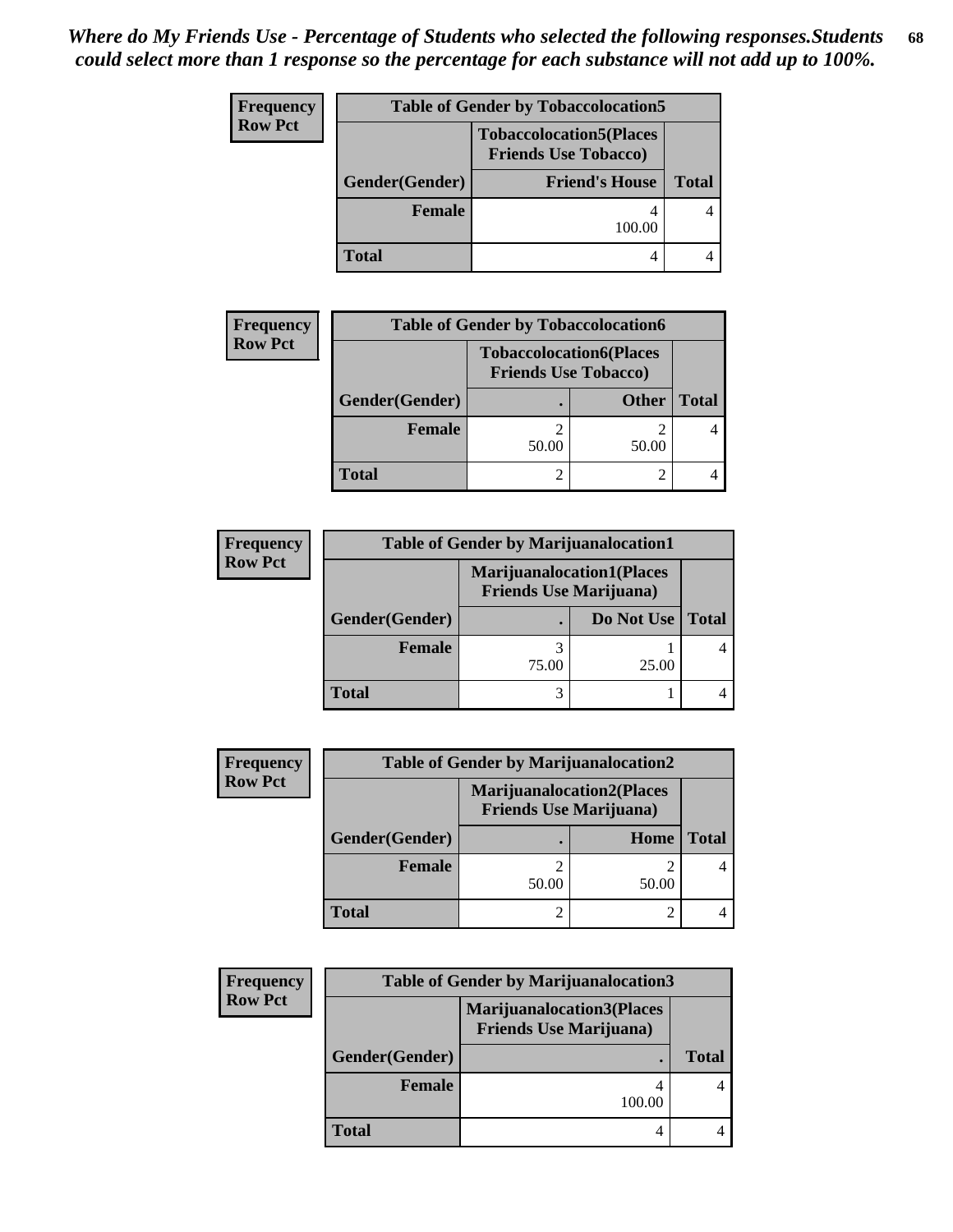| <b>Frequency</b> | <b>Table of Gender by Marijuanalocation4</b> |       |                                                                    |              |
|------------------|----------------------------------------------|-------|--------------------------------------------------------------------|--------------|
| <b>Row Pct</b>   |                                              |       | <b>Marijuanalocation4(Places</b><br><b>Friends Use Marijuana</b> ) |              |
|                  | Gender(Gender)                               |       | Car                                                                | <b>Total</b> |
|                  | <b>Female</b>                                | 25.00 | 75.00                                                              |              |
|                  | <b>Total</b>                                 |       |                                                                    |              |

| <b>Frequency</b> |                | <b>Table of Gender by Marijuanalocation5</b> |                                                                    |              |  |
|------------------|----------------|----------------------------------------------|--------------------------------------------------------------------|--------------|--|
| <b>Row Pct</b>   |                |                                              | <b>Marijuanalocation5(Places</b><br><b>Friends Use Marijuana</b> ) |              |  |
|                  | Gender(Gender) |                                              | <b>Friend's</b><br>House                                           | <b>Total</b> |  |
|                  | Female         | 75.00                                        | 25.00                                                              |              |  |
|                  | <b>Total</b>   |                                              |                                                                    |              |  |

| <b>Frequency</b> | <b>Table of Gender by Marijuanalocation6</b> |                                                                    |              |       |
|------------------|----------------------------------------------|--------------------------------------------------------------------|--------------|-------|
| <b>Row Pct</b>   |                                              | <b>Marijuanalocation6(Places</b><br><b>Friends Use Marijuana</b> ) |              |       |
|                  | Gender(Gender)                               |                                                                    | <b>Other</b> | Total |
|                  | <b>Female</b>                                | 50.00                                                              | 50.00        |       |
|                  | <b>Total</b>                                 |                                                                    |              |       |

| <b>Frequency</b> | <b>Table of Gender by Otherdruglocation1</b> |                                                                                |            |              |  |
|------------------|----------------------------------------------|--------------------------------------------------------------------------------|------------|--------------|--|
| <b>Row Pct</b>   |                                              | <b>Otherdruglocation1(Places</b><br><b>Friends Use Other Illegal</b><br>Drugs) |            |              |  |
|                  | Gender(Gender)                               |                                                                                | Do Not Use | <b>Total</b> |  |
|                  | <b>Female</b>                                | 50.00                                                                          | 50.00      |              |  |
|                  | <b>Total</b>                                 |                                                                                |            |              |  |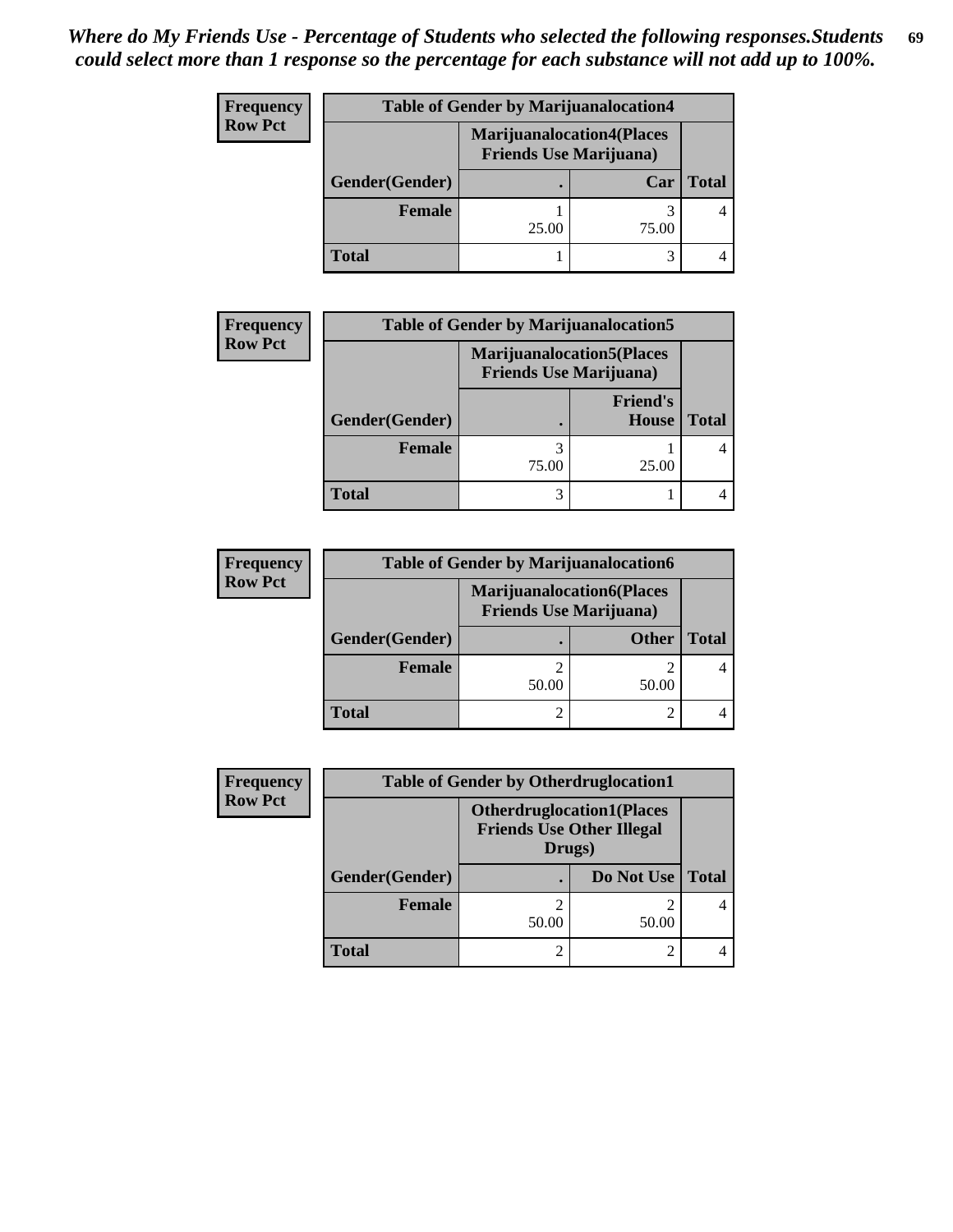| <b>Frequency</b> | <b>Table of Gender by Otherdruglocation2</b> |                                                                                |       |              |
|------------------|----------------------------------------------|--------------------------------------------------------------------------------|-------|--------------|
| <b>Row Pct</b>   |                                              | <b>Otherdruglocation2(Places</b><br><b>Friends Use Other Illegal</b><br>Drugs) |       |              |
|                  | Gender(Gender)                               |                                                                                | Home  | <b>Total</b> |
|                  | <b>Female</b>                                | 75.00                                                                          | 25.00 |              |
|                  | <b>Total</b>                                 |                                                                                |       |              |

| <b>Frequency</b> | <b>Table of Gender by Otherdruglocation3</b> |                                                                                |               |       |
|------------------|----------------------------------------------|--------------------------------------------------------------------------------|---------------|-------|
| <b>Row Pct</b>   |                                              | <b>Otherdruglocation3(Places</b><br><b>Friends Use Other Illegal</b><br>Drugs) |               |       |
|                  | Gender(Gender)                               |                                                                                | <b>School</b> | Total |
|                  | Female                                       | 75.00                                                                          | 25.00         |       |
|                  | <b>Total</b>                                 | 3                                                                              |               |       |

| <b>Frequency</b> | <b>Table of Gender by Otherdruglocation4</b> |                                                                                |       |              |
|------------------|----------------------------------------------|--------------------------------------------------------------------------------|-------|--------------|
| <b>Row Pct</b>   |                                              | <b>Otherdruglocation4(Places</b><br><b>Friends Use Other Illegal</b><br>Drugs) |       |              |
|                  | Gender(Gender)                               |                                                                                | Car   | <b>Total</b> |
|                  | <b>Female</b>                                | 50.00                                                                          | 50.00 |              |
|                  | <b>Total</b>                                 |                                                                                |       |              |

| <b>Frequency</b> | <b>Table of Gender by Otherdruglocation5</b> |                                            |                                  |              |
|------------------|----------------------------------------------|--------------------------------------------|----------------------------------|--------------|
| <b>Row Pct</b>   |                                              | <b>Friends Use Other Illegal</b><br>Drugs) | <b>Otherdruglocation5(Places</b> |              |
|                  | Gender(Gender)                               |                                            | <b>Friend's</b><br>House         | <b>Total</b> |
|                  | Female                                       | 75.00                                      | 25.00                            |              |
|                  | <b>Total</b>                                 |                                            |                                  |              |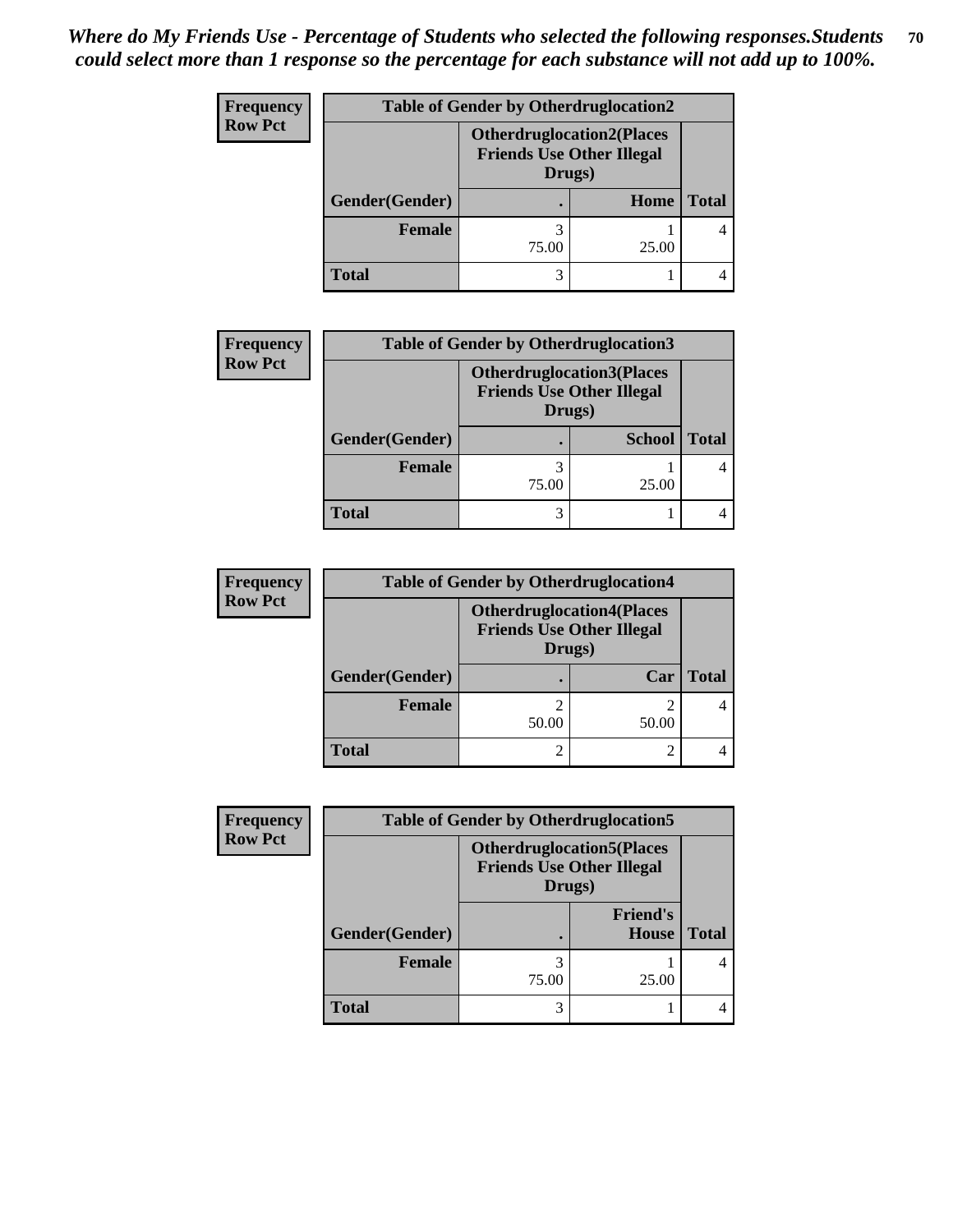| <b>Frequency</b> | <b>Table of Gender by Otherdruglocation6</b> |                                                                                |              |              |
|------------------|----------------------------------------------|--------------------------------------------------------------------------------|--------------|--------------|
| <b>Row Pct</b>   |                                              | <b>Otherdruglocation6(Places</b><br><b>Friends Use Other Illegal</b><br>Drugs) |              |              |
|                  | Gender(Gender)                               |                                                                                | <b>Other</b> | <b>Total</b> |
|                  | Female                                       | 75.00                                                                          | 25.00        |              |
|                  | <b>Total</b>                                 |                                                                                |              |              |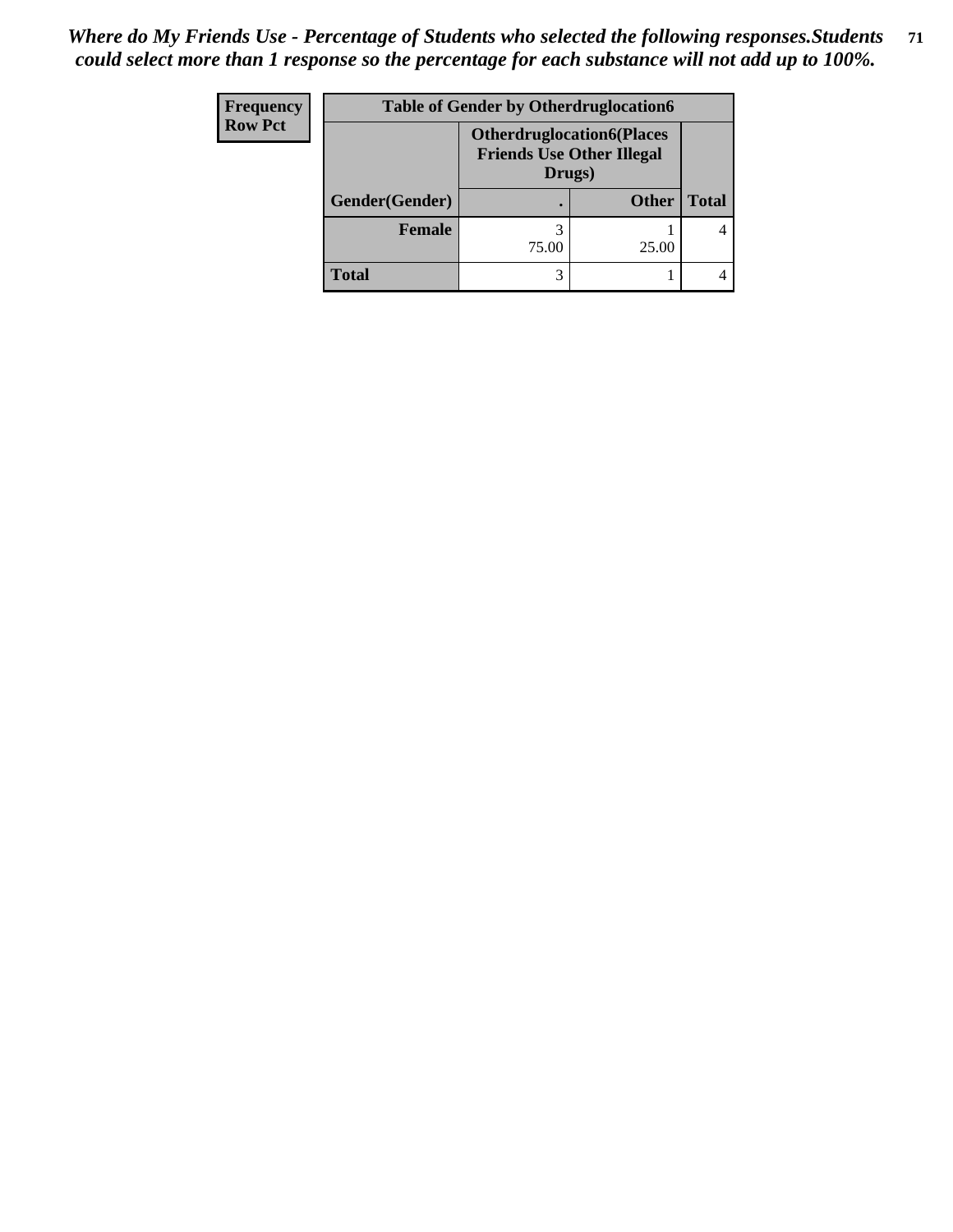| <b>Frequency</b> | <b>Table of Gender by Alcoholtime1</b> |                                                          |                      |              |  |
|------------------|----------------------------------------|----------------------------------------------------------|----------------------|--------------|--|
| <b>Row Pct</b>   |                                        | <b>Alcoholtime1(Times</b><br><b>Friends Use Alcohol)</b> |                      |              |  |
|                  | Gender(Gender)                         | $\bullet$                                                | Do Not<br><b>Use</b> | <b>Total</b> |  |
|                  | <b>Female</b>                          | 75.00                                                    | 25.00                |              |  |
|                  | <b>Total</b>                           | 3                                                        |                      |              |  |

| <b>Frequency</b> | <b>Table of Gender by Alcoholtime2</b> |                                                             |              |  |
|------------------|----------------------------------------|-------------------------------------------------------------|--------------|--|
| <b>Row Pct</b>   |                                        | <b>Alcoholtime2(Times</b><br><b>Friends Use</b><br>Alcohol) |              |  |
|                  | Gender(Gender)                         |                                                             | <b>Total</b> |  |
|                  | <b>Female</b>                          | 100.00                                                      |              |  |
|                  | <b>Total</b>                           | 4                                                           |              |  |

| <b>Frequency</b> | <b>Table of Gender by Alcoholtime3</b> |                                                             |              |
|------------------|----------------------------------------|-------------------------------------------------------------|--------------|
| <b>Row Pct</b>   |                                        | <b>Alcoholtime3(Times</b><br><b>Friends Use</b><br>Alcohol) |              |
|                  | Gender(Gender)                         |                                                             | <b>Total</b> |
|                  | <b>Female</b>                          | 100.00                                                      |              |
|                  | <b>Total</b>                           |                                                             |              |

| <b>Frequency</b> | <b>Table of Gender by Alcoholtime4</b> |                                                             |              |  |
|------------------|----------------------------------------|-------------------------------------------------------------|--------------|--|
| <b>Row Pct</b>   |                                        | <b>Alcoholtime4(Times</b><br><b>Friends Use</b><br>Alcohol) |              |  |
|                  | Gender(Gender)                         |                                                             | <b>Total</b> |  |
|                  | <b>Female</b>                          | 4<br>100.00                                                 |              |  |
|                  | <b>Total</b>                           |                                                             |              |  |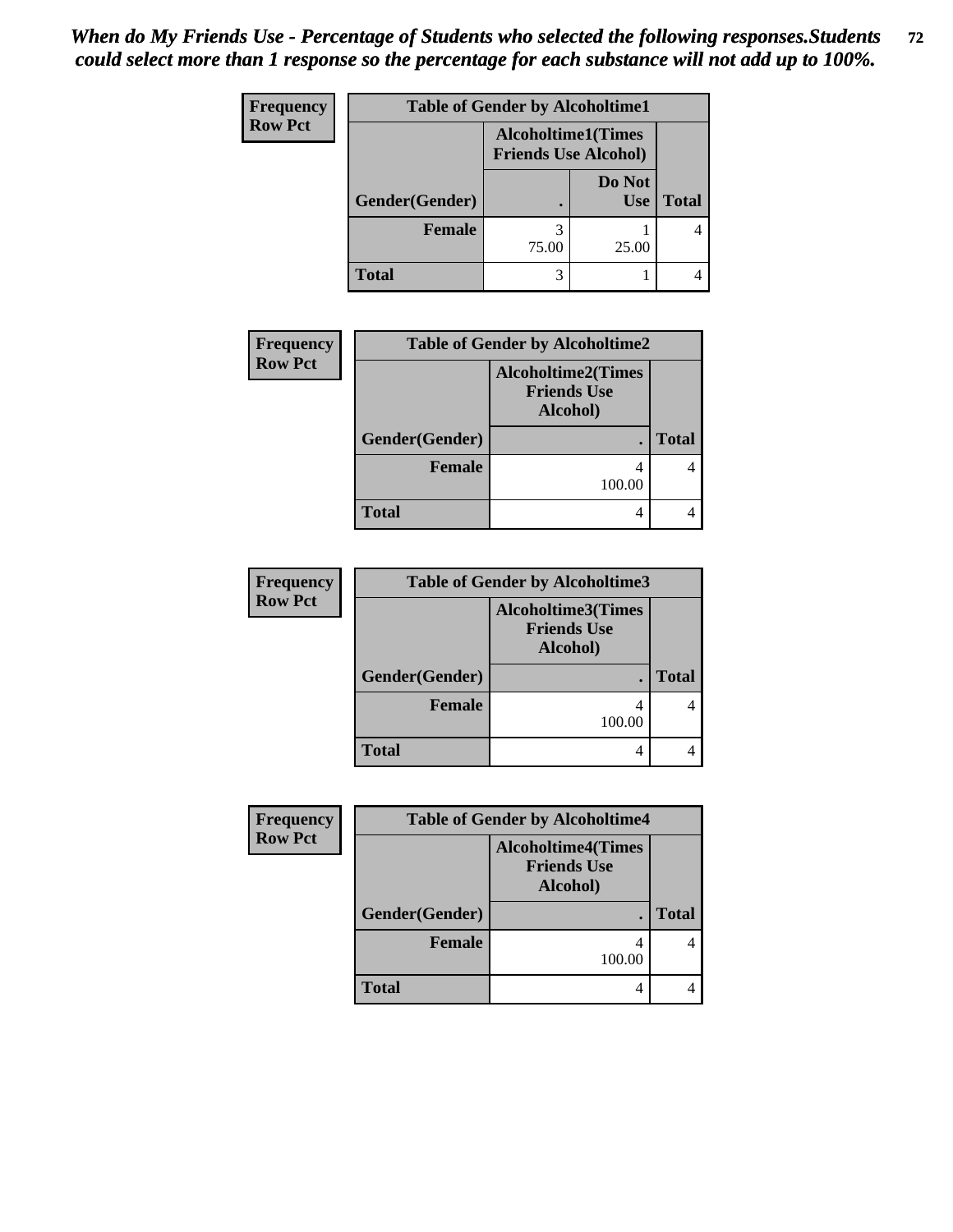*When do My Friends Use - Percentage of Students who selected the following responses.Students could select more than 1 response so the percentage for each substance will not add up to 100%.* **73**

| <b>Frequency</b> | <b>Table of Gender by Alcoholtime5</b> |                                                             |              |
|------------------|----------------------------------------|-------------------------------------------------------------|--------------|
| <b>Row Pct</b>   |                                        | <b>Alcoholtime5(Times</b><br><b>Friends Use</b><br>Alcohol) |              |
|                  | Gender(Gender)                         |                                                             | <b>Total</b> |
|                  | <b>Female</b>                          | 100.00                                                      |              |
|                  | <b>Total</b>                           | 4                                                           |              |

| <b>Frequency</b> | <b>Table of Gender by Alcoholtime6</b> |       |                                                          |              |
|------------------|----------------------------------------|-------|----------------------------------------------------------|--------------|
| <b>Row Pct</b>   |                                        |       | <b>Alcoholtime6(Times</b><br><b>Friends Use Alcohol)</b> |              |
|                  | Gender(Gender)                         |       | Weekends                                                 | <b>Total</b> |
|                  | <b>Female</b>                          | 25.00 | 75.00                                                    |              |
|                  | <b>Total</b>                           |       |                                                          |              |

| <b>Frequency</b> | <b>Table of Gender by Tobaccotime1</b> |                                                                     |              |  |
|------------------|----------------------------------------|---------------------------------------------------------------------|--------------|--|
| <b>Row Pct</b>   |                                        | <b>Tobaccotime1(Times</b><br><b>Friends Use</b><br><b>Tobacco</b> ) |              |  |
|                  | Gender(Gender)                         |                                                                     | <b>Total</b> |  |
|                  | <b>Female</b>                          | 100.00                                                              |              |  |
|                  | <b>Total</b>                           |                                                                     |              |  |

| <b>Frequency</b> | <b>Table of Gender by Tobaccotime2</b> |                             |                            |              |
|------------------|----------------------------------------|-----------------------------|----------------------------|--------------|
| <b>Row Pct</b>   |                                        | <b>Friends Use Tobacco)</b> | <b>Tobaccotime2(Times</b>  |              |
|                  | Gender(Gender)                         | $\bullet$                   | <b>On Way</b><br>to School | <b>Total</b> |
|                  | Female                                 | 25.00                       | 75.00                      |              |
|                  | <b>Total</b>                           |                             |                            |              |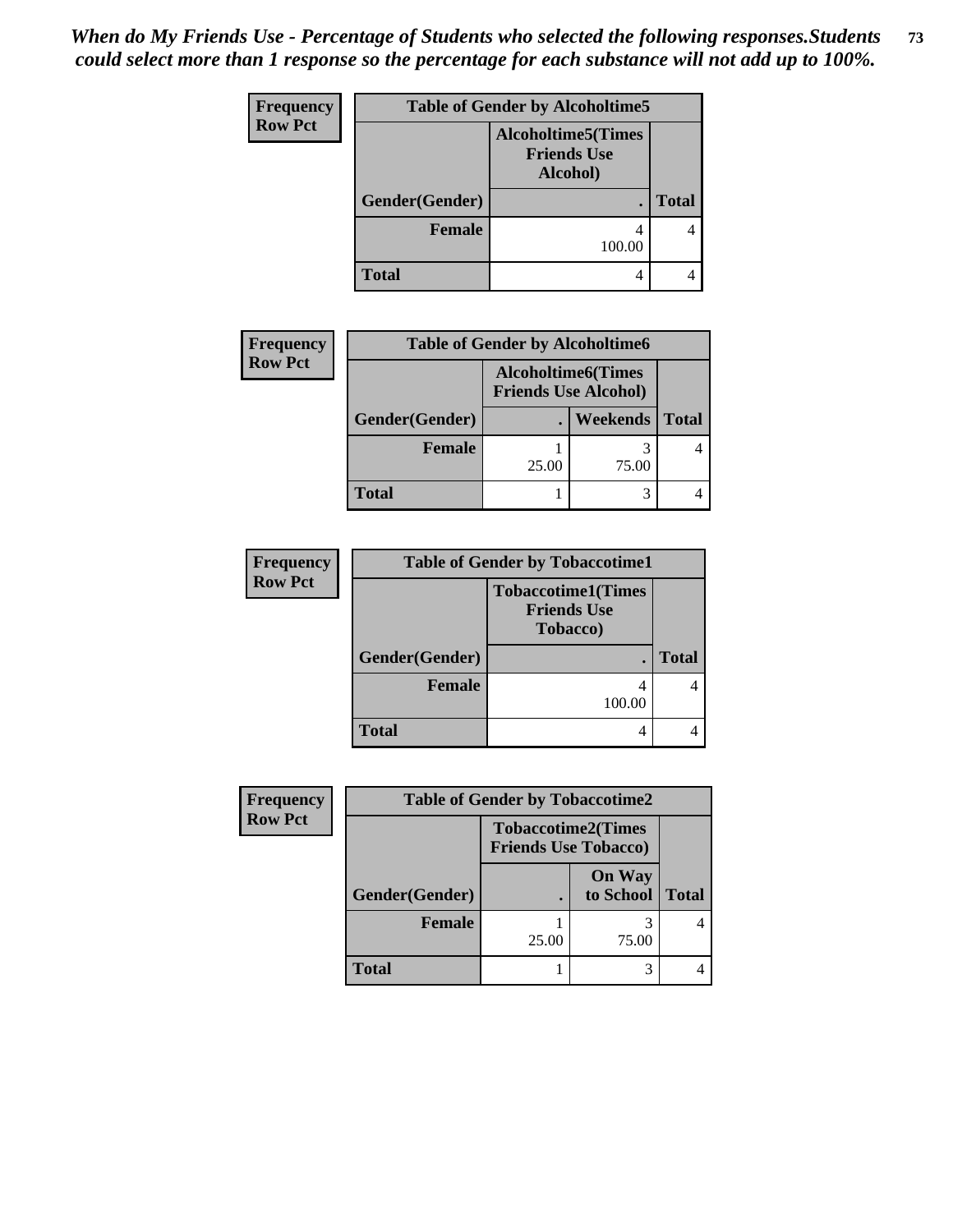*When do My Friends Use - Percentage of Students who selected the following responses.Students could select more than 1 response so the percentage for each substance will not add up to 100%.* **74**

| <b>Frequency</b> | <b>Table of Gender by Tobaccotime3</b> |                                                                     |              |  |
|------------------|----------------------------------------|---------------------------------------------------------------------|--------------|--|
| <b>Row Pct</b>   |                                        | <b>Tobaccotime3(Times</b><br><b>Friends Use</b><br><b>Tobacco</b> ) |              |  |
|                  | Gender(Gender)                         |                                                                     | <b>Total</b> |  |
|                  | <b>Female</b>                          | 100.00                                                              |              |  |
|                  | <b>Total</b>                           |                                                                     |              |  |

| <b>Frequency</b> |                | <b>Table of Gender by Tobaccotime4</b>                              |              |
|------------------|----------------|---------------------------------------------------------------------|--------------|
| <b>Row Pct</b>   |                | <b>Tobaccotime4(Times</b><br><b>Friends Use</b><br><b>Tobacco</b> ) |              |
|                  | Gender(Gender) |                                                                     | <b>Total</b> |
|                  | <b>Female</b>  | 100.00                                                              |              |
|                  | <b>Total</b>   |                                                                     |              |

| <b>Frequency</b> |                |       | <b>Table of Gender by Tobaccotime5</b>                   |              |
|------------------|----------------|-------|----------------------------------------------------------|--------------|
| <b>Row Pct</b>   |                |       | <b>Tobaccotime5(Times</b><br><b>Friends Use Tobacco)</b> |              |
|                  | Gender(Gender) |       | Weeknights                                               | <b>Total</b> |
|                  | Female         | 25.00 | 75.00                                                    |              |
|                  | <b>Total</b>   |       |                                                          |              |

| <b>Frequency</b> | <b>Table of Gender by Tobaccotime6</b> |                                                                     |              |
|------------------|----------------------------------------|---------------------------------------------------------------------|--------------|
| <b>Row Pct</b>   |                                        | <b>Tobaccotime6(Times</b><br><b>Friends Use</b><br><b>Tobacco</b> ) |              |
|                  | Gender(Gender)                         | <b>Weekends</b>                                                     | <b>Total</b> |
|                  | <b>Female</b>                          | 100.00                                                              |              |
|                  | <b>Total</b>                           |                                                                     |              |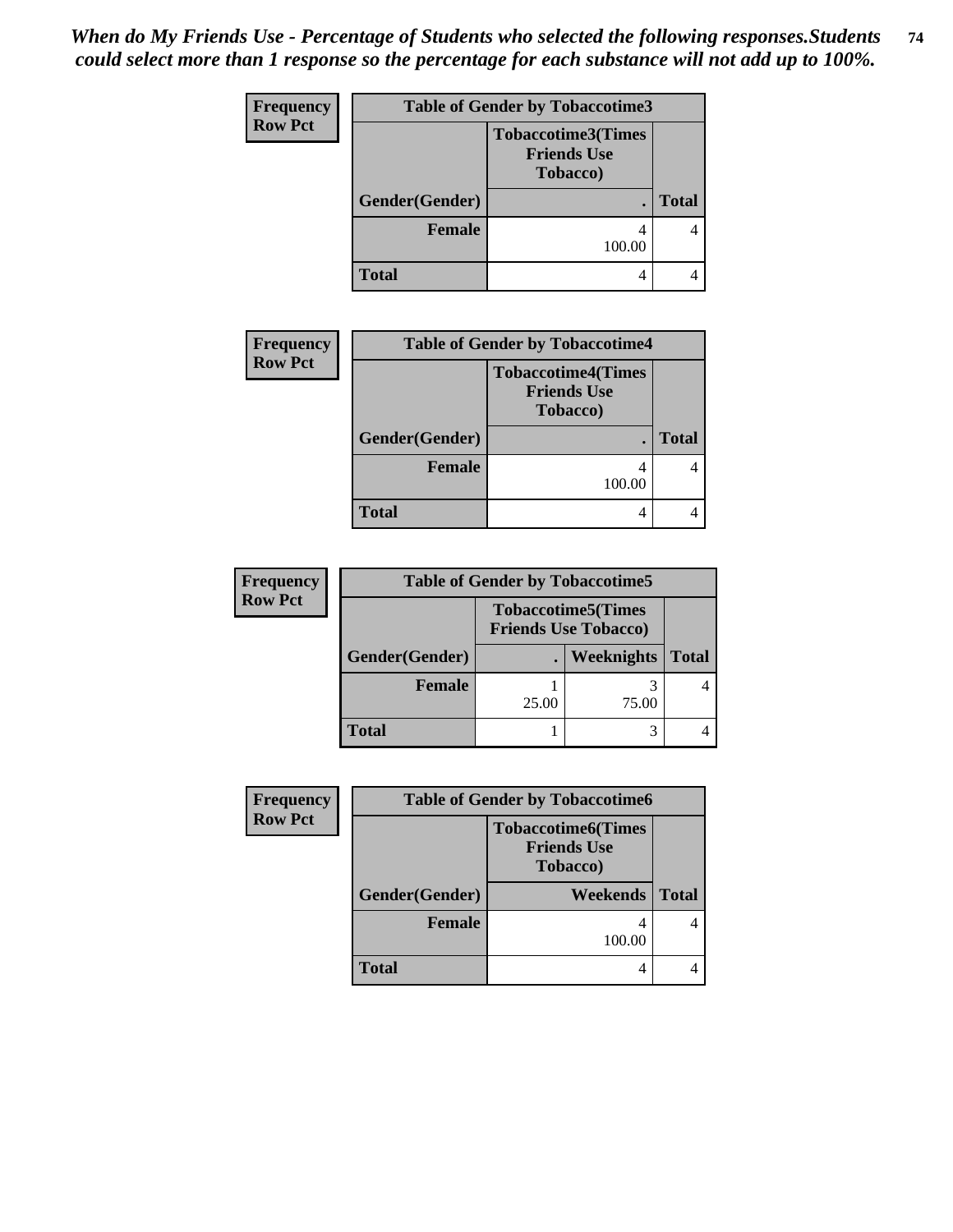## *When do My Friends Use - Percentage of Students who selected the following responses.Students could select more than 1 response so the percentage for each substance will not add up to 100%.* **75**

| Frequency      | <b>Table of Gender by Marijuanatime1</b> |                                                               |            |              |
|----------------|------------------------------------------|---------------------------------------------------------------|------------|--------------|
| <b>Row Pct</b> |                                          | <b>Marijuanatime1(Times</b><br><b>Friends Use Marijuana</b> ) |            |              |
|                | Gender(Gender)                           |                                                               | Do Not Use | <b>Total</b> |
|                | <b>Female</b>                            | 75.00                                                         | 25.00      |              |
|                | <b>Total</b>                             |                                                               |            |              |

| Frequency      | <b>Table of Gender by Marijuanatime2</b> |                                                                 |       |  |
|----------------|------------------------------------------|-----------------------------------------------------------------|-------|--|
| <b>Row Pct</b> |                                          | <b>Marijuanatime2(Times</b><br><b>Friends Use</b><br>Marijuana) |       |  |
|                | Gender(Gender)                           |                                                                 | Total |  |
|                | <b>Female</b>                            | 100.00                                                          |       |  |
|                | <b>Total</b>                             |                                                                 |       |  |

| <b>Frequency</b> | <b>Table of Gender by Marijuanatime3</b> |                                                          |              |
|------------------|------------------------------------------|----------------------------------------------------------|--------------|
| <b>Row Pct</b>   |                                          | Marijuanatime3(Times<br><b>Friends Use</b><br>Marijuana) |              |
|                  | Gender(Gender)                           |                                                          | <b>Total</b> |
|                  | <b>Female</b>                            | 100.00                                                   |              |
|                  | <b>Total</b>                             |                                                          |              |

| <b>Frequency</b> | <b>Table of Gender by Marijuanatime4</b> |                                                                 |              |  |
|------------------|------------------------------------------|-----------------------------------------------------------------|--------------|--|
| <b>Row Pct</b>   |                                          | <b>Marijuanatime4(Times</b><br><b>Friends Use</b><br>Marijuana) |              |  |
|                  | Gender(Gender)                           |                                                                 | <b>Total</b> |  |
|                  | Female                                   | 4<br>100.00                                                     |              |  |
|                  | <b>Total</b>                             | 4                                                               |              |  |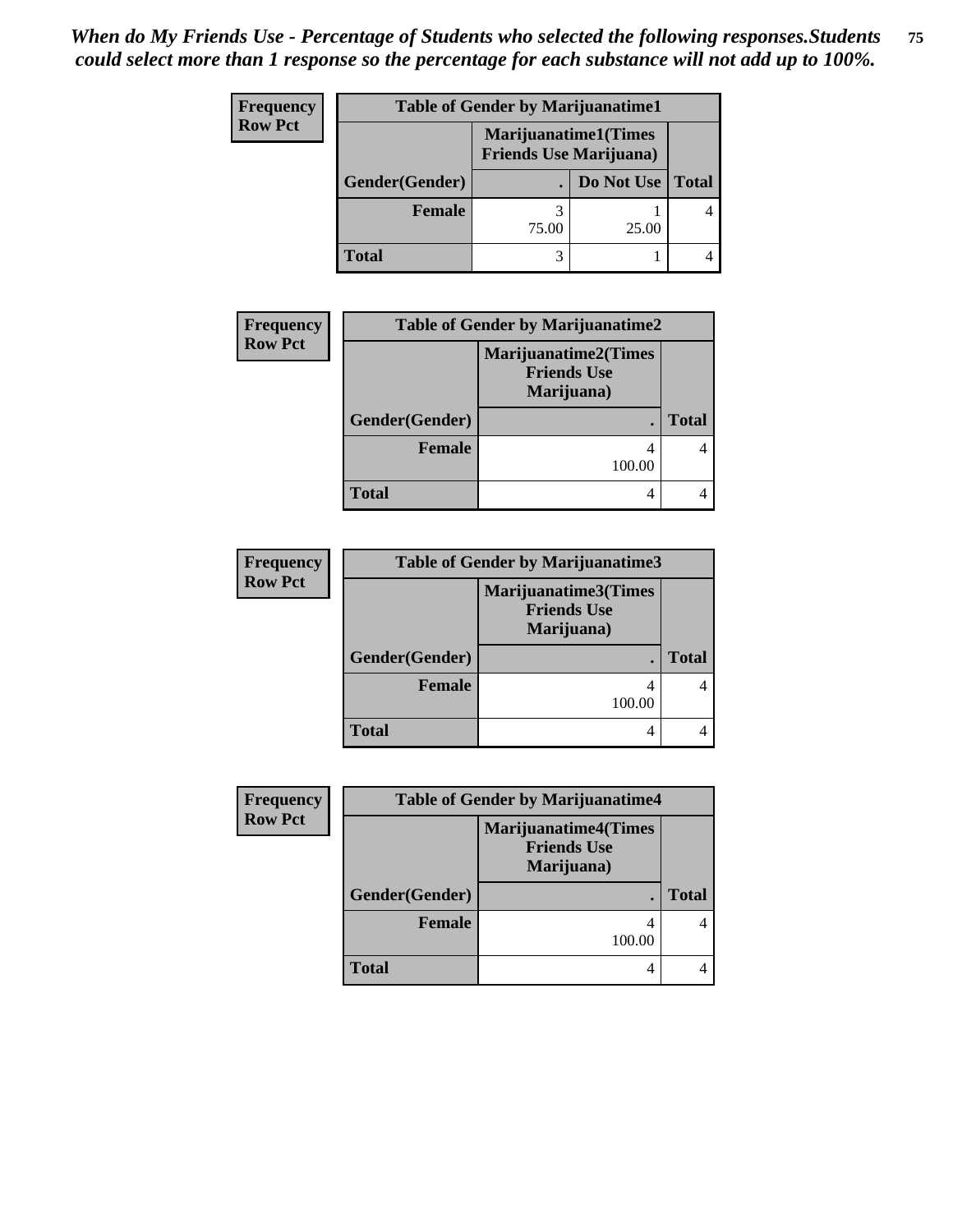## *When do My Friends Use - Percentage of Students who selected the following responses.Students could select more than 1 response so the percentage for each substance will not add up to 100%.* **76**

| <b>Frequency</b> |                | <b>Table of Gender by Marijuanatime5</b> |                                                                |              |
|------------------|----------------|------------------------------------------|----------------------------------------------------------------|--------------|
| <b>Row Pct</b>   |                |                                          | <b>Marijuanatime5</b> (Times<br><b>Friends Use Marijuana</b> ) |              |
|                  | Gender(Gender) |                                          | Weeknights                                                     | <b>Total</b> |
|                  | Female         | 50.00                                    | 50.00                                                          |              |
|                  | <b>Total</b>   |                                          |                                                                |              |

| <b>Frequency</b> | <b>Table of Gender by Marijuanatime6</b> |                                                               |          |              |
|------------------|------------------------------------------|---------------------------------------------------------------|----------|--------------|
| <b>Row Pct</b>   |                                          | <b>Marijuanatime6(Times</b><br><b>Friends Use Marijuana</b> ) |          |              |
|                  | Gender(Gender)                           |                                                               | Weekends | <b>Total</b> |
|                  | Female                                   | 25.00                                                         | 75.00    |              |
|                  | <b>Total</b>                             |                                                               |          |              |

| <b>Frequency</b> | <b>Table of Gender by Otherdrugtime1</b> |                                                                                   |            |              |  |
|------------------|------------------------------------------|-----------------------------------------------------------------------------------|------------|--------------|--|
| <b>Row Pct</b>   |                                          | <b>Otherdrugtime1(Times</b><br><b>Friends Use Other</b><br><b>Illegal Drugs</b> ) |            |              |  |
|                  | Gender(Gender)                           |                                                                                   | Do Not Use | <b>Total</b> |  |
|                  | <b>Female</b>                            | 2<br>50.00                                                                        | 50.00      |              |  |
|                  | <b>Total</b>                             | $\mathfrak{D}$                                                                    |            |              |  |

| Frequency      | <b>Table of Gender by Otherdrugtime2</b> |                                                                                   |              |
|----------------|------------------------------------------|-----------------------------------------------------------------------------------|--------------|
| <b>Row Pct</b> |                                          | <b>Otherdrugtime2(Times</b><br><b>Friends Use Other</b><br><b>Illegal Drugs</b> ) |              |
|                | Gender(Gender)                           |                                                                                   | <b>Total</b> |
|                | Female                                   | 100.00                                                                            |              |
|                | <b>Total</b>                             |                                                                                   |              |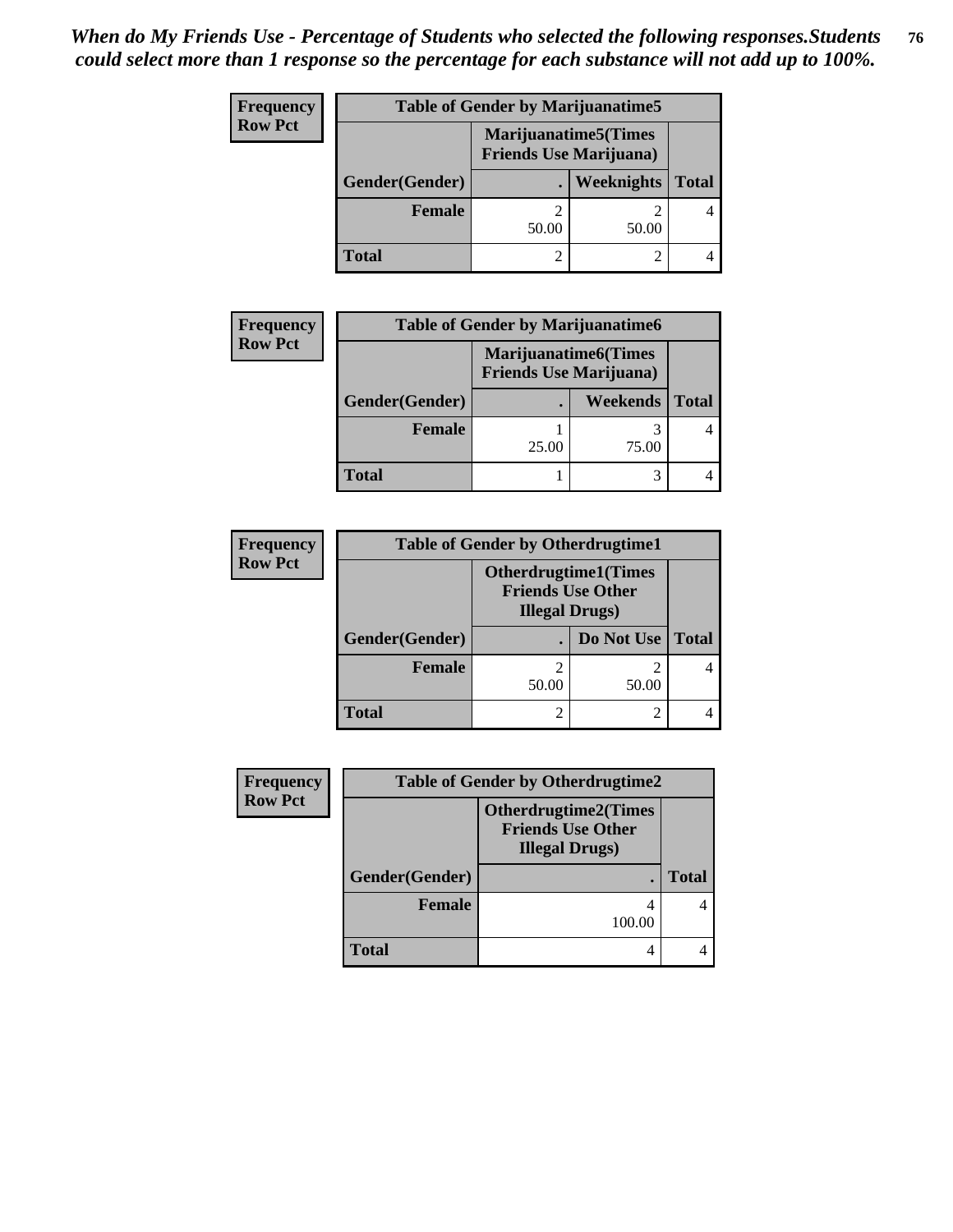## *When do My Friends Use - Percentage of Students who selected the following responses.Students could select more than 1 response so the percentage for each substance will not add up to 100%.* **77**

| Frequency      |                | <b>Table of Gender by Otherdrugtime3</b>                                  |              |  |
|----------------|----------------|---------------------------------------------------------------------------|--------------|--|
| <b>Row Pct</b> |                | Otherdrugtime3(Times<br><b>Friends Use Other</b><br><b>Illegal Drugs)</b> |              |  |
|                | Gender(Gender) |                                                                           | <b>Total</b> |  |
|                | <b>Female</b>  | 100.00                                                                    |              |  |
|                | <b>Total</b>   | 4                                                                         |              |  |

| <b>Frequency</b> | <b>Table of Gender by Otherdrugtime4</b> |                                                                                   |              |
|------------------|------------------------------------------|-----------------------------------------------------------------------------------|--------------|
| <b>Row Pct</b>   |                                          | <b>Otherdrugtime4(Times</b><br><b>Friends Use Other</b><br><b>Illegal Drugs</b> ) |              |
|                  | Gender(Gender)                           |                                                                                   | <b>Total</b> |
|                  | Female                                   | 100.00                                                                            |              |
|                  | <b>Total</b>                             |                                                                                   |              |

| <b>Frequency</b> | <b>Table of Gender by Otherdrugtime5</b> |                                                                                    |                   |              |
|------------------|------------------------------------------|------------------------------------------------------------------------------------|-------------------|--------------|
| <b>Row Pct</b>   |                                          | <b>Otherdrugtime5</b> (Times<br><b>Friends Use Other</b><br><b>Illegal Drugs</b> ) |                   |              |
|                  | Gender(Gender)                           |                                                                                    | <b>Weeknights</b> | <b>Total</b> |
|                  | <b>Female</b>                            | 75.00                                                                              | 25.00             |              |
|                  | <b>Total</b>                             | 3                                                                                  |                   |              |

| Frequency      |                | <b>Table of Gender by Otherdrugtime6</b>                                          |                 |              |  |
|----------------|----------------|-----------------------------------------------------------------------------------|-----------------|--------------|--|
| <b>Row Pct</b> |                | <b>Otherdrugtime6(Times</b><br><b>Friends Use Other</b><br><b>Illegal Drugs</b> ) |                 |              |  |
|                | Gender(Gender) |                                                                                   | <b>Weekends</b> | <b>Total</b> |  |
|                | Female         | 50.00                                                                             | 50.00           |              |  |
|                | <b>Total</b>   |                                                                                   |                 |              |  |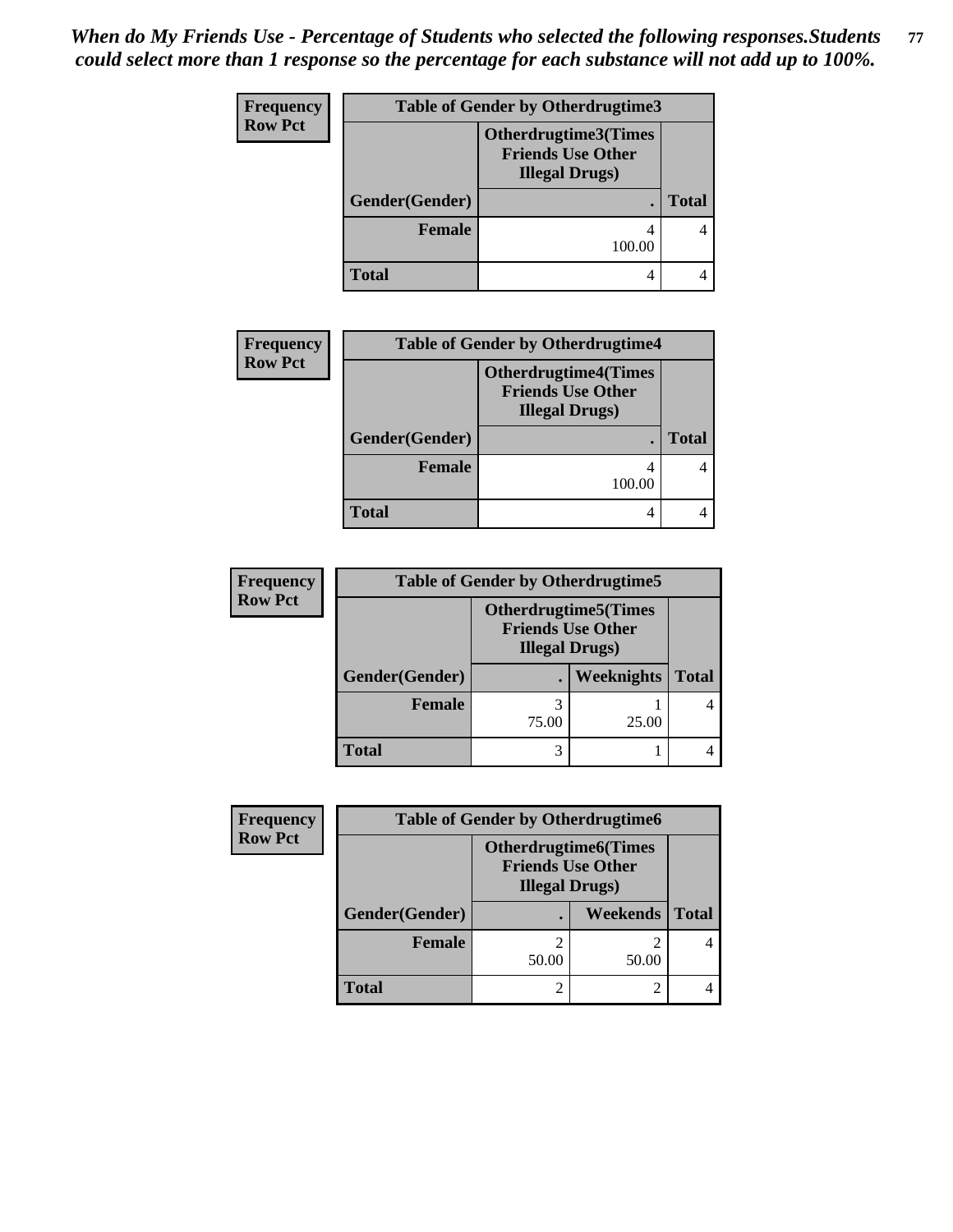## *Other Questions* **78**

| Frequency      |                | <b>Table of Gender by Educationalcohol</b>                                                                                    |              |
|----------------|----------------|-------------------------------------------------------------------------------------------------------------------------------|--------------|
| <b>Row Pct</b> |                | Educationalcohol(I<br>have been taught<br>about alcohol,<br>tobacco,<br>and other drugs<br>within the last<br>year at school) |              |
|                | Gender(Gender) | N <sub>0</sub>                                                                                                                | <b>Total</b> |
|                | <b>Female</b>  | 4<br>100.00                                                                                                                   | 4            |
|                | Total          | 4                                                                                                                             | 4            |

| Frequency      | <b>Table of Gender by Rodedrinking</b> |                                                                                                                     |                         |              |
|----------------|----------------------------------------|---------------------------------------------------------------------------------------------------------------------|-------------------------|--------------|
| <b>Row Pct</b> |                                        | Rodedrinking(In<br>the past 30 days I<br>have ridden in a<br>car with a driver<br>who had been<br>drinking alcohol) |                         |              |
|                | Gender(Gender)                         | Yes                                                                                                                 | N <sub>0</sub>          | <b>Total</b> |
|                | <b>Female</b>                          | 50.00                                                                                                               | $\mathfrak{D}$<br>50.00 |              |
|                | <b>Total</b>                           |                                                                                                                     | 2                       |              |

| Frequency      |                | <b>Table of Gender by Drugsschool</b>                                                                                                  |              |
|----------------|----------------|----------------------------------------------------------------------------------------------------------------------------------------|--------------|
| <b>Row Pct</b> |                | <b>Drugsschool</b> (During<br>the past 12 months,<br>I have been offered,<br>sold,<br>or given illegal<br>drugs on school<br>property) |              |
|                | Gender(Gender) | N <sub>0</sub>                                                                                                                         | <b>Total</b> |
|                | <b>Female</b>  | 4<br>100.00                                                                                                                            | 4            |
|                | <b>Total</b>   | 4                                                                                                                                      | 4            |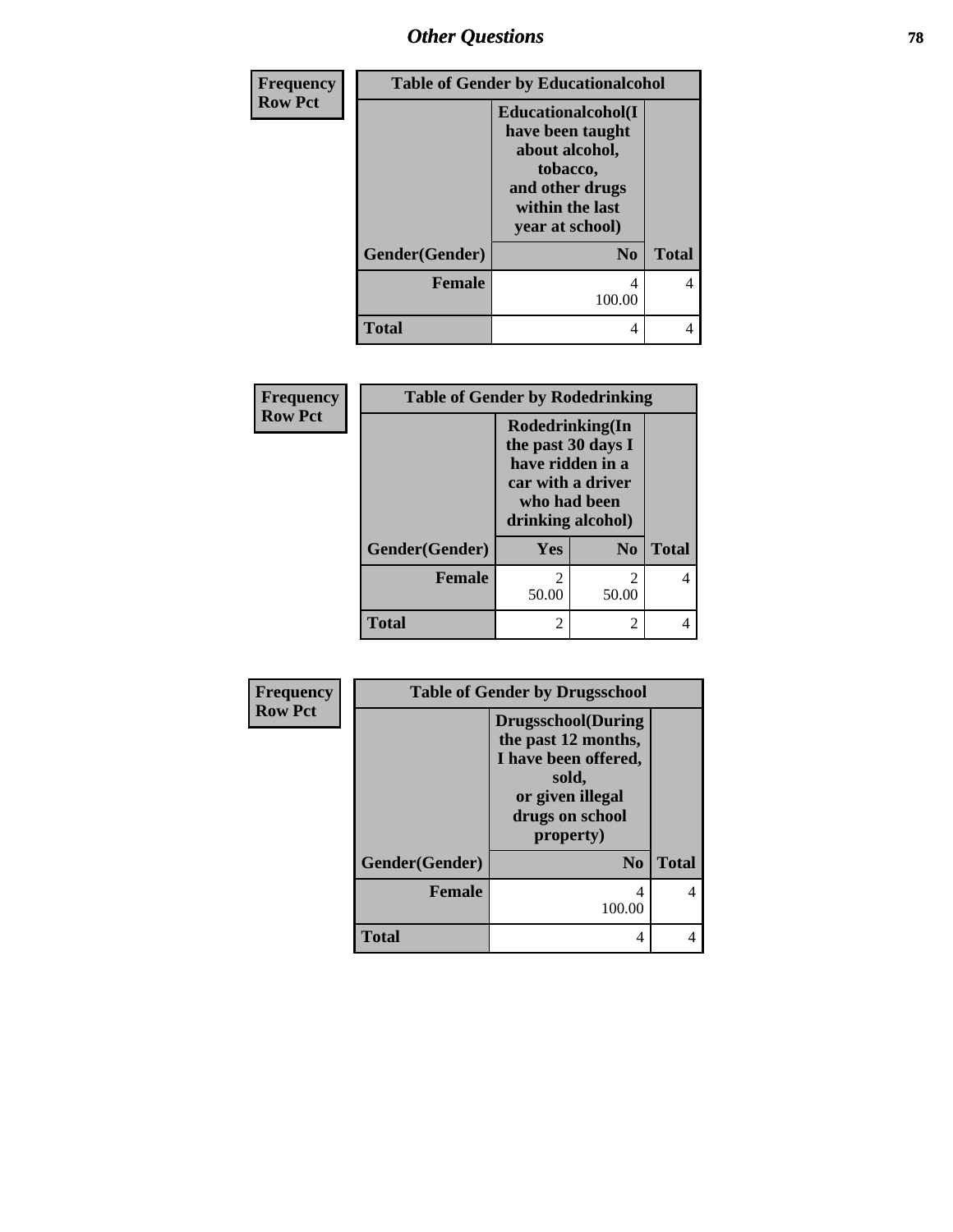*Other Questions* **79**

| Frequency      |                | <b>Table of Gender by Bingedrinking</b>                                                                                     |              |  |
|----------------|----------------|-----------------------------------------------------------------------------------------------------------------------------|--------------|--|
| <b>Row Pct</b> |                | <b>Bingedrinking</b> (I<br>have drunk five<br>or more drinks<br>of alcohol at<br>one sitting<br>during the last<br>30 days) |              |  |
|                | Gender(Gender) | 0 Days                                                                                                                      | <b>Total</b> |  |
|                | <b>Female</b>  | 4<br>100.00                                                                                                                 | 4            |  |
|                | <b>Total</b>   | 4                                                                                                                           | 4            |  |

| Frequency      | <b>Table of Gender by Educationaids</b> |                                                                                                 |                |              |
|----------------|-----------------------------------------|-------------------------------------------------------------------------------------------------|----------------|--------------|
| <b>Row Pct</b> |                                         | <b>Educationaids</b> (I<br>have been taught<br>about HIV/AIDS<br>at school in the<br>past year) |                |              |
|                | Gender(Gender)                          | Yes                                                                                             | N <sub>0</sub> | <b>Total</b> |
|                | <b>Female</b>                           | 50.00                                                                                           | 2<br>50.00     |              |
|                | <b>Total</b>                            | $\mathcal{D}_{\mathcal{A}}$                                                                     | 2              |              |

| Frequency      | <b>Table of Gender by Suicideconsider</b> |                 |              |
|----------------|-------------------------------------------|-----------------|--------------|
| <b>Row Pct</b> |                                           | Suicideconsider |              |
|                | Gender(Gender)                            | N <sub>0</sub>  | <b>Total</b> |
|                | <b>Female</b>                             | 100.00          |              |
|                | <b>Total</b>                              |                 |              |

| Frequency      | <b>Table of Gender by Suicideattempt</b> |                                                                    |              |
|----------------|------------------------------------------|--------------------------------------------------------------------|--------------|
| <b>Row Pct</b> |                                          | Suicideattempt(I<br>have attempted<br>suicide in the<br>last year) |              |
|                | Gender(Gender)                           | $\bf N_0$                                                          | <b>Total</b> |
|                | <b>Female</b>                            | 100.00                                                             |              |
|                | Total                                    |                                                                    |              |